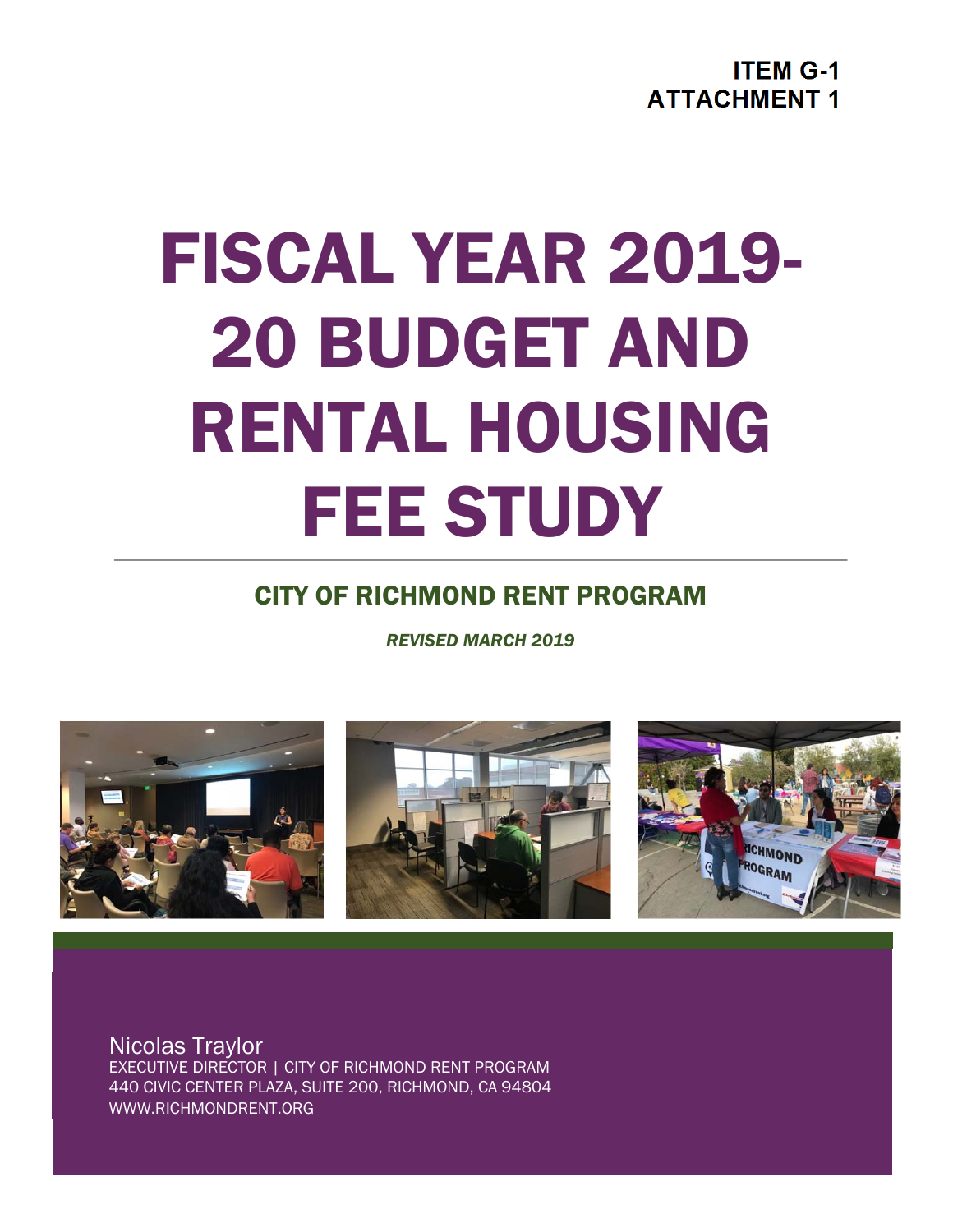# ACKNOWLEDGMENTS

#### Rent Program Department Team

Paige Roosa **Vickie Medina** Magaly Chavez *Deputy Director Analyst Analyst* 

Paul Cohen *Hearing Examiner* 

Cynthia Shaw *Administrative Analyst* 

Ramona Howell *Administrative Aide* 

Michelle Arriaga *Administrative Aide* 

Jose Jaimez *Administrative Intern* 

Bailey Maher *UC Berkeley PSI Intern* 

Johana Gurdian *UC Berkeley PSI Intern* 

#### IT Department Team

Sue Hartman *Director* 

Randall Narron *Senior Programmer* 

Charles Oshinuga **Moises Serano** Philip Verma *Staff Attorney Administrative Intern Analyst* 

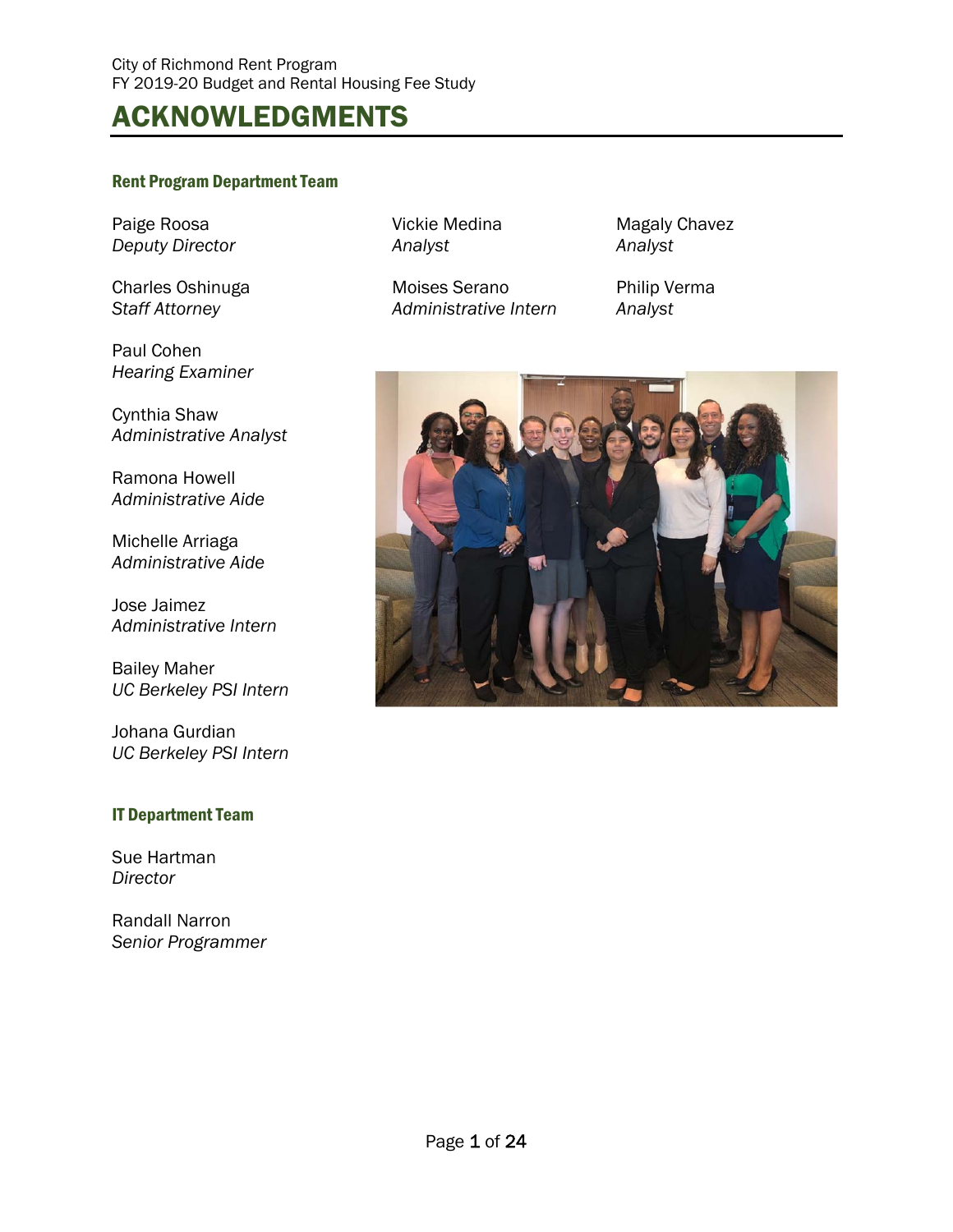# TABLE OF CONTENTS

| I.  |                                                                    |    |
|-----|--------------------------------------------------------------------|----|
|     | a.<br>b.                                                           |    |
|     | Progress towards the achievement of Fiscal Year 2018-19 Goals5     |    |
|     | $C_{\bullet}$                                                      |    |
| Ш.  |                                                                    |    |
| Ш.  |                                                                    |    |
| IV. |                                                                    | 14 |
|     | а.                                                                 |    |
|     | b.                                                                 |    |
|     | $C_{\star}$                                                        |    |
|     | d.                                                                 |    |
|     | e.                                                                 |    |
|     | Comparison to Previously Adopted Rental Housing Fee and Peer<br>f. |    |
|     | Jurisdictions                                                      |    |
|     |                                                                    |    |
| V.  |                                                                    | 24 |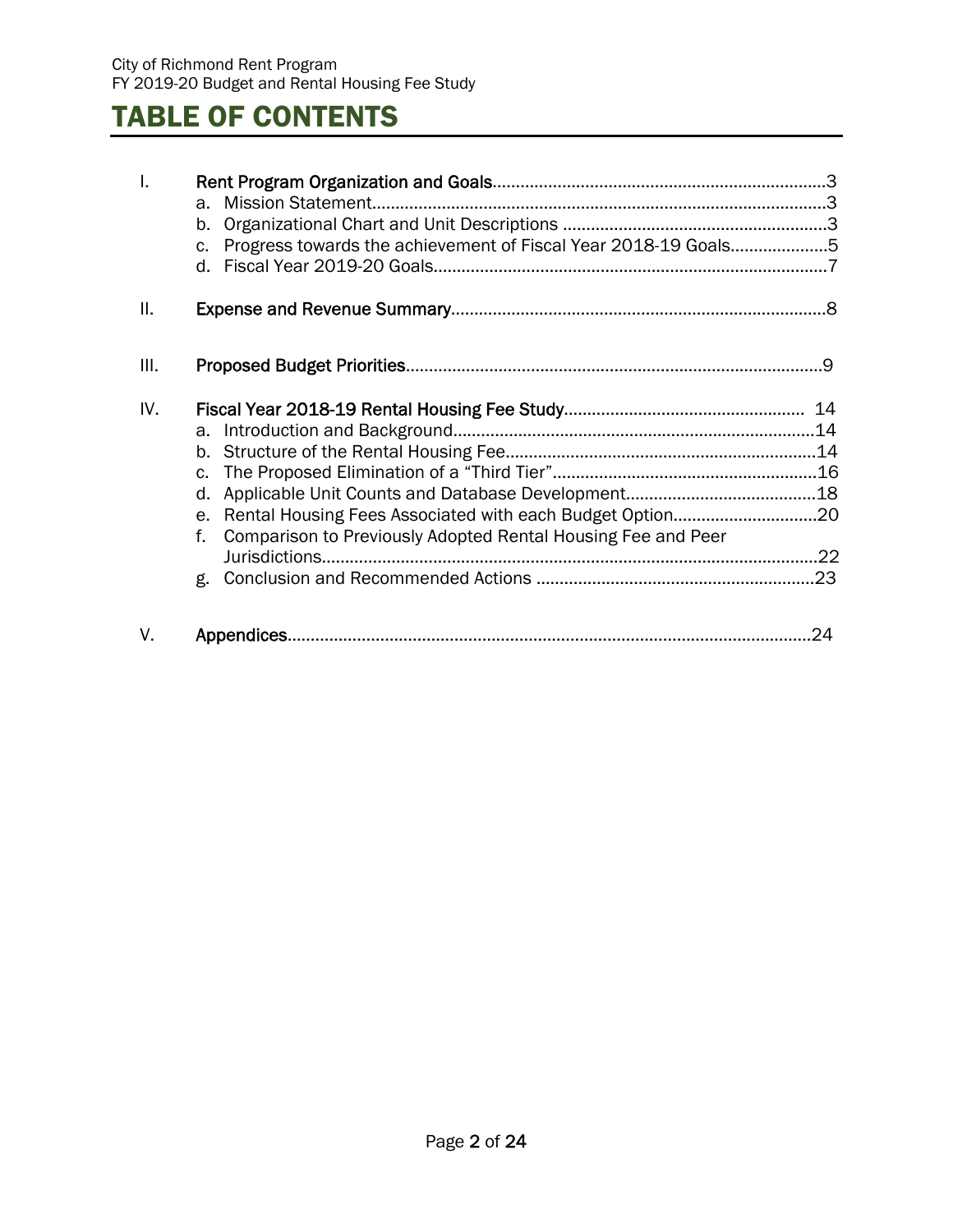# RENT PROGRAM ORGANIZATION AND GOALS

#### Mission Statement

The mission of the Rent Program is to promote neighborhood and community stability, healthy housing, and affordability for Richmond tenants through the regulating of those landlord/tenant matters that reasonably relate to rents and evictions, while maintaining a landlord's right to a fair return.

#### Organizational Chart and Unit Descriptions

The Richmond Rent Program was established following the adoption of the Fair Rent, Just Cause for Eviction, and Homeowner Protection Ordinance (Rent Ordinance) by Richmond voters in 2016. In accordance with the Rent Ordinance, an Executive Director appointed by a five-member Rent Board comprised of Richmond residents leads the Rent Program. No more than two members of the Rent Board may own or manage rental property or act as realtors.

The proposed organizational chart for Fiscal Year 2019-20 is shown below. This proposed structure includes the addition of Billing and Registration and Legal Units, as well as an additional 3 full-time equivalents (FTEs): a Staff Attorney (1 FTE) to manage the Public Information and Compliance Unit, assist with legal analysis, and act as a backup hearing examiner; an additional Rent Program Services Analyst (1 FTE) to further support the Public Information and Compliance Unit; and an additional Administrative Aide (1 FTE) to assist the Billing and Registration Unit with collection of the Rental Housing Fee.



#### Figure 1. Proposed 2019-20 Rent Program Organizational Chart

Page 3 of 24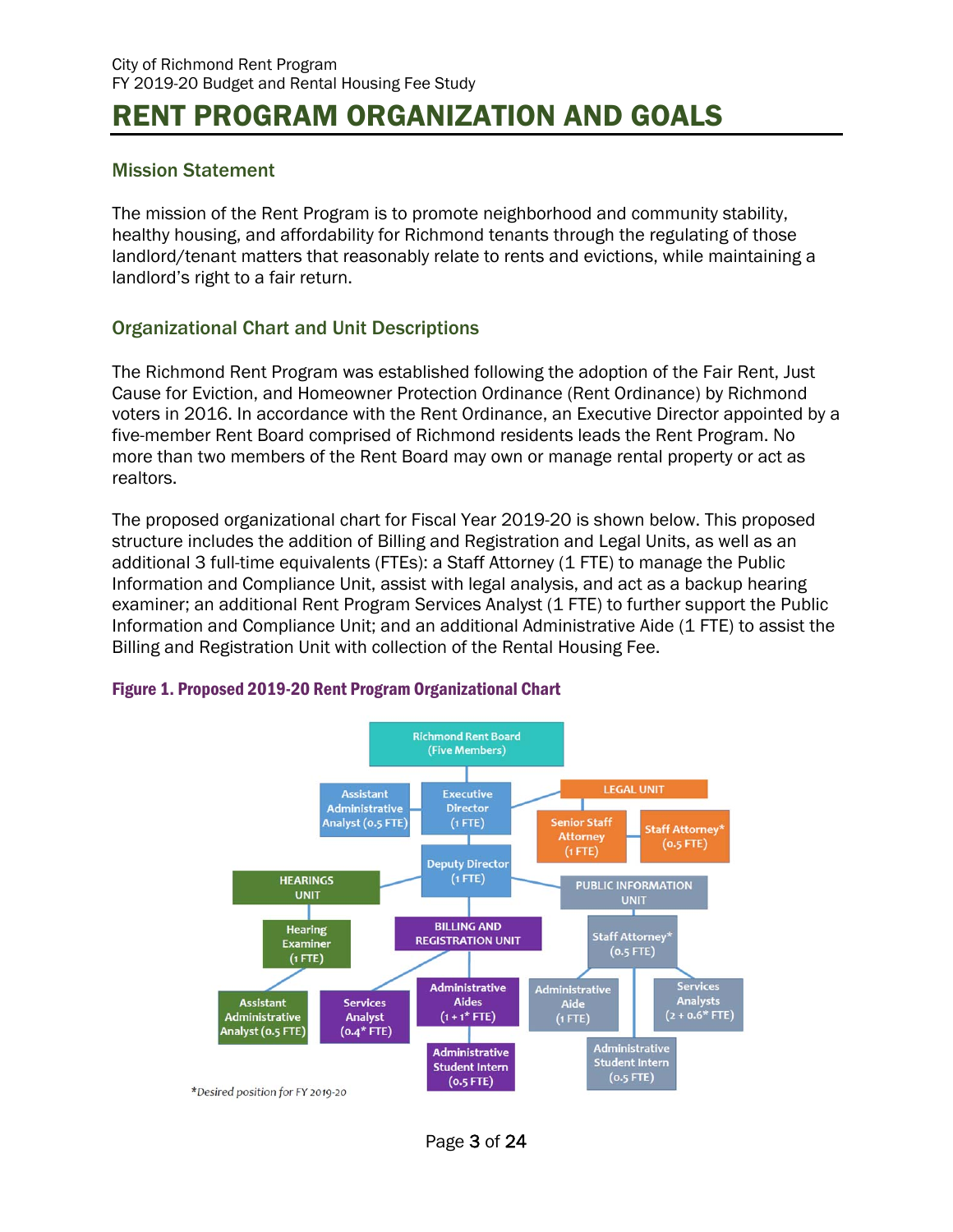#### *Management Unit (2.5 FTE)*

The Management Unit, comprised of the Executive Director, Deputy Director, and Assistant Administrative Analyst (0.5 FTE), is responsible for guiding the development of the Rent Program Department and managing day-to-day operations. The Management Unit also conducts policy research to support the Department and Rent Board, which includes conducting surveys and studies to help guide administrative improvements and the formation of sound public policy. The Management Unit oversees all personnel related issues (hiring, training, discipline in conformance with MOU's, etc.) Other duties include providing staff support to the Rent Board, including but not limited to the preparation of agendas, minutes and documents for all Rent Board meetings. Additionally, the Management Unit conducts payroll, purchasing, finance and accounting and administrative workflow processes. Central to the Management Unit's duties are preparation, monitoring and reporting of the annual Rent Program budget. The Management Unit also publishes the Rent Program Annual Report, required by the Rent Ordinance.

#### *Legal Unit (1.5 FTE)*

The Legal Unit includes the Rent Program's existing Staff Attorney (shown in the organizational chart as a "Senior Staff Attorney") and 0.5 FTE of an additional Staff Attorney, whose tasks would also include supervision of and quality control of information provided by the Public Information Unit. The duties of the Legal Unit include representing the Board in litigation, advising the Director and the Rent Board on legal matters (this may include the preparation of Confidential Legal Memoranda and ensuring compliance with Brown Act requirements, reviewing and opining on decisions on appeal, coordinating responses to public records act requests, training Rent Program Services Analysts, supervising investigations and lawsuits for non-compliance, reviewing contracts, and responding to legal challenges to the Ordinance and applicable regulations. Staff members in the Legal Unit are also responsible for drafting regulations for consideration by the Rent Board and establishing processes to monitor rent increase and termination notices in accordance with the requirements of the Rent Ordinance.

#### *Public Information Unit (4.6 FTE)*

The Public Information Unit, comprised of a proposed Staff Attorney (0.5 FTE), Administrative Aide, Administrative Student Intern, and Rent Program Services Analysts (2.6 FTE), is responsible for educating community members about Landlord and Tenant rights and responsibilities under the Fair Rent, Just Cause for Eviction, and Homeowner Protection Ordinance, as well as related State and Federal laws. The proposed additional Staff Attorney is responsible for supervising and ensuring quality control of counseling sessions. Education is provided by Rent Program Services Analysts and Staff Attorney in the form of one-on-one counseling, facilitating mediation sessions, drafting print materials such as the Guide to Rent Control, and providing direct referrals to community legal services agencies. Rent Program Services Analysts also plan, prepare, and conduct monthly community educational workshops for Landlords and Tenants and assist Landlords and Tenants with the filing of Rent Adjustment Petitions. Administrative staff members in the Public Information and Compliance Unit also assist with purchasing and contract management.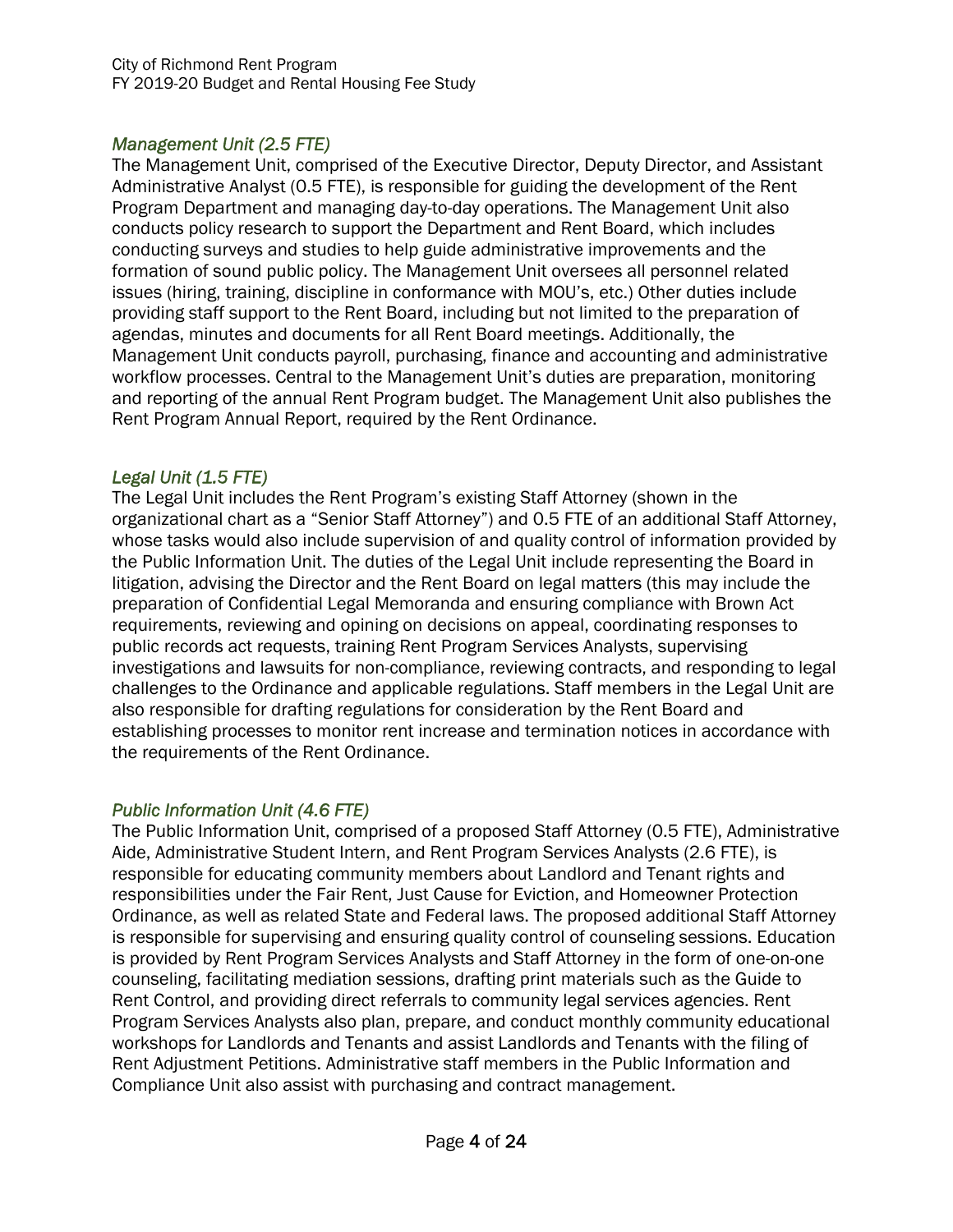#### *Billing and Registration Unit (2.9 FTE)*

The proposed Billing and Registration Unit, comprised of two Administrative Aides (proposed combined 2 FTE) an Administrative Student Intern (0.5 FTE), and 0.4 FTE of a Rent Program Services Analyst, is responsible for the creation of maintenance of the Department's property enrollment and tenancy registration database with assistance from IT Department staff, which supports all departmental functions. The enrollment and tenancy registration database is an essential tool used to generate accurate Rental Housing Fee invoices, track the Maximum Allowable Rent for Controlled Rental Units, and manage contract and case information for all Rental Units in the City of Richmond. Billing and Registration Unit staff members are responsible for planning and executing the annual billing cycle of the Rental Housing Fee and managing the collection of revenue, including late fees. This unit is directly supervised by the Deputy Director.

#### *Hearings Unit (1.5 FTE)*

The Hearings Unit consists of the Department's Hearing Examiner, who is supported by an Assistant Administrative Analyst (0.5 FTE). The main functions of the Hearing Unit include conducting hearings and issuing decisions, conducting settlement conferences, acting as a back-up resource on interpretation of the Rent Ordinance and Regulations, assisting with drafting public information documents such as the Guide to Rent Control and numerous Frequently Asked Questions, maintaining all forms required for administration of the Rent Adjustment Petition process and conducting mediations. Staff members in the Hearings Unit also assist with special projects, such as working with City staff to develop rent registration/tracking software to adjust rents in the Maximum Allowable Rent Tracking database. This unit is directly supervised by the Deputy Director. The additional Staff Attorney may also act as a backup Hearing Examiner.

#### Progress Towards the Achievement of Fiscal Year 2018-19 Goals

As part of the Fiscal Year 2018-19 Rent Program budget development process, staff members identified a series of goals, for which the proposed Fiscal Year 2018-19 budget would support. Table 1, on the following page, provides a status update on the goals established for the 2018-19 fiscal year.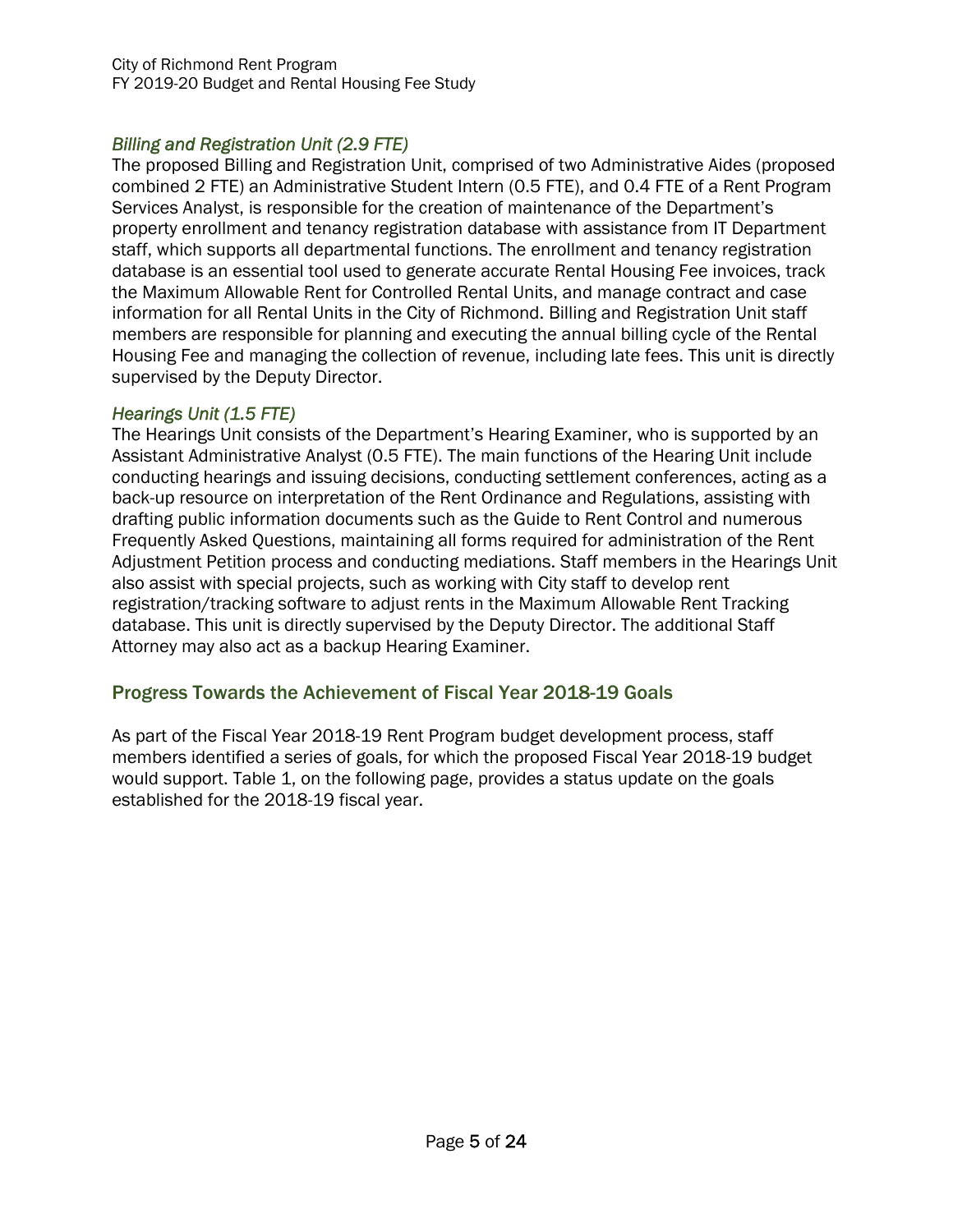#### City of Richmond Rent Program FY 2019-20 Budget and Rental Housing Fee Study Table 1. Progress towards achievement of Fiscal Year 2018-19 goals

| Fiscal Year 2018-19 Goal                                                                                                                                                            | <b>Progress Towards Achievement</b>                                                                                                                                                                                                                                                                                                                                                                                                                                                                                                                                                                                                                                                                                                                                                |
|-------------------------------------------------------------------------------------------------------------------------------------------------------------------------------------|------------------------------------------------------------------------------------------------------------------------------------------------------------------------------------------------------------------------------------------------------------------------------------------------------------------------------------------------------------------------------------------------------------------------------------------------------------------------------------------------------------------------------------------------------------------------------------------------------------------------------------------------------------------------------------------------------------------------------------------------------------------------------------|
| Establish a robust rent<br>registration and rent tracking<br>database                                                                                                               | Progress is ongoing. The structure of the database was developed,<br>forms were developed, and form packets were disseminated to<br>property owners. Approximately 2,000 Property Enrollment forms<br>and 1,200 Tenancy Registration forms have been received to date<br>and are in the process of being entered into the database. Staff<br>members anticipate the bulk of Property Enrollment information<br>submitted will be entered into the system by the close of the 2018-<br>19 fiscal year; however, the submission and processing of Property<br>Enrollment and Tenancy Registration forms is a continuous cycle.<br>Approximately 7,000 Tenancy Registration forms must be processed<br>in the 2019-20 fiscal year.                                                    |
| Establish a fully operational<br>hearings unit (i.e. clear the<br>backlog of petitions already<br>filed). This includes developing<br>all petition forms and getting<br>them online | <b>Complete.</b> The Hearings Unit is fully operational.                                                                                                                                                                                                                                                                                                                                                                                                                                                                                                                                                                                                                                                                                                                           |
| <b>Train Rent Program Services</b><br>Analysts and other senior staff<br>on conducting mediations                                                                                   | <b>Complete.</b> The Deputy Director, Hearing Examiner, and Rent<br>Program Services Analysts completed a 40-hour mediation training<br>in October 2018.                                                                                                                                                                                                                                                                                                                                                                                                                                                                                                                                                                                                                           |
| Get the Mediation Program fully<br>up and running                                                                                                                                   | Nearly complete. Staff members are in the process of developing a<br>Rent Program mediation guide and requisite forms and notices.<br>While the formal mediation program has yet to be launched, staff<br>members conduct informal mediations on a regular basis. Staff<br>members anticipate a formal mediation program will be fully<br>operational by the close of the 2018-19 Fiscal Year.                                                                                                                                                                                                                                                                                                                                                                                     |
| Publish the Guide to Rent<br>Control in Richmond                                                                                                                                    | Nearly Complete. The Guide to Rent Control is in draft form and staff<br>anticipate finalizing the text by the close of the 2018-19 Fiscal Year.                                                                                                                                                                                                                                                                                                                                                                                                                                                                                                                                                                                                                                   |
| Work collaboratively with other<br>City departments to improve<br>housing inspection options and<br>strengthen affordable housing<br>policy                                         | Progress is ongoing. Staff members have met with staff from the<br>Housing Authority, Planning and Building Services Department, City<br>Manager's Office, Code Enforcement, and Fire Department to<br>improve housing inspection options and strengthen affordable<br>housing policy. The Affordable Ad Hoc Committee has also met<br>numerous times to prepare a resolution and amended regulation<br>formalizing an agreement with affordable housing providers to limit<br>"rent shock," which was adopted by the Rent Board in February<br>2019. In addition, staff members have engaged with other City<br>departments to streamline communication and create new<br>workflows and lines of communication to ensure the requirements<br>of the Rent Ordinance are satisfied. |
| Improve website and develop<br>online registration of new<br>tenancies, and other<br>administrative forms                                                                           | Progress is ongoing. Several features were added to the Rent<br>Program website in Fiscal Year 2018-19, including easy-to-identify<br>shortcuts to forms and contact information, frequently asked<br>questions modules, a reorganized and reformatted Laws and<br>Regulations page and an online method for submission of Property<br>Enrollment and Tenancy Registration forms on the City's e-Trakit<br>site. The online submission of forms and notices has yet to be fully<br>launched; staff members anticipate systems will continue to be<br>developed in the 2019-20 fiscal year.                                                                                                                                                                                         |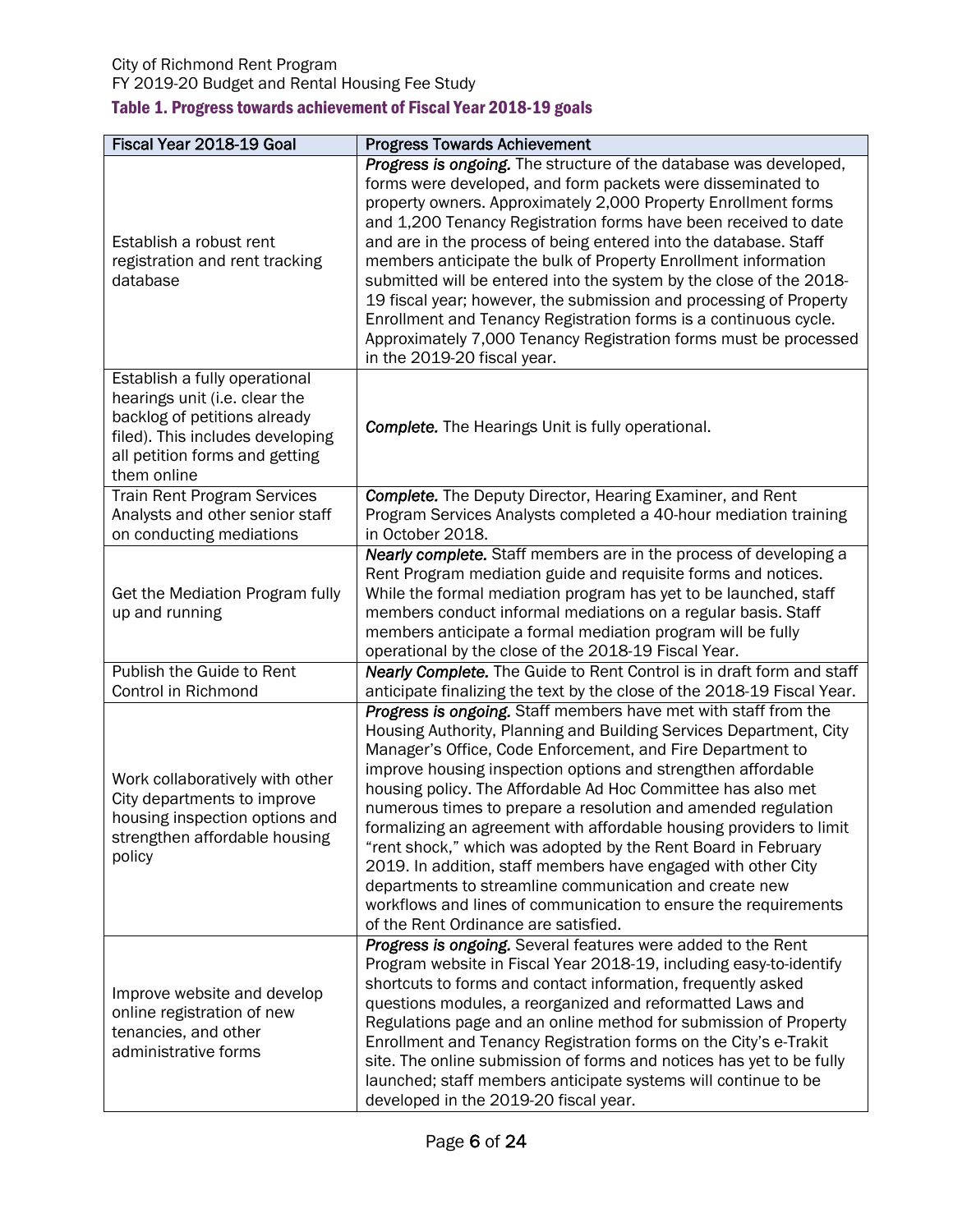#### Proposed Fiscal Year 2019-20 Goals

The proposed Fiscal Year 2019-20 budget has been prepared for the Board's consideration in acknowledgement of the following goals in three broad categories: Program Development, Outreach, and Program Sustainability.

#### PROGRAM DEVELOPMENT:

- 1. Continue to invest resources in staff training, particularly for the Rent Program Services Analysts, to ensure staff members are knowledgeable on the requirements of the Rent Ordinance, Rent Board Regulations, and related State and Federal laws
- 2. Launch the formal mediation program
- 3. Continue to develop an online filing system for the submission of Property Enrollment and Tenancy Registration forms, as well as the filing of rent increase and termination of tenancy notices on the City's e-trakit website

#### OUTREACH:

- 1. Publicize the Guide to Rent Control in Richmond and develop one-page fact sheets on common topics such as Just Cause for Eviction, Owner Move-In evictions, the Ellis Act, and the Relocation Ordinance
- 2. Expand education efforts to target specific groups, such as (but not limited to) Tenants and providers of affordable housing, realtors, and monolingual Spanishspeaking households
- 3. Develop systems to produce Notices of the Maximum Allowable Rent (MAR) (sent to Landlords and Tenants when Tenancy Registration Forms are submitted), including a database accessible to the public where community members can research the MAR for a particular rental unit

#### PROGRAM SUSTAINABILITY:

- 1. Improve collection of the Rental Housing Fee (greater than 80% compliance) to build up the Rent Program's reserves
- 2. Continue to work collaboratively with other City departments to improve rental housing inspection options, seismic safety policy, enforcement of the Relocation Ordinance, and the collection of other City fees, such as the Business License Tax, Fire Prevention Services Fee, and Rental Inspection Program fee
- 3. Continue to develop and refine the City's first comprehensive database of Rental Units, which provides benefits City-wide, in the form of fee collection, communication, and property information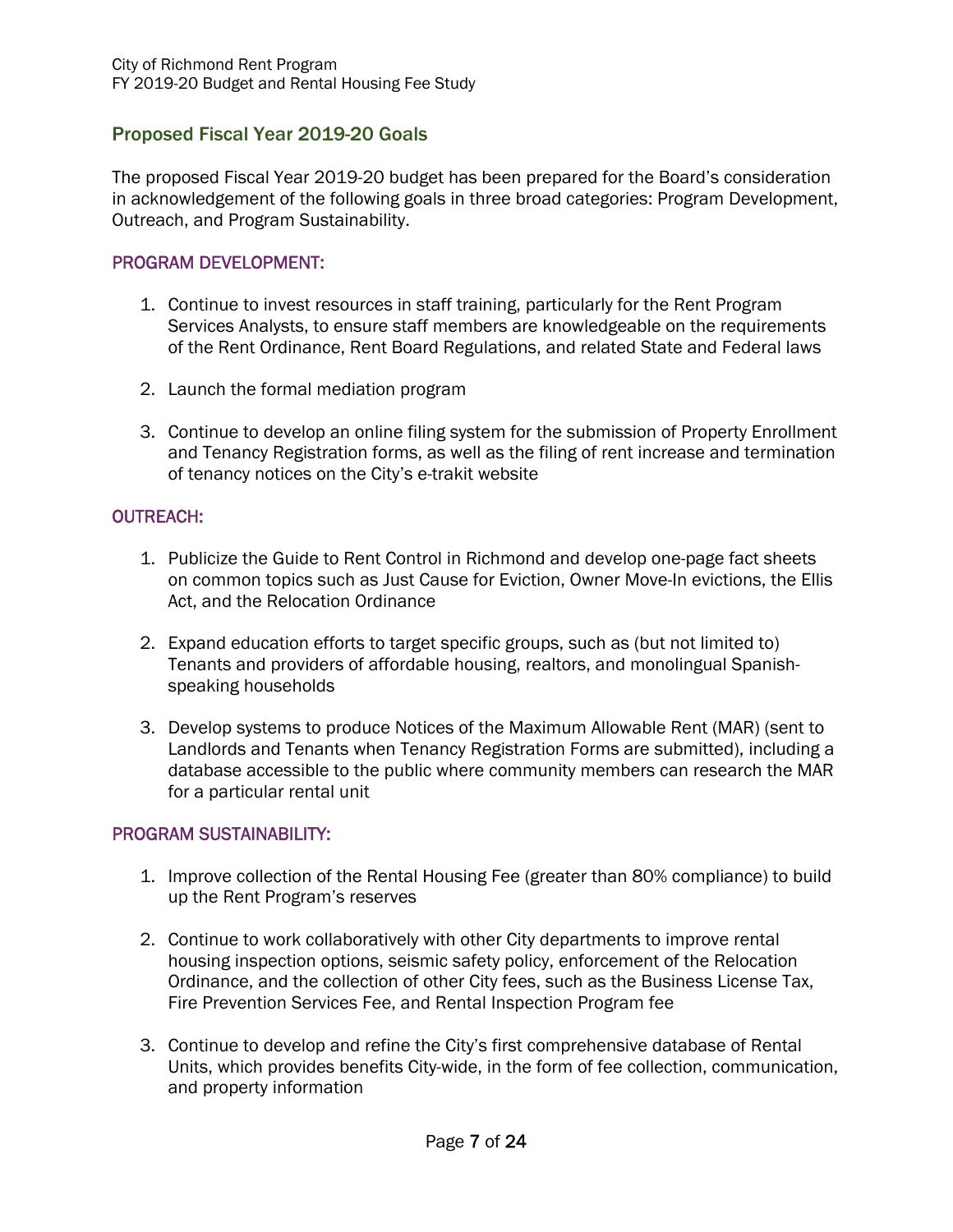# EXPENSE AND REVENUE SUMMARY

In accordance with the Rent Ordinance, the Rent Program's budget is funded by a Residential Rental Housing Fee, paid by all Richmond Landlords.1

Table 1, below, contains a summary of funds expended and collected for departmental operations in Fiscal Years 2016-17, 2017-18, and 2018-19 through February 28, 2019. The discrepancy in the percentage of revenue collected in the current Fiscal Year 2018-19, compared to Fiscal Year 2017-18, is due in large part to the delays imposed by the Property Enrollment and Tenancy Registration project, which was required to generate accurate invoices with tiered fees. It is anticipated the remaining Fiscal Year 2018-19 Rental Housing Fee invoices will be mailed in March 2019. Collection efforts for Fiscal Year 2016-17, 2017- 18, and 2018-19 Rental Housing Fees are ongoing.

#### Table 2. Expense and Revenue Summary

 $\overline{a}$ 

| <b>FISCAL</b><br><b>YEAR FEE</b> | <b>BUDGETED</b><br><b>AMOUNT</b>                                  | <b>FUNDS</b><br><b>EXPENDED</b> | <b>REVENUE</b><br><b>COLLECTED</b> | <b>ESTIMATED</b><br><b>REVENUE</b><br><b>CAPACITY</b><br><b>BASED ON</b><br><b>UPDATED</b><br><b>UNIT</b><br>COUNT <sup>2</sup> | <b>ESTIMATED</b><br><b>PERCENT</b><br><b>OF</b><br><b>POTENTIAL</b><br><b>REVENUE</b><br><b>COLLECTED</b> |
|----------------------------------|-------------------------------------------------------------------|---------------------------------|------------------------------------|---------------------------------------------------------------------------------------------------------------------------------|-----------------------------------------------------------------------------------------------------------|
| 2017-183                         | FY 16-17<br>(partial):<br>\$1,150,433<br>FY 17-18:<br>\$2,425,338 | \$1,967,837                     | \$2,173,7784                       | \$2,792,555                                                                                                                     | 77.8%                                                                                                     |
| 2018-196                         | \$2,804,925                                                       | \$1,434,322                     | \$1,038,489                        | \$2,550,164                                                                                                                     | 40.7%                                                                                                     |

*Source: City of Richmond Rent Program, 2019 (reports generated using TrakIT and MUNIS software systems.)* 

 $1$  At their meeting on December 20, 2017, Rent Boardmembers approved a **Reimbursement Agreement**<br>between the Rent Board and City of Richmond to repay funds advanced by the City for program startup. <sup>2</sup> This figure represents the total possible revenue that could be collected, calculated by multiplying the adopted fee by the updated number of total rental units based on the Rent Program's updated unit count information.

<sup>&</sup>lt;sup>3</sup> Includes the Fiscal Year 2016-17 Rental Housing Fee (December 2016 – June 2017)<br><sup>4</sup> This figure includes revenue collected in Fiscal Year 2017-18 for both the Fiscal Year 2016-17 and Fiscal Year 2017-18 fees.

<sup>5</sup> This figure represents the percentage of potential revenue for both FY 16-17 and FY 17-18 collected in FY 17- 18, during the concurrent billing cycle.

<sup>6</sup> Amount of expended funds and revenue collected reflects July 2018 – February 2019.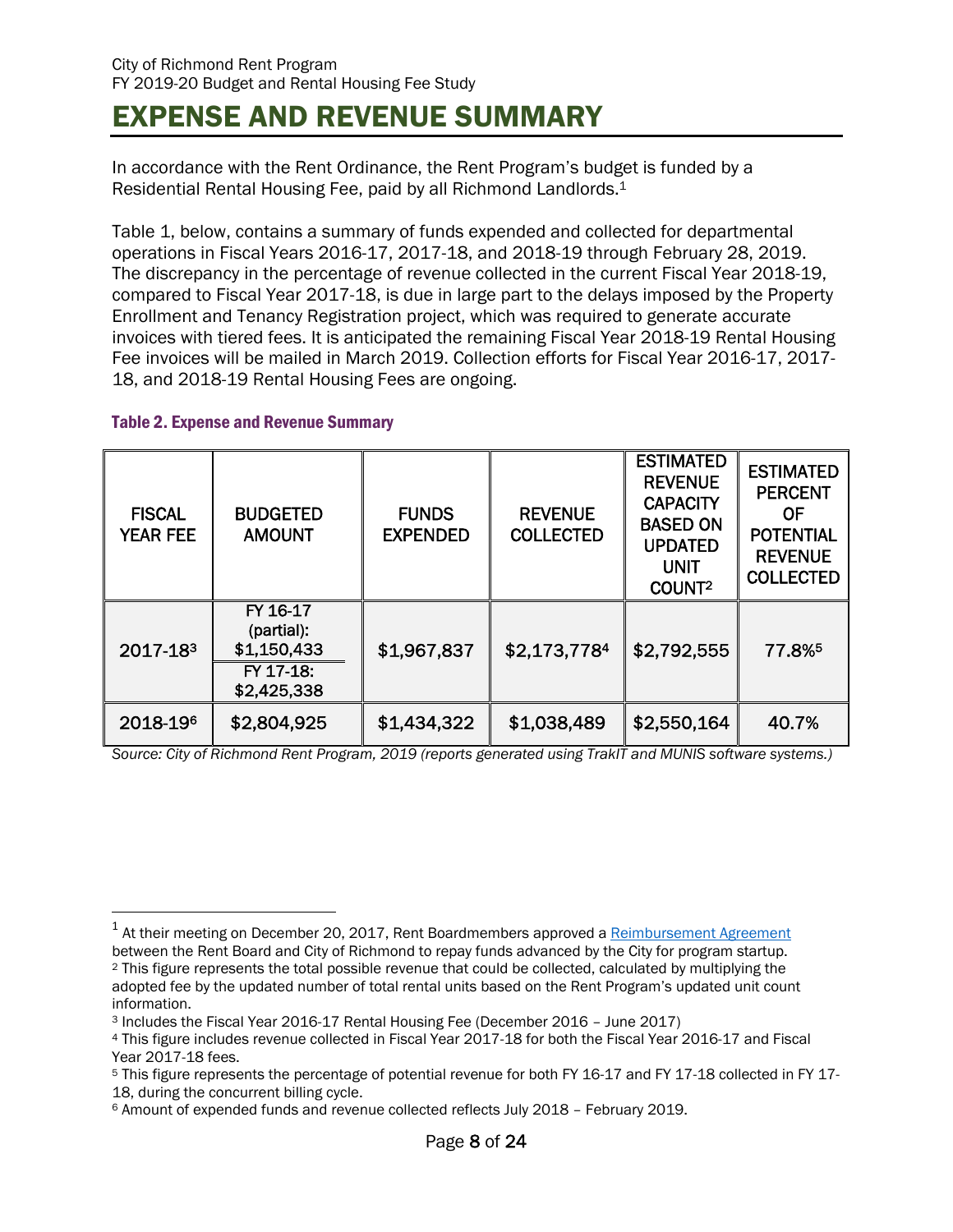# PROPOSED FY 2019-20 BUDGET

#### Investing in Critical Functions

In Fiscal Year 2018-19, the Rent Program department made strides in creating a strong, actively enforced program. Staff members look forward to continued progress towards this vision in Fiscal Year 2019-20, and propose the addition of three full-time equivalents (FTEs) to support both critical day-to-day functions and longer-term developments across each departmental unit.

In the Billing and Registration Unit, for example, one additional Administrative Aide (1 FTE) is included in the proposed budget to provide critical administrative support to maintain the database of applicable rental units, process data submitted through Property Enrollment and Tenancy Registration forms, generate Rental Housing Fee invoices, and respond to inquiries from members of the public. In the Public Information and Compliance Unit, a Staff Attorney is included in the proposed budget to provide legal support, trainings, and general oversight of Rent Program Services Analysts who provide information and guidance to Landlords, Tenants, attorneys, prospective purchasers of rental property, and property managers. In addition, the proposed additional Staff Attorney could support the Hearings Unit through acting as a backup Hearing Examiner, as well as the Management Unit, in conducting legal research and supporting the Senior Staff Attorney in the event of litigation.

These staff additions are contained in Budget Option A, the recommended budget option, which would require a \$5.00 increase in the Rental Housing Fee for Fully Covered units and a \$12.00 increase in the fee for Partially Covered Rental Units (including governmentallysubsidized Rental Units). Budget Option B is an alternative, reduced budget, which would require a \$3.00 increase in the Rental Housing Fee for Fully Covered Rental Units and a \$9.00 increase in the Rental Housing Fee for Partially Covered Rental Units.

#### Proposed Budget Priorities and Alternatives

To provide necessary support to department operations, Budget Option A, the recommended budget option, contains the modifications described below. Identified changes do not include regular, anticipated cost increases, such as step/salary increases for employees, a two percent salary differential for bilingual employees, changes in indirect costs, changes in the cost of office space at City Hall, and an increase in network IT accounts.

- $\triangleright$  An additional Staff Attorney (1 FTE) was added to provide legal support, staff trainings, and guidance to the Public Information and Compliance Unit, Hearings Unit, and Management Unit (this position would eliminate the need for backup Hearing Examiner and Outside Legal Services contracts.)
	- o *A Staff Attorney is the position most suited to this role, as this individual could not only effectively train and observe staff members counseling members of the public on their rights and responsibilities under the Rent Ordinance and applicable State and Federal law, but also function as a backup Hearing Examiner and assist the lead Staff Attorney with legal research, analysis, and representation in court in the event of litigation.*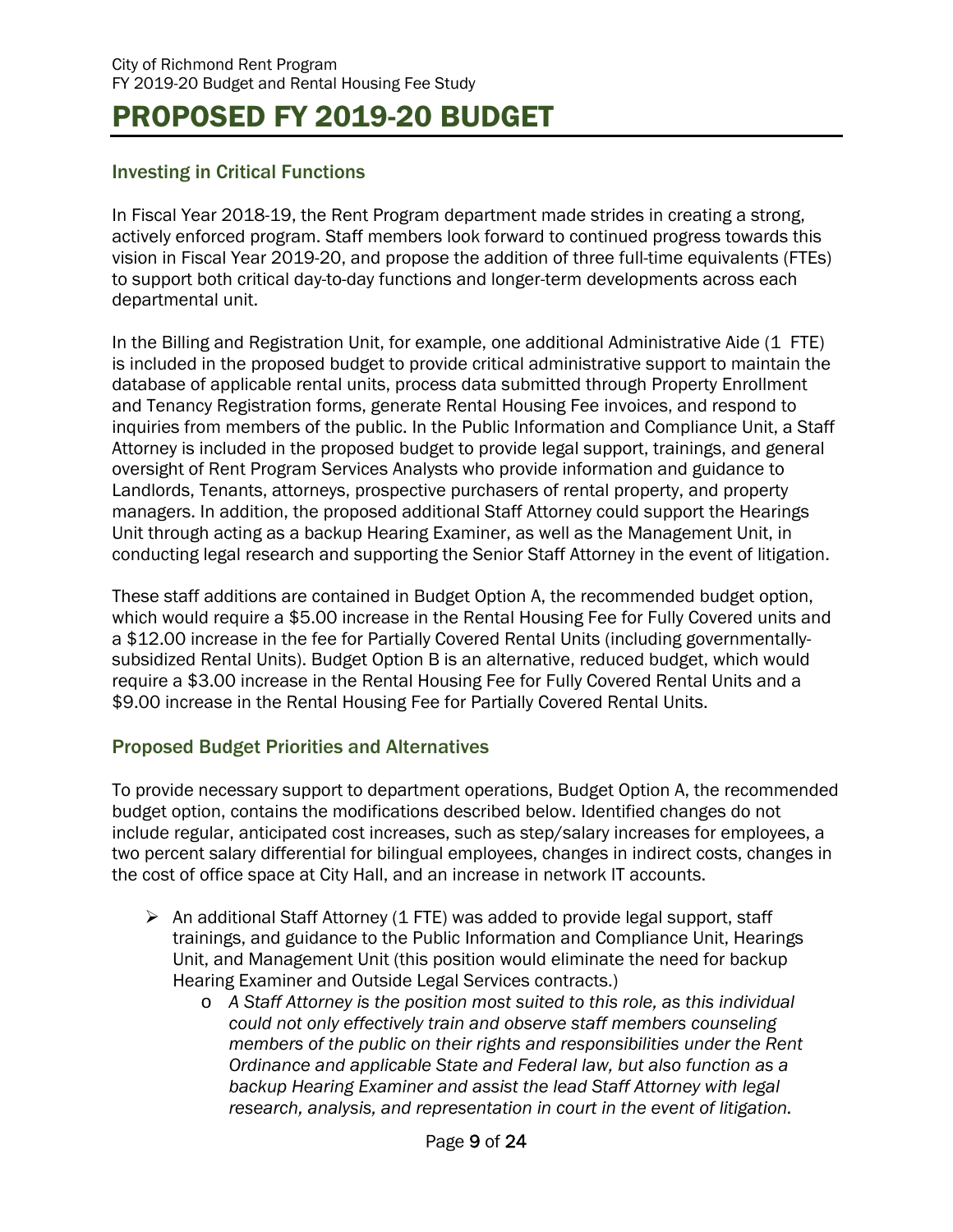City of Richmond Rent Program

FY 2019-20 Budget and Rental Housing Fee Study

- $\triangleright$  An additional Administrative Aide (1 FTE) was added to support the administrative demands of the Billing and Registration Unit (this position would replace two parttime Administrative Student Intern positions).
	- o *Accurate rent registration and rent tracking includes the creation and maintenance of a complete database of tenancies, rents, and exempt statuses as well as an annual mailing of Maximum Allowable Rent notices and close monitoring of exempt status, which improves billing accuracy. An Administrative Aide is the job classification best suited to this role due to this individual's need to perform difficult paraprofessional work, ability to interpret rules and regulations, and ability to train and provide direction to other staff members.*
- $\triangleright$  Funds for outside legal counsel were reduced from \$120,000 to \$15,000, in recognition of the fact that with a second Staff Attorney, the need for outside legal counsel is anticipated to be reduced. Accordingly, funds were reduced to \$15,000 to account for the deductible for the Errors and Omissions policy, should the Rent Program be sued on these grounds.

As part of the budget development process, budgeted versus expended funds for each line item were studied closely. For several line items, reductions in budgeted funds were supported by the Department's expenditures during the 2018-19 Fiscal Year. The following amendments are included in both the recommended Budget Option A, as well as the alternative, reduced Budget Option B. Identified changes do not include regular, anticipated cost increases, such as step/salary increases for employees, a two percent salary differential for bilingual employees, changes in indirect costs, changes in the cost of office space at City Hall, and an increase in network IT accounts.

- $\triangleright$  An additional bilingual (English and Spanish) Rent Program Services Analyst (1 FTE) was added to replace the contract Compliance Officer position and increase staff capacity to provide counseling and referrals to monolingual Spanish-speaking households
	- o *The demand for counseling on the Rent Ordinance and related policies exceeds staff capacity and currently only one Rent Program Services Analyst is able to assist monolingual Spanish-speaking households. An additional Rent Program Services Analyst is necessary to support these functions, as well as address the high number of inquiries from Tenants in governmentallysubsidized rental housing and continue to support the Billing and Registration Unit with compliance work related to collection of the Rental Housing Fee.*
- $\triangleright$  The salary for the Deputy Director position was increased based on a survey of Deputy Director salaries in peer rent control jurisdictions, provided in Appendix C.
- $\triangleright$  A new line item was created to allow the Rent Program to seek financial consulting services, at a total cost of \$20,000 to complete the following scope of work: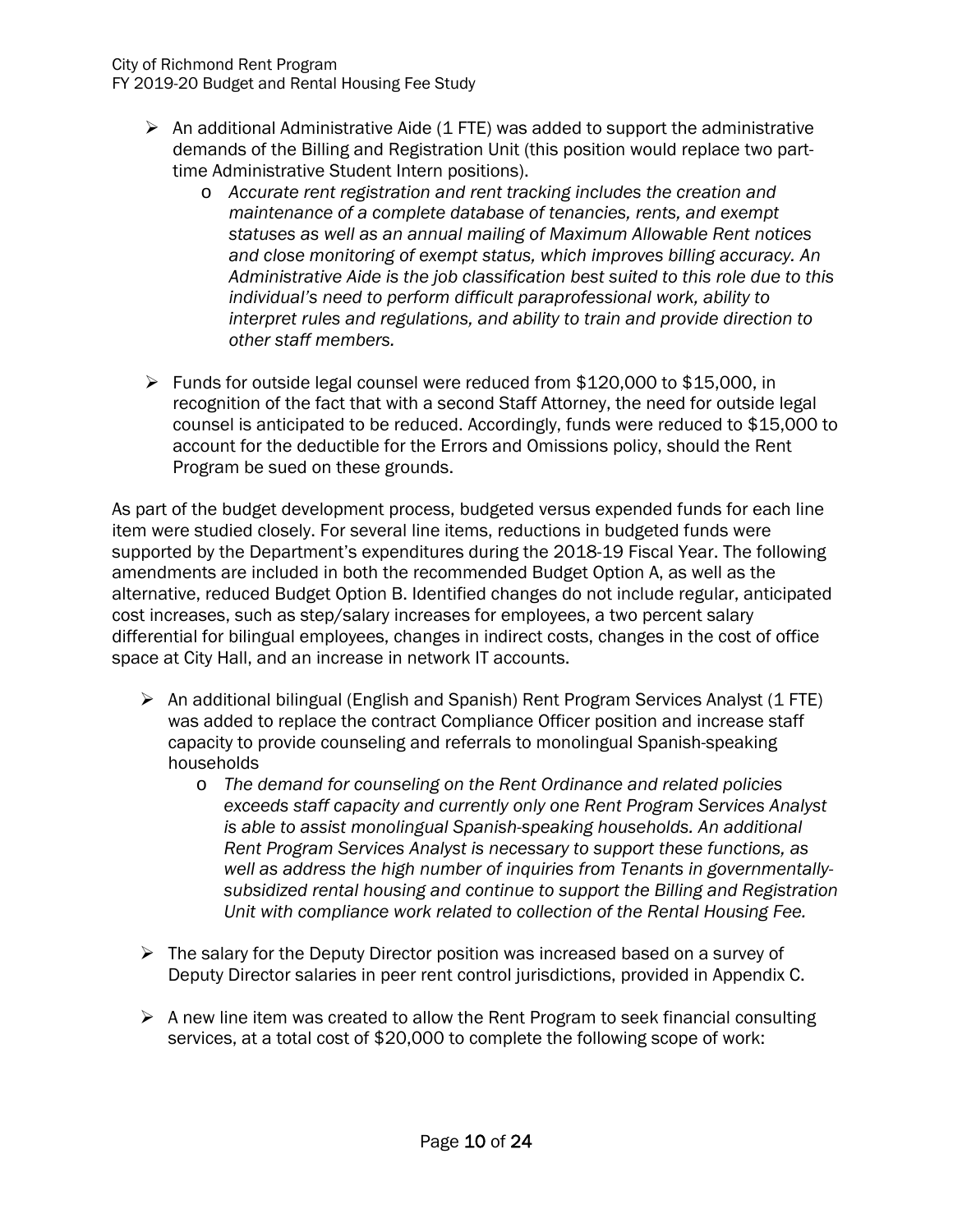FY 2019-20 Budget and Rental Housing Fee Study

- o Develop five-year financial projections of both revenues and expenditures, specifically as they relate to collection of the Rental Housing Fee;
- o Provide recommendations on how to meet the Rent Program's goal of building 17% operating reserves by the close of the 2019-20 fiscal year, and how best to achieve long-term financial stability; and,
- o Provide recommendations regarding financial and budgetary "best practices" for employment by the Rent Board and Rent Program staff members.
- $\triangleright$  Funds for contracts with Community Legal Services Agencies were increased to allow the Eviction Defense Center to employ an additional 0.5 FTE of an attorney to manage Richmond cases.
	- o *In FY 2018-19, the EDC requested funding for one full time staff attorney and one 50% time paralegal. With this level of funding, the 2018-19 contract anticipated serving 15 Richmond tenants every month. The EDC grossly underestimated the high demand and need for legal services in Richmond. Within the second month of the fiscal year, the EDC was providing services to 32 Richmond tenants. Since that time, the average number of Richmond tenants with open cases receiving services has been over 45 every month, which is three times the number of clients anticipated. In the 2018 calendar year, the EDC made over 100 court appearances for Richmond tenants. To meet the high demand for services, the EDC hired another staff attorney who now dedicates 50% of her time to Richmond cases. The EDC requests that 50% of her salary be covered by funds allocated in FY 2019-20.*
- $\triangleright$  The cost of the Supplemental Liability Insurance Policy was reduced from \$25,000 to \$8,750 to reflect the actual cost of the policy retained for the Rent Program
- $\triangleright$  IT Professional Services and Startup costs were reduced to zero, since program and database have been created and are functional.
- Funds for written translation were increased from  $$15,000$  to  $$23,500$  due to the increased demand for the translation of documents pertaining to Rent Adjustment Petitions.
- $\triangleright$  Funds for postage and mailing were reduced from \$50,000 to \$20,000 to reflect the typical costs of postage and mailing incurred by departmental activities.
- Funds for community education were reduced from \$10,000 to \$2,500 to more accurately reflect the cost of community workshop events (approximately \$150 per workshop).
- $\triangleright$  Funds for office supplies were reduced from \$15,000 to \$9,000 since the physical improvements to the Rent Program office were completed. The remaining \$9,000 will fund the maintenance of standard office supplies.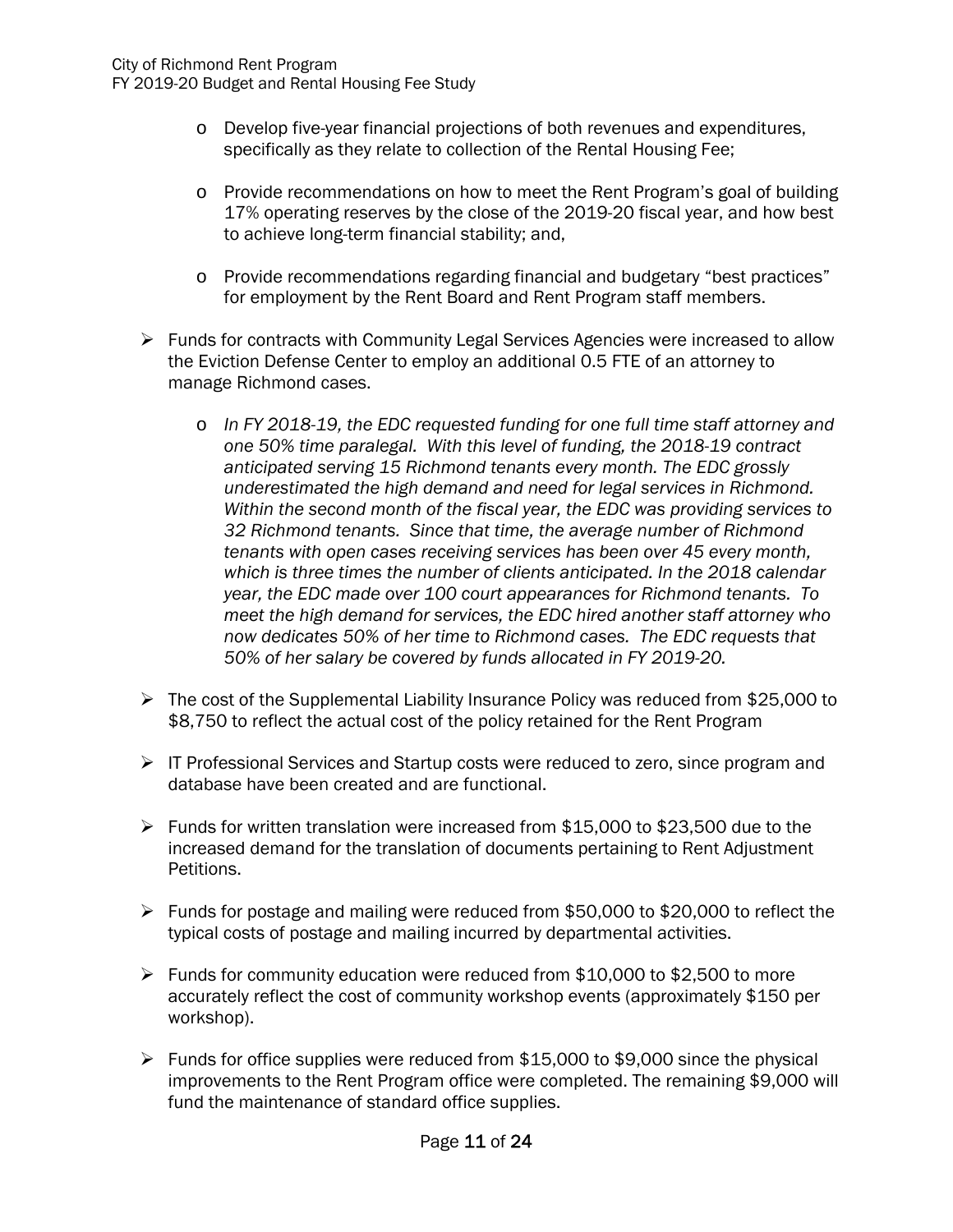- Budgeted costs of computer and phone equipment increased from \$6,300 to \$6,350 to purchase phones for the counseling stations, a printer/scanner/fax machine for the counseling stations, laptops for Rent Program Services Analysts to assist with case management, and additional computer monitors for staff.
- Funds for training and conferences were reduced from  $$10,500$  to  $$2,000$  to reflect the anticipated cost of such activities in Fiscal Year 2019-20.
- $\triangleright$  A new line item was created for subscriptions including DataTree (for property title information) and LexisNexis or WestLaw (for legal research).

The following amendment is included only in Budget Option B:

 $\triangleright$  Funds allocated for Outside Legal Counsel were increased from \$120,000 to \$160,000 due to the potential for future litigation, and in recognition of the fact that with only one Staff Attorney, contracts with outside legal counsel will be essential to defend legal challenges to the Rent Ordinance.

Table 3, on the follow page, provides a comparison of the recommended Budget Option A and alternative Budget Option B.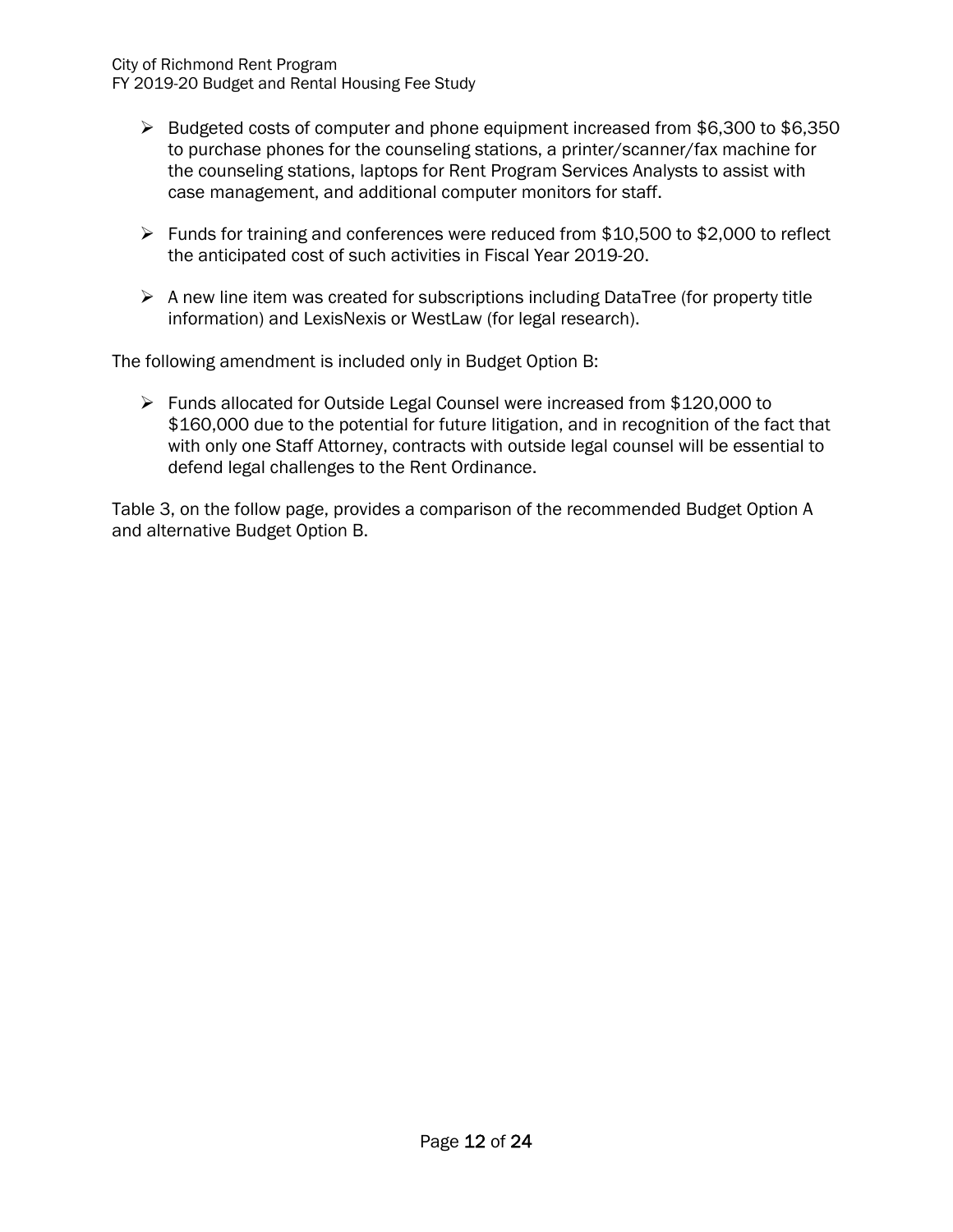| <b>PROPOSED</b><br><b>OPTION</b>                                                                                                                                                                                                                                                      | <b>SHORT</b><br><b>DESCRIPTION OF</b><br><b>SIGNIFICANT</b><br><b>ADDITIONS7</b>                                                                                                                                                                                                                                       | <b>ESTIMATED COST (\$)</b>                                                                                                                                                                                                                                                                                                                                                                                                      | <b>TOTAL</b><br><b>BUDGET</b><br>(INCLUDING<br><b>OPERATING</b><br><b>RESERVE</b><br><b>EQUAL TO</b><br>17% OF<br><b>EXPENSES)</b> | <b>CORRESPONDING</b><br><b>APPROXIMATE</b><br><b>PROPOSED</b><br><b>RENTAL HOUSING</b><br><b>FEE</b>                                           |
|---------------------------------------------------------------------------------------------------------------------------------------------------------------------------------------------------------------------------------------------------------------------------------------|------------------------------------------------------------------------------------------------------------------------------------------------------------------------------------------------------------------------------------------------------------------------------------------------------------------------|---------------------------------------------------------------------------------------------------------------------------------------------------------------------------------------------------------------------------------------------------------------------------------------------------------------------------------------------------------------------------------------------------------------------------------|------------------------------------------------------------------------------------------------------------------------------------|------------------------------------------------------------------------------------------------------------------------------------------------|
| <b>OPTION A</b><br>(RECOMMENDED)<br><b>ADDITIONAL 3.0</b><br>STAFF, INCREASED<br><b>FUNDS FOR</b><br><b>COMMUNITY</b><br><b>LEGAL SERVICES,</b><br><b>COMPUTER</b><br><b>EQUIPMENT,</b><br><b>TRANSLATION</b><br><b>SERVICES, AND</b><br><b>LEGAL RESEARCH</b><br><b>SUBSCRIPTION</b> | Employ an<br>additional Staff<br>Attorney (1 FTE),<br>Administrative<br>Aide (1 FTE), and<br><b>Rent Program</b><br><b>Services Analyst</b><br>(1 FTE), increase<br>funds for<br><b>Community Legal</b><br>Services,<br>computer/phone<br>equipment,<br>translation<br>services, and legal<br>research<br>subscription | <b>Staff Costs:</b><br>\$241,452 (salaries) +<br>\$137,627 (benefits)+<br>\$18,699 (liability) +<br>\$3,000 (IT accounts) +<br><b>Community Legal Services</b><br>Contract increase:<br>$$50,000 +$<br>Computer equipment increase:<br>$$50+$<br>Translation services increase:<br>\$8,500 contract increase<br>Legal research subscription:<br>\$3.000<br>\$462,328                                                            | \$2,923,584                                                                                                                        | <b>Fully Covered</b><br>Units: \$212/unit<br><b>Partially Covered</b><br>Units (includes<br>Governmentally<br>Subsidized units):<br>\$112/unit |
| <b>OPTION B</b><br>(ALTERNATIVE)<br><b>ADDITIONAL 1.0</b><br><b>STAFF, INCREASED</b><br><b>FUNDS FOR</b><br><b>CONTRACT LEGAL</b><br>COUNSEL,<br><b>COMPUTER</b><br><b>EQUIPMENT,</b><br><b>TRANSLATION</b><br><b>SERVICES, AND</b><br><b>LEGAL RESEARCH</b><br><b>SUBSCRIPTION</b>   | Employ an<br>additional Rent<br><b>Program Services</b><br>Analyst (1 FTE),<br>increase funds for<br><b>Community Legal</b><br>Services, increase<br>funds for contract<br>legal counsel,<br>computer/phone<br>equipment,<br>translation<br>services, and legal<br>research<br>subscription                            | <b>Staff Costs:</b><br>\$74,244 (salaries) +<br>\$42,319 (benefits)+<br>\$6,233 (liability) +<br>\$1,000 (IT accounts) +<br><b>Community Legal Services</b><br>Contract increase:<br>$$50,000 +$<br>Outside Legal Counsel Contract<br>Increase:<br>\$40.000 +<br>Computer equipment increase:<br>$$50 +$<br>Translation services increase:<br>\$8,500 contract increase<br>Legal research subscription:<br>\$3,000<br>\$225,346 | \$2,883,390                                                                                                                        | <b>Fully Covered</b><br>Units: \$210/unit<br><b>Partially Covered</b><br>Units (includes<br>Governmentally<br>Subsidized units):<br>\$109/unit |

 $\overline{a}$ 7 Identified changes do not include regular, anticipated cost increases, such as step/salary increases for employees, changes in indirect costs, and an increase in funds for computer equipment.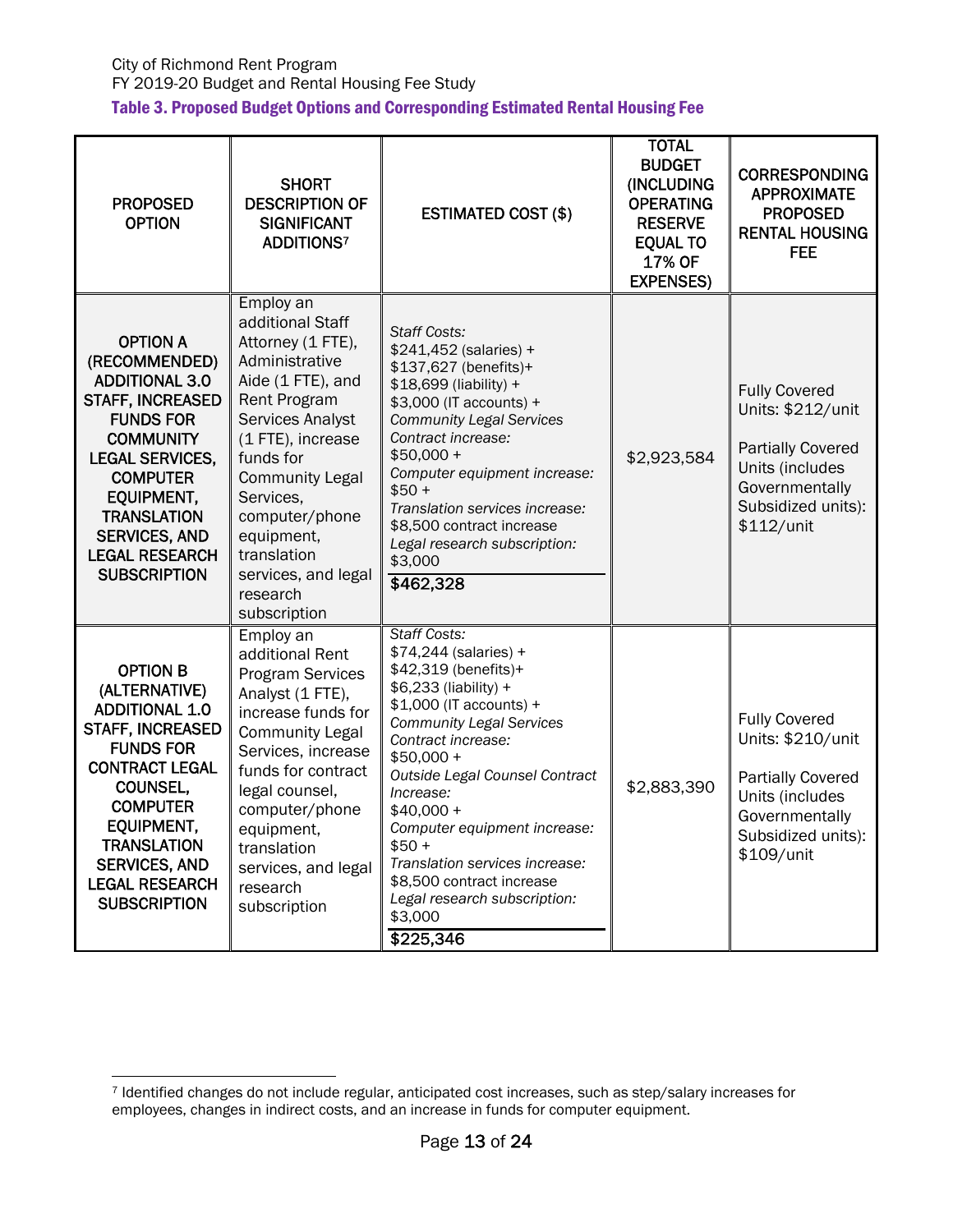# FISCAL YEAR 2019-20 RENTAL HOUSING FEE STUDY

#### Introduction and Background

Section 11.100.060(I)(1) of the Fair Rent, Just Cause for Eviction, and Homeowner Protection Ordinance ("Rent Ordinance") provides all Landlords shall pay a Residential Rental Housing Fee to fund the Rent Program budget. The amount of the Rental Housing Fee is annually established by the Richmond Rent Board and approved by the City Council.

Under Section 50076 of the California Government Code, fees charged for any service or regulatory activity must not exceed the reasonable cost of providing the service. Those fees must be approved by the City Council, as the legislative body, in public session. Therefore, a fee study is necessary to ensure that the Residential Rental Housing Fee recommended by the Rent Board and charged to Landlords is commensurate to the level of services provided by the Rent Program.

The fee study is designed to allow the Rent Program Department to recover costs of all budgeted operations, including, but not limited to:

- $\triangleright$  Personnel costs of staff, benefits, and overtime;
- $\triangleright$  Risk management and supplemental liability insurance plan (SLIP);
- $\triangleright$  Charges allocated to City Departments to reimburse the General Fund for administrative services by central service departments (i.e. City Council, City Manager, City Attorney, City Clerk, Finance, HR, etc.);
- $\triangleright$  Information Technology (IT) expenses associated with a property and renttracking database and maintenance of computer hardware and software;
- $\triangleright$  Legal costs to support enforcement and defense of legal challenges to the Rent Ordinance;
- $\triangleright$  Costs of education and outreach, including the printing and distribution of print materials and hosting of community workshops and seminars;
- $\triangleright$  Contracts for translation and other professional services;
- $\triangleright$  Mileage and attendance at conferences and trainings; and,
- $\triangleright$  An operating reserve to fund unanticipated costs and variations in collection of the Rental Housing Fee.

#### Structure of the Rental Housing Fee

Consistent with direction from the Rent Board in 2017, its first year of existence, the FY 2016-17 and FY 2017-18 Rental Housing Fees were established as "flat fees," applicable to all units regardless of partial or full applicability under the Rent Ordinance. This approach was justified during the first 1.5 years of program startup since the tasks and associated benefits of Departmental startup were reasonably shared among rental units regardless of status.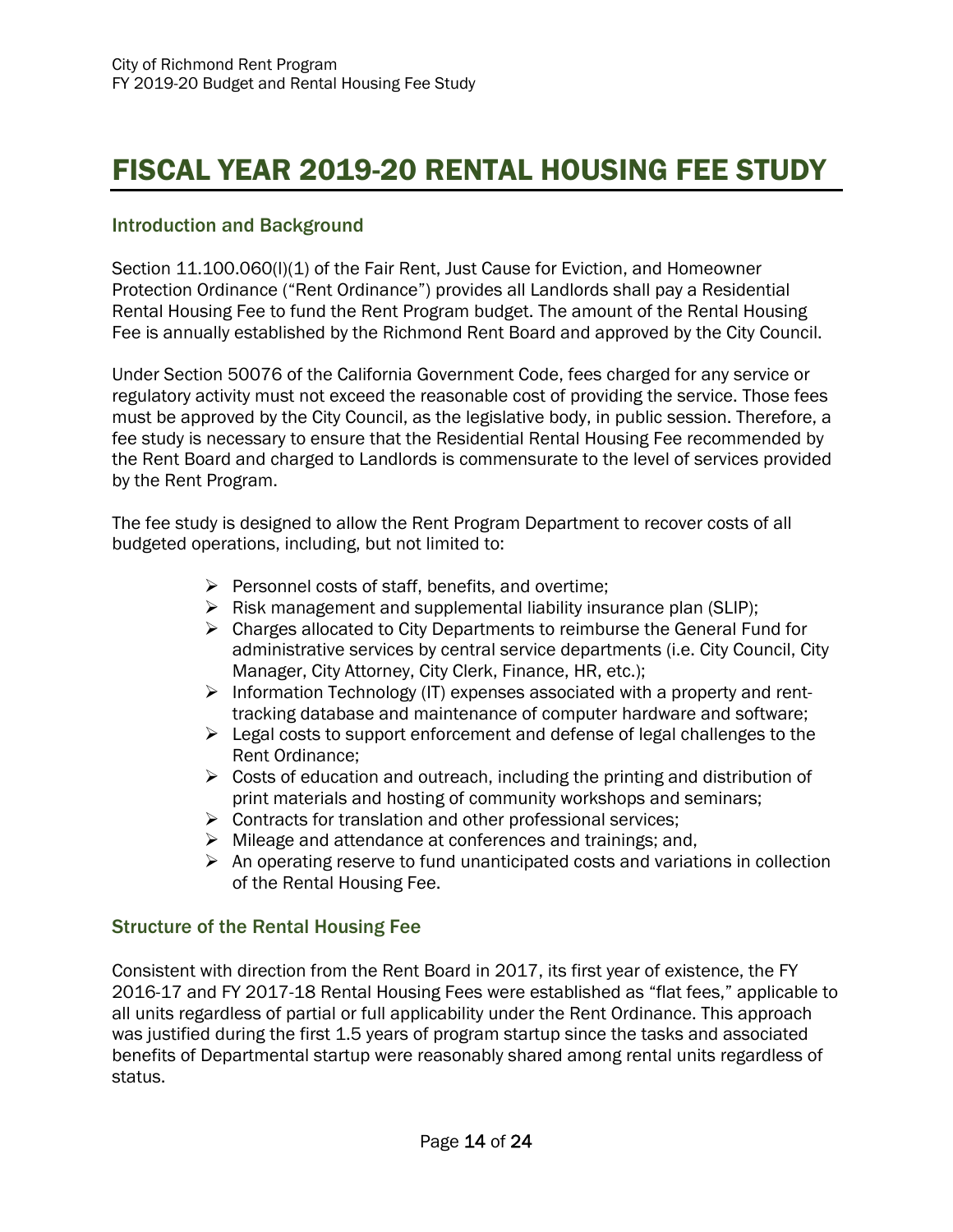#### City of Richmond Rent Program

FY 2019-20 Budget and Rental Housing Fee Study

For the 2018-19 Fiscal Year, the Rent Board adopted a tiered fee, much like that contemplated in the 2017 Fee Study prepared by Management Partners. Under this approach, costs of program administration are allocated among three components or layers: a general "program" layer (calculated at 55% of costs), a "just cause" layer (20% of total costs), and a "rent control" layer (25% of costs).8 Such allocations correspond with the amount of resources spent administering each component of the program. Staff members recommend the Board continue to utilize a tiered-fee approach to the Fiscal Year 2019-20 Rental Housing Fee to ensure the requirements of Section 50076 of the California Government Code are met.9 The figure on the following page illustrates this concept and identifies key example tasks associated with each program component. This list is not exhaustive; the tasks below are identified for illustrative purposes only.

#### Figure 2. Fee Layers and Associated Tasks

#### Program Layer (55%)

- •Departmental administration and management
- •Legal defense of the Rent Ordinance and Departmental policies
- •Preparing studies, regulations, and reports as directed by the Rent Board
- •Database development and maintenance
- •Billing and collection of the Rental Housing Fee
- •Website maintenance
- •Development of informational materials
- •Interdepartmental coordination

### Just Cause for Eviction Layer (20%)

- •Public education and outreach (includes counseling)
- •Legal services referrals to community services agencies
- •Administration of Relocation Ordinance
- •Administration of eviction-related complaints
- •Processing of termination of tenancy notices and development of templates

#### Rent Control Layer (25%)

 $\overline{a}$ 

- •Public education and outreach (includes counseling)
- •Legal services referrals to community services agencies
- •Administration of petition and hearings to adjudicate Rent Adjustment Petitions and Excess Rent Complaints
- •Rent Registration and tracking of the Maximum Allowable Rent
- •Processing of rent increase notices and development of templates

<sup>8</sup> Community legal services contracts (contained in Budget Options A and B) and a contract for a backup hearing examiner (contained in Budget Option B) are allocated 50% to just cause and 50% to rent control layers.

<sup>9</sup> Staff recommend that the allocation utilized in FY 2018-19 of 40% Program Layer, 25% Just Cause for Eviction Layer, and 35% Rent Control Layer be modified to 55% Program Layer, 20% Just Cause for Eviction Layer, and 25% Rent Control Layer, consistent with the services associated with each layer.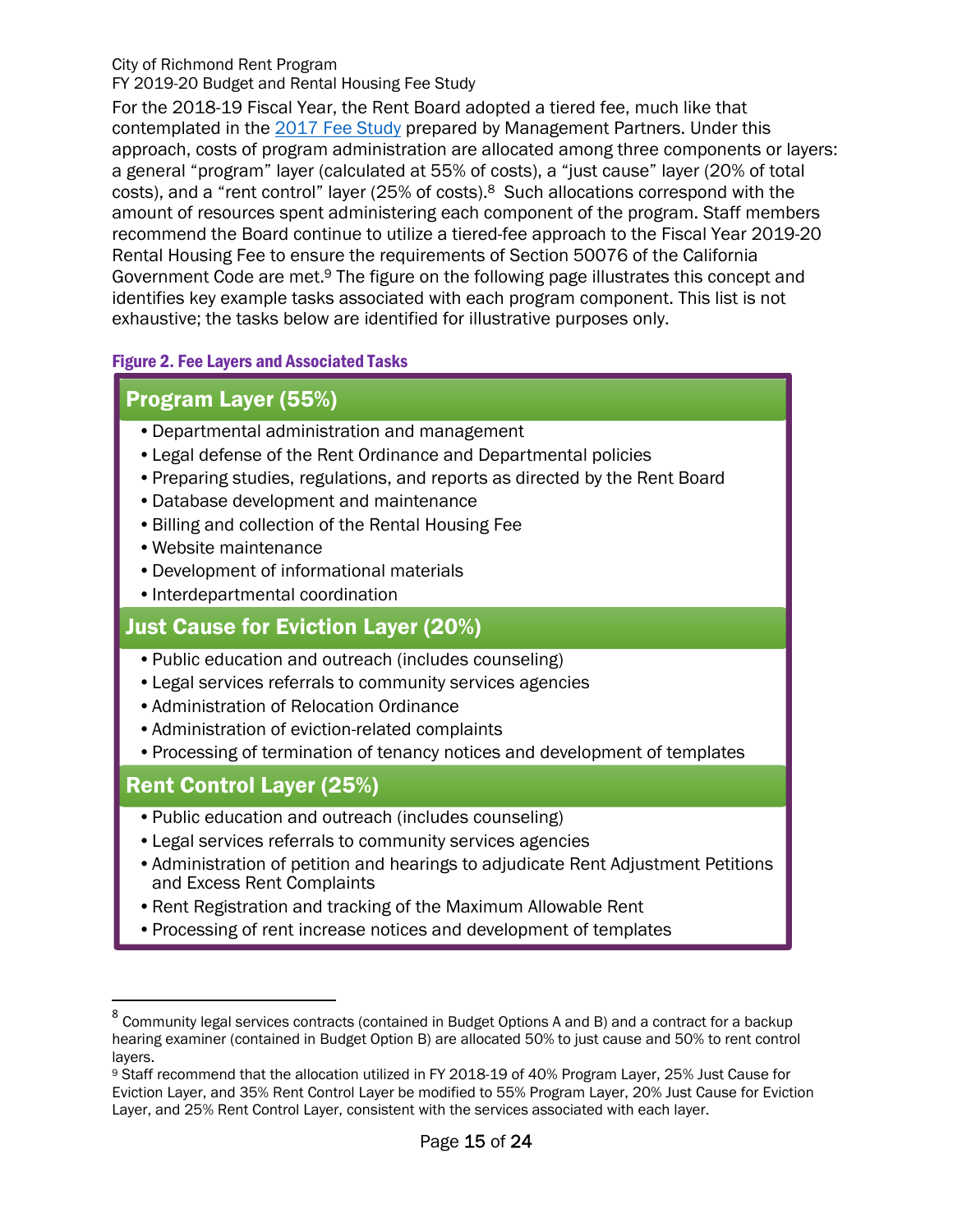#### City of Richmond Rent Program

FY 2019-20 Budget and Rental Housing Fee Study

The amount of the Rental Housing Fee applicable to a particular Rental Unit depends on its status. Units applicable to the Just Cause for Eviction requirements, but exempt from the Rent Control provisions of the Ordinance (such as single family homes, governmentallysubsidized units, condominiums, and recently constructed units), are responsible for payment of Program and Just Cause for Eviction layers. Units subject to the Just Cause for Eviction and Rent Control provisions of the Rent Ordinance would be responsible for payment of all three layers. Units that are fully exempt from the Rent Ordinance are not responsible for payment of the Rental Housing Fee. Figure 2, below, identifies the types of units within each of these categories.





#### The Proposed Elimination of a "Third Tier," Lesser Fee for Rental Units in Governmentally Subsidized Housing

At their meeting on March 21, 2018, members of the Rent Board directed staff to explore the possibility of adding a "third tier" to the Rental Housing Fee applicable to Rental Units located within governmentally-subsidized housing developments. Consistent with Regulation 202, adopted by the Rent Board on November 15, 2017, governmentally-subsidized Rental Units include:

- $\triangleright$  Rental Units in which a Tenant holds a Section 8 Housing Choice Voucher and where the Rent does not exceed the Payment Standard as published by the U.S. Department of Housing and Urban Development.
- $\triangleright$  Rental Units for which the rent is subsidized by the Project-Based Section 8 Program.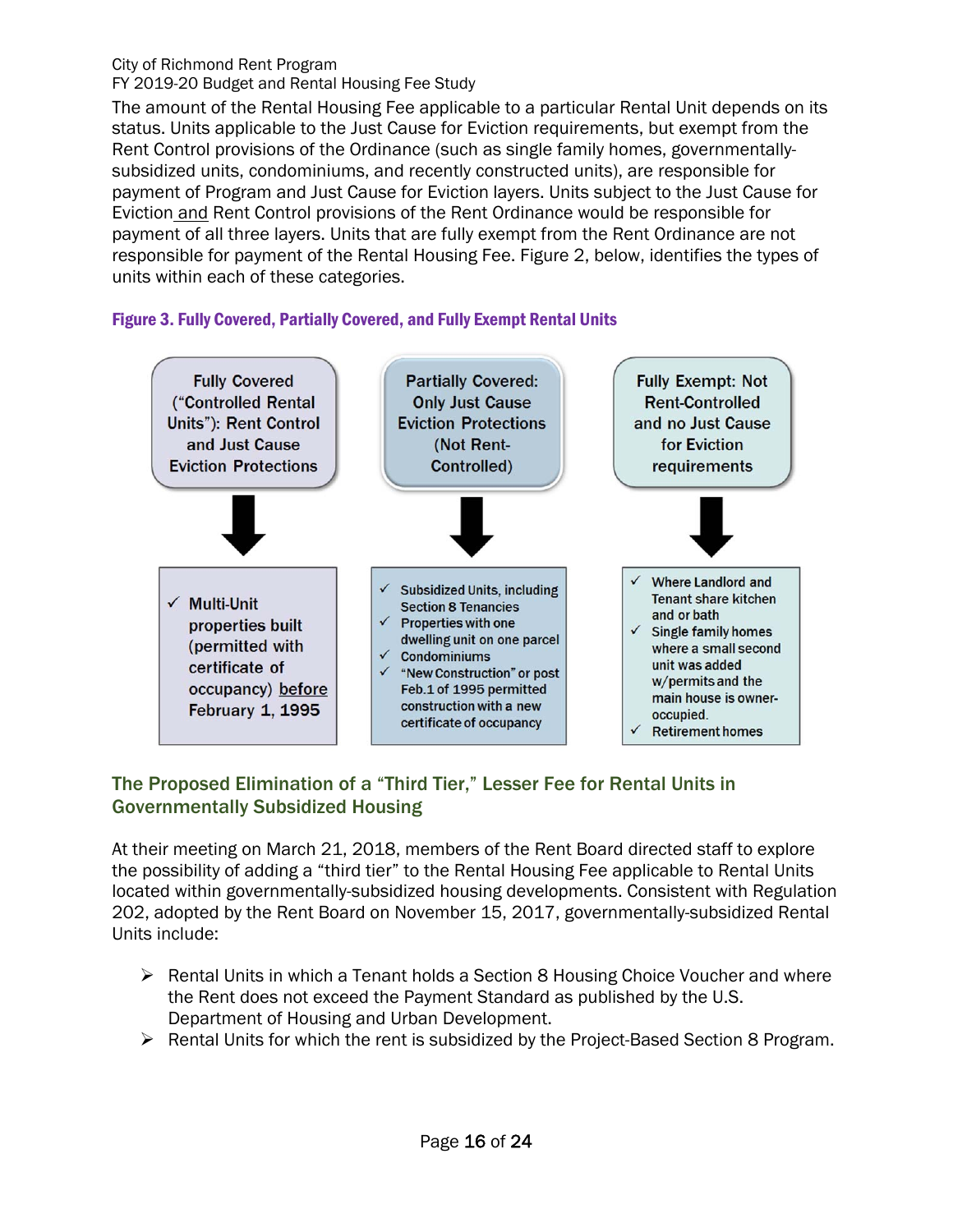FY 2019-20 Budget and Rental Housing Fee Study

- ▶ Rental Units that are "rent restricted" in a Low Income Housing Tax Credit Program project. "Rent restricted" means the rent charged for the unit is affordable for a qualifying Tenant pursuant to the Regulatory Agreement.
- $\triangleright$  Rental Units for which the rent is subsidized by the Section 202 Supportive Housing for the Elderly Program (assuming the property is not considered a "nonprofit home for the aged" as identified in Section 11.100.030(d)(2) of the Rent Ordinance).
- $\triangleright$  Rental Units that are "rent restricted" under a regulatory agreement between a governmental agency and a property owner. "Rent restricted" means the rent charged for the unit is affordable for a qualifying Tenant pursuant to the Regulatory Agreement.
- $\triangleright$  Rental units owned or managed by the Richmond Housing Authority.

Current estimates indicate there are approximately  $4.211^{10}$  governmentally-subsidized rental units that meet the above criteria.

At the time of staff's analysis in 2018, a separate "tier" for Rental Units located in governmentally-subsidized housing developments was presumed to be supported for policy and programmatic reasons, such as the fact that rent-restricted units are exempt from the rent control provisions of the Fair Rent, Just Cause for Eviction, and Homeowner Protection Ordinance (see Regulation 202). Except in cases of noncompliance with regulatory agreements or those in which the rent charged exceeds the Payment Standard established by HUD, Tenants in these units do not have the ability to submit Rent Adjustment Petitions due to decreases in space, services, or in response to habitability concerns, or file excess rent complaints. In addition, rent-restricted units were already subject to a form of just cause for eviction requirements prior to the effective date of the Fair Rent, Just Cause for Eviction, and Homeowner Protection Ordinance.

Under the adopted structure for the Fiscal Year 2018-19 Rental Housing Fee, governmentally-subsidized Rental Units were responsible for approximately half of the "Program" layer, half of the "Just Cause for Eviction" layer, and none of the "Rent Control" layer of the Rental Housing Fee. Based on the services rendered, the services offered to both governmentally-subsidized and non-subsidized rental units, and staff time dedicated specifically to Tenants and providers of affordable housing in Fiscal Year 2018-19, the same structure for the Fiscal Year 2019-20 Rental Housing Fee is no longer supported. Irrespective of whether individuals take advantage of services offered, the services offered to Tenants and Landlords of governmentally-subsidized rental units are the same as those offered to Partially Covered rental units; therefore, a difference in the fee charged between these units is not justified. Instead, staff recommends that governmentally-subsidized rental units be subject to the fee for Partially Covered Rental Units, since governmentally subsidized rental units are currently exempt from rent control pursuant to Rent Board Regulation 202.

 $\overline{a}$ <sup>10</sup> At their November 15, 2017, meeting, Boardmembers received a report including an inventory and estimate of the total number of subsidized housing units in the City of Richmond. This report indicated there were 4,283 subsidized housing units in the City. Since that time, staff discovered there are 24 deed-restricted subsidized housing units at VUE at Hilltop Apartments, not 96. The current estimated number of units therefore reflects this 72-unit reduction in the estimated number of subsidized housing units in the City.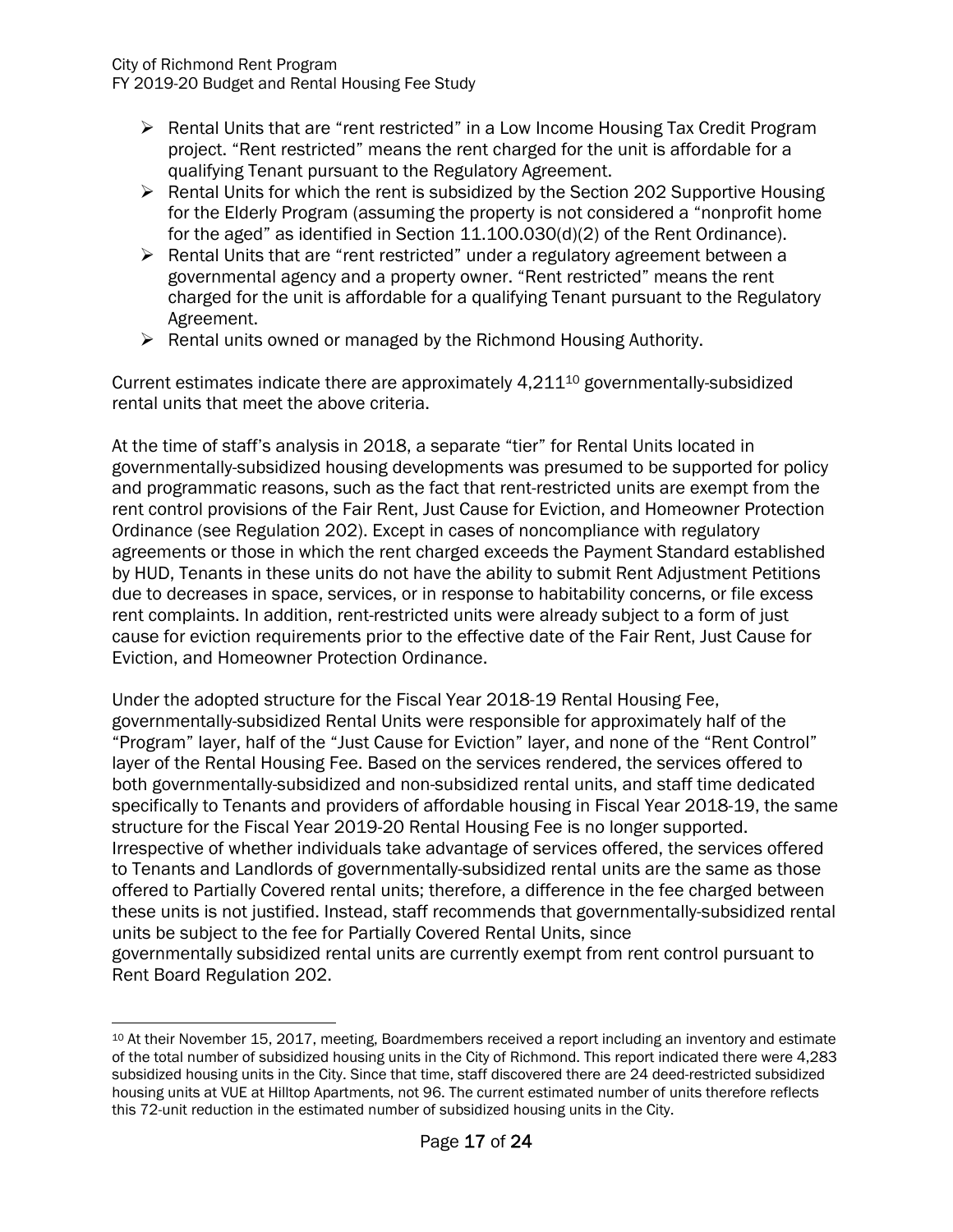#### Applicable Unit Counts and Database Development

The number of applicable Rental Units within each category is a critical input in the calculation of the Rental Housing Fees for partially and Fully Covered units. The Fiscal Year 2016-17 and Fiscal Year 2017-18 Fee Study utilized data provided by the Contra Costa County Assessor's Office to identify suspected Rental Units. While County Assessor data may be used to arrive at an estimated number of total rental units, it cannot produce an exact figure. Nevertheless, County Assessor data was the best and most readily available data at the time of the Fiscal Year 2016-17 and Fiscal Year 2017-18 Fee Study.

Since the first iteration of the Rental Housing Fee Study in Fiscal Year 2017-18, staff have continued to refine the database of Rental Units in the City of Richmond, most notably through the completion of an exemption verification project of single family homes in the City to accurately identify units that are truly rented. This project involved mailing an introductory letter and policy information to all single family homes and condominiums possessing one of the following characteristics in the County Assessor database:

- (1) No Homeowner's Tax Exemption was claimed
- (2) The site address of the property did not match the owner on record's mailing address

Approximately 15,500 properties met the above criteria. To confirm applicability to the Rent Ordinance, Rent Program staff members mailed information about the requirements of the Rent Ordinance to all owners of property that met the criteria above. Owners of properties in the City of Richmond that did not contains any Rental Units (for example, owners of condominiums that are owner-occupied) were required to complete and submit a Declaration of Owner Occupation and/or Exemption form and submit documentation to allow staff members to approve the exemption. Rent Program staff members received and processed approximately 1,700 Declaration of Owner Occupation and/or Exemption forms.

Additional sources of data, including the identification of rental units not identified in the previous fee study, include:

- $\triangleright$  Rental Units enrolled in the Rent Program online at www.richmondrent.org/enroll
- $\triangleright$  Rental Units identified by the Rental Inspection Program
- $\triangleright$  Rental Units participating in the Section 8 Housing Choice Voucher Program
- $\triangleright$  Rental Units with an active business license
- $\triangleright$  Rental Units in subsidized housing developments, such as those built with Low Income Housing Tax Credits (LIHTC), based on the inventory of deed-restricted affordable housing prepared by Rent Program staff members in 2017
- Unknown Rental Units identified through Tenant inquiries to the Rent Program **Department**

Since the adoption of last year's Rental Housing Fee, staff members have continued to refine the database of Rental Units through processing of Property Enrollment and Owner Declaration forms. These processes have unveiled a significant number of suspected rental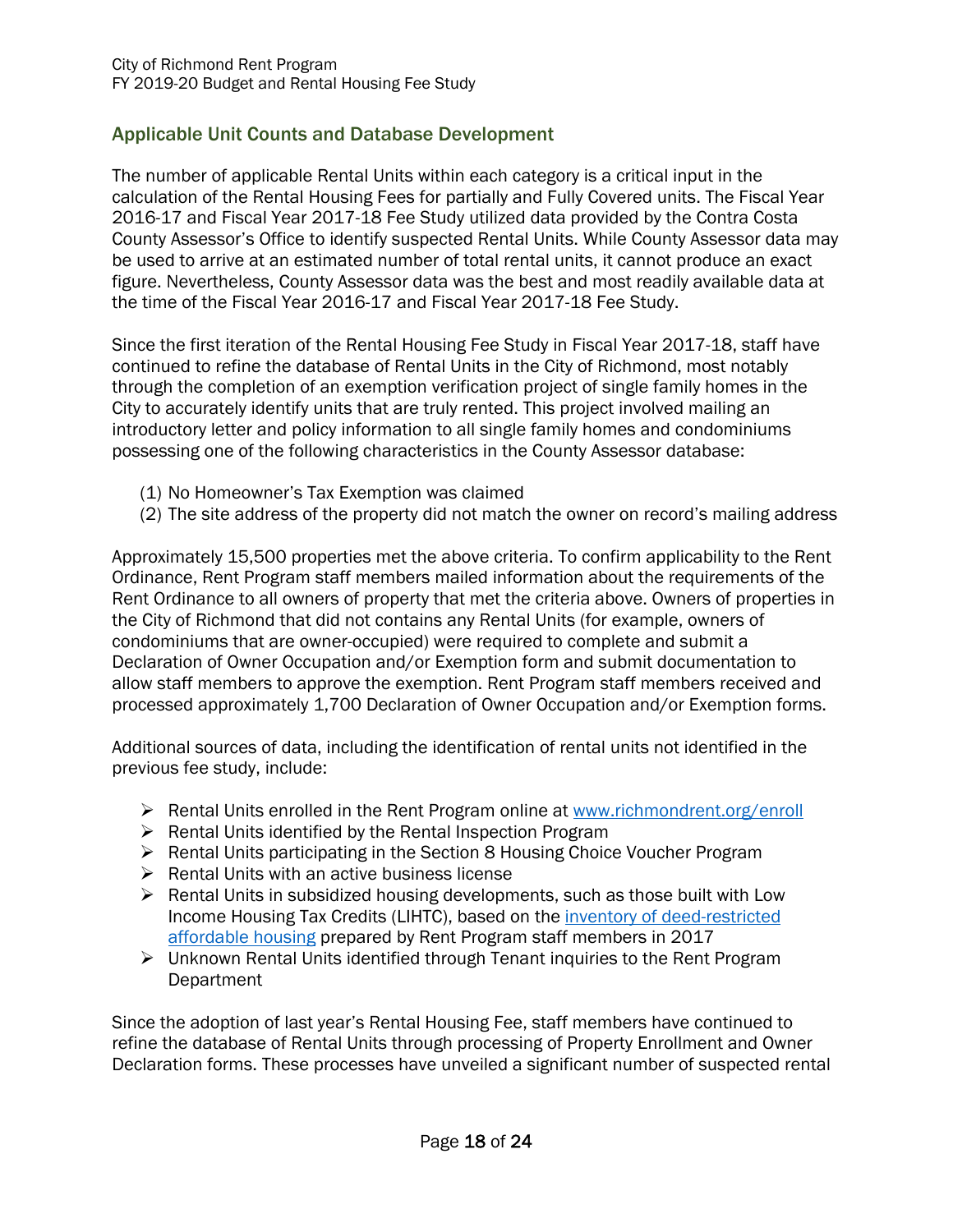units that are not truly rented, decreasing the total number of applicable rental units among which the Rent Program budget is divided to calculate the Rental Housing Fee. For example, the processing of Property Enrollment forms has unearthed many multifamily properties where an owner may occupy one unit. In such case, the status of a unit would be changed from "Compliant" or "Noncompliant" [Partially or Fully-Covered Rental Unit] to "Owner Occupied." The table below summarizes these changes as of February 13, 2019.

#### Table 4. Unit Status Changes, 2018 – 2019

 $\overline{a}$ 

|                                                            | change.                                                                                                           |                      |
|------------------------------------------------------------|-------------------------------------------------------------------------------------------------------------------|----------------------|
| <b>STATUS</b>                                              | <b>CHANGE BETWEEN 2018 AND</b><br>2019 (POSITIVE NUMBER -<br>UNITS ADDED; NEGATIVE<br><b>NUMBER - UNITS LOST)</b> | <b>CURRENT TOTAL</b> |
| <b>SUSPECTED FULLY COVERED</b><br><b>RENTAL UNITS</b>      | $+175$                                                                                                            | 175                  |
| <b>FULLY COVERED RENTAL</b><br><b>UNITS</b>                | $-1,946$                                                                                                          | 7,627                |
| <b>SUSPECTED PARTIALLY</b><br><b>COVERED RENTAL UNITS</b>  | $+53$                                                                                                             | 54                   |
| <b>PARTIALLY COVERED RENTAL</b><br><b>UNITS</b>            | $-366$                                                                                                            | 7,192                |
| <b>GOVERNMENTALLY</b><br><b>SUBSIDIZED RENTAL UNITS</b>    | $\Omega$                                                                                                          | 4,211                |
| <b>OWNER</b><br><b>OCCUPIED/HOMEOWNER</b><br><b>EXEMPT</b> | $+3,782$                                                                                                          | 4,614                |
| <b>RENT FREE</b>                                           | $+75$                                                                                                             | 159                  |
| <b>NOT AVAILABLE FOR RENT</b>                              | $+8$                                                                                                              | 170                  |
| <b>NOT APPLICABLE11</b>                                    | $+496$                                                                                                            | 527                  |

|         |  |  |  |  |  | NOTE: These numbers are in the process of being verified and all figures are subject to |  |  |  |  |  |
|---------|--|--|--|--|--|-----------------------------------------------------------------------------------------|--|--|--|--|--|
| change. |  |  |  |  |  |                                                                                         |  |  |  |  |  |

<sup>&</sup>lt;sup>11</sup> Includes Statuses "Exempt," "APN not on file," "Outside City Boundaries," "Ineligible," "Vacant Lot," and "Non-Applicable"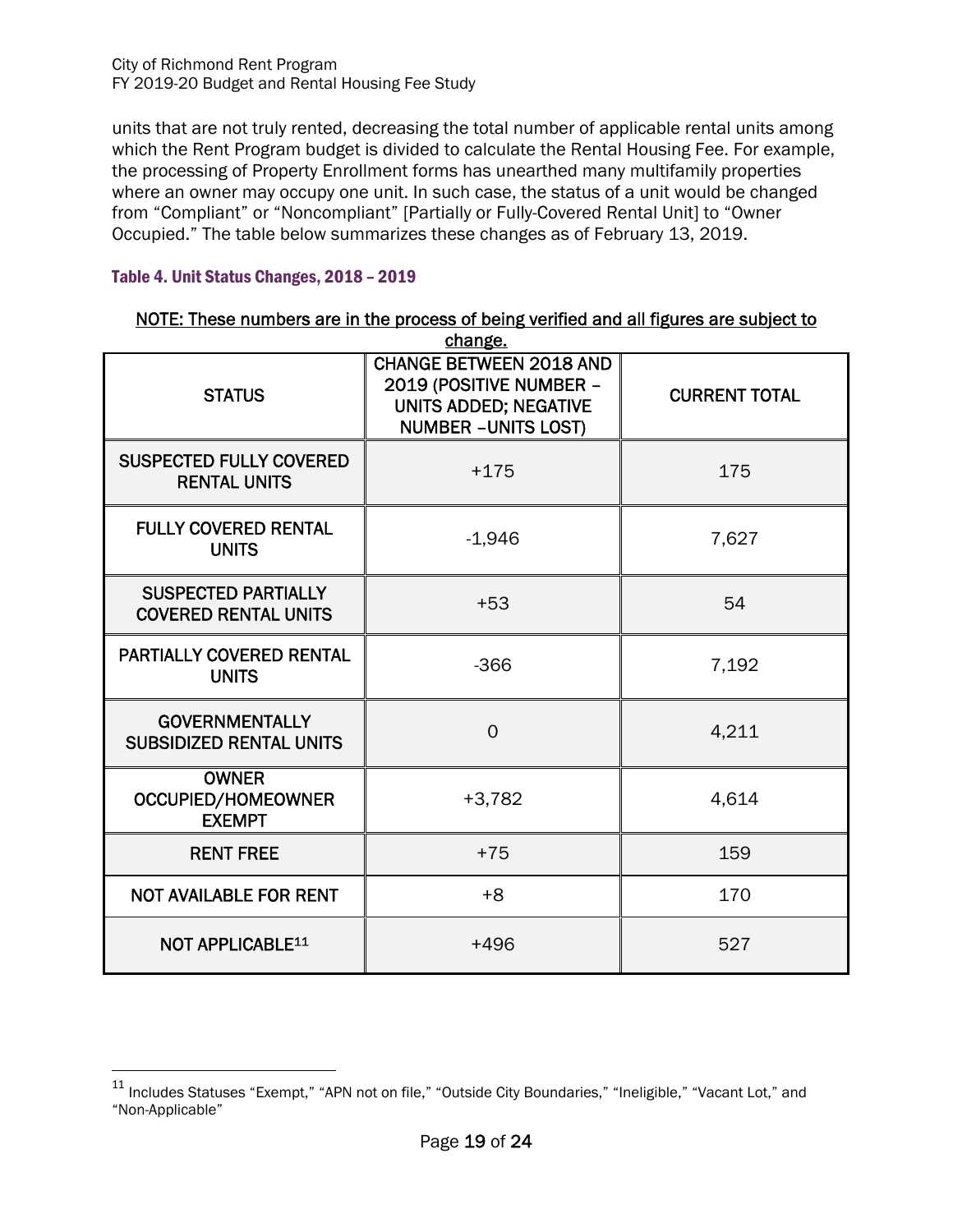#### Rental Housing Fees Associated with each Budget Option

Table 5, below, presents the estimated tiered fees associated with each proposed budget option:

| <b>UNIT COUNTS</b>                                                               |        | <b>OPTION A</b><br>(RECOMMENDED) | <b>OPTION B</b><br>(ALTERNATIVE) |  |  |
|----------------------------------------------------------------------------------|--------|----------------------------------|----------------------------------|--|--|
| <b>TOTAL EXPENDITURES:12</b>                                                     |        | \$2,923,584                      | \$2,883,390                      |  |  |
| <b>FULLY COVERED UNITS13</b>                                                     | 7,802  | \$211.35                         | \$209.58                         |  |  |
| <b>PARTIALLY COVERED UNITS</b><br>(INCLUDING SUBSIDIZED<br>$UNITS$ <sup>14</sup> | 11,457 | \$111.26                         | \$108.95                         |  |  |
| <b>TOTAL REVENUE<sup>15</sup>:</b>                                               |        | \$2,937,208                      | \$2,887,233                      |  |  |

#### Table 5. Fiscal Year 2018-19 Proposed Budget Options and Rental Housing Fees

#### Comparison to Previously Adopted Rental Housing Fee and Peer Jurisdictions

On May 15, 2018, the Richmond City Council adopted Resolution 32-18, approving the Fiscal Year 2018-19 Residential Rental Housing Fee in the City's master fee schedule of \$207 per Controlled Rental Unit, \$100 per Partially Covered Rental Unit, and \$50 per Governmentally Subsidized Rental Unit. Table 6, below, shows the proposed percentage increase in the fee for each existing tier. Table 7, on the following page, contains a historical comparison of the Residential Rental Housing Fees charged in FY 2016-17, FY 2017-18, FY 2018-19, and the proposed fee for FY 2019-20.

#### Table 6. Comparison of 2018-19 Rental Housing Fee to Proposed Option A and Option B Fees

| TIER<br>(PROPOSED FY 2019-<br><b>20 FEE DOES NOT</b><br><b>INCLUDE THIRD TIER)</b> | 2018-19<br><b>FEE</b> | 2019-20<br><b>OPTION A</b><br>FEE. | <b>OPTION A</b><br><b>PERCENTAGE</b><br><b>INCREASE</b> | 2019-20<br><b>OPTION</b><br><b>B FEE</b> | <b>OPTION B</b><br><b>PERCENTAGE</b><br><b>INCREASE</b> |
|------------------------------------------------------------------------------------|-----------------------|------------------------------------|---------------------------------------------------------|------------------------------------------|---------------------------------------------------------|
| <b>FULLY COVERED</b><br><b>UNITS</b>                                               | \$207                 | \$212                              | 2.4%                                                    | \$210                                    | 1.4%                                                    |
| <b>PARTIALLY</b><br><b>COVERED UNITS</b>                                           | \$100                 | \$112                              | 12.0%                                                   | \$109                                    | 9.0%                                                    |
| <b>GOVERNMENTALLY</b><br><b>SUBSIDIZED UNITS</b>                                   | \$50                  | \$112                              | 124.0%                                                  | \$109                                    | 118.0%                                                  |

 $\overline{a}$ 12 Total expenditures include a 17% operating reserve

<sup>13</sup> Includes suspected Fully Covered rental units

<sup>14</sup> Includes suspected Partially Covered rental units

<sup>15</sup> Fees rounded to the nearest full dollar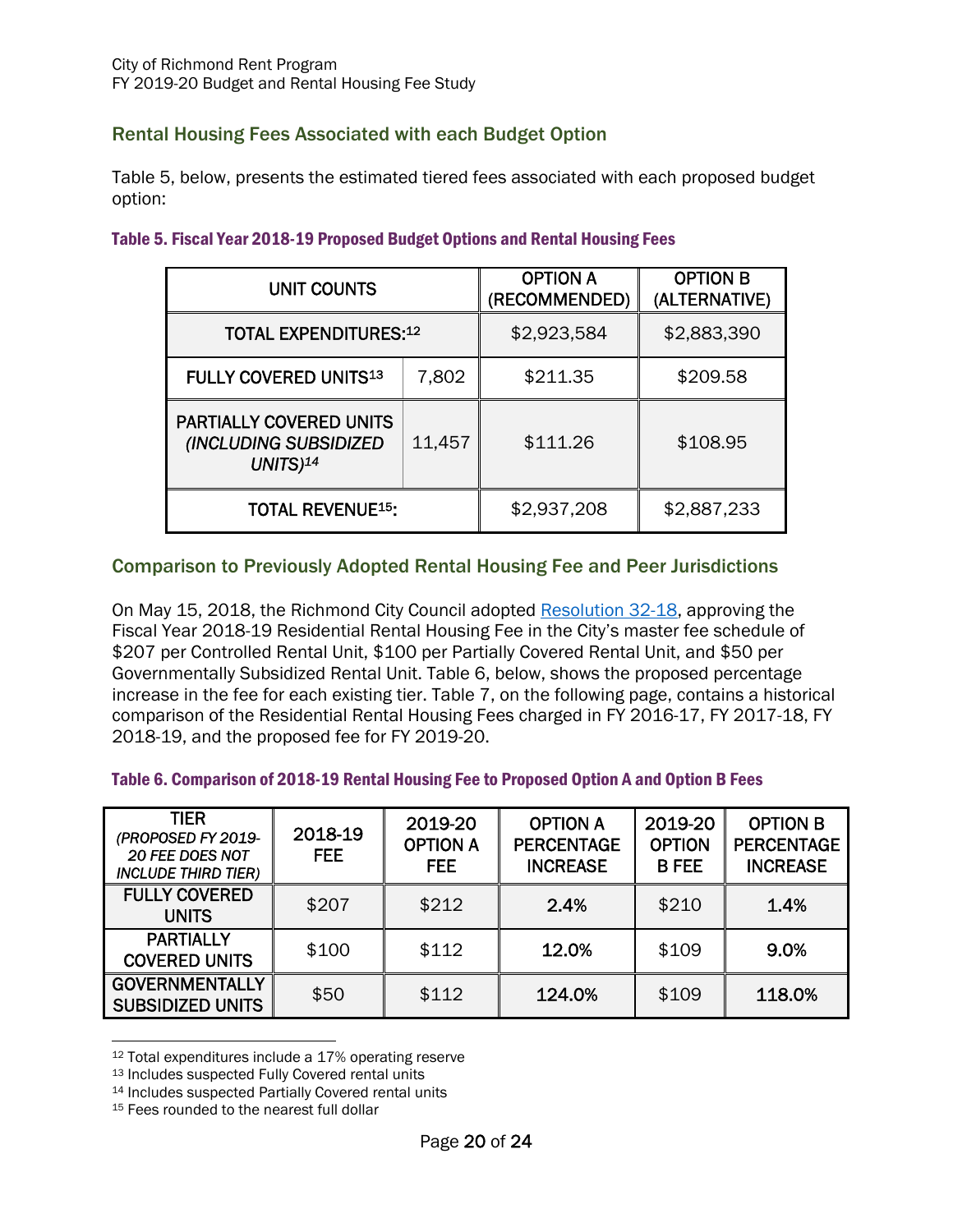| <b>FISCAL YEAR</b>                           | <b>FULLY COVERED</b><br><b>RENTAL UNITS</b> | <b>PARTIALLY COVERED</b><br><b>RENTAL UNITS</b> | <b>GOVERNMENTALLY</b><br><b>SUBSIDIZED RENTAL</b><br><b>UNITS</b> |  |  |
|----------------------------------------------|---------------------------------------------|-------------------------------------------------|-------------------------------------------------------------------|--|--|
| 2017-18<br>(includes half of FY<br>$2016-17$ | \$145                                       | \$145                                           | \$145                                                             |  |  |
| 2018-19                                      | \$207                                       | \$100                                           | \$50                                                              |  |  |
| 2019-20<br>(Proposed Option A)               | \$212                                       | \$112                                           | \$112                                                             |  |  |

#### Table 7. Comparison of Proposed FY 2019-20 Rental Housing Fee to Prior Years

Table 8 on the follow page compares the proposed Rental Housing Fee to fees in other jurisdictions with rent programs in the state of California. This table calculates a per unit cost of administration, revealing that of California's actively enforced programs, Richmond's per unit cost is the lowest. Yet while Richmond's proposed fees are lower than those charged in peer jurisdictions with actively enforced rent programs, it is important to consider that Richmond's median rental rates are also less than those in peer rent control jurisdictions.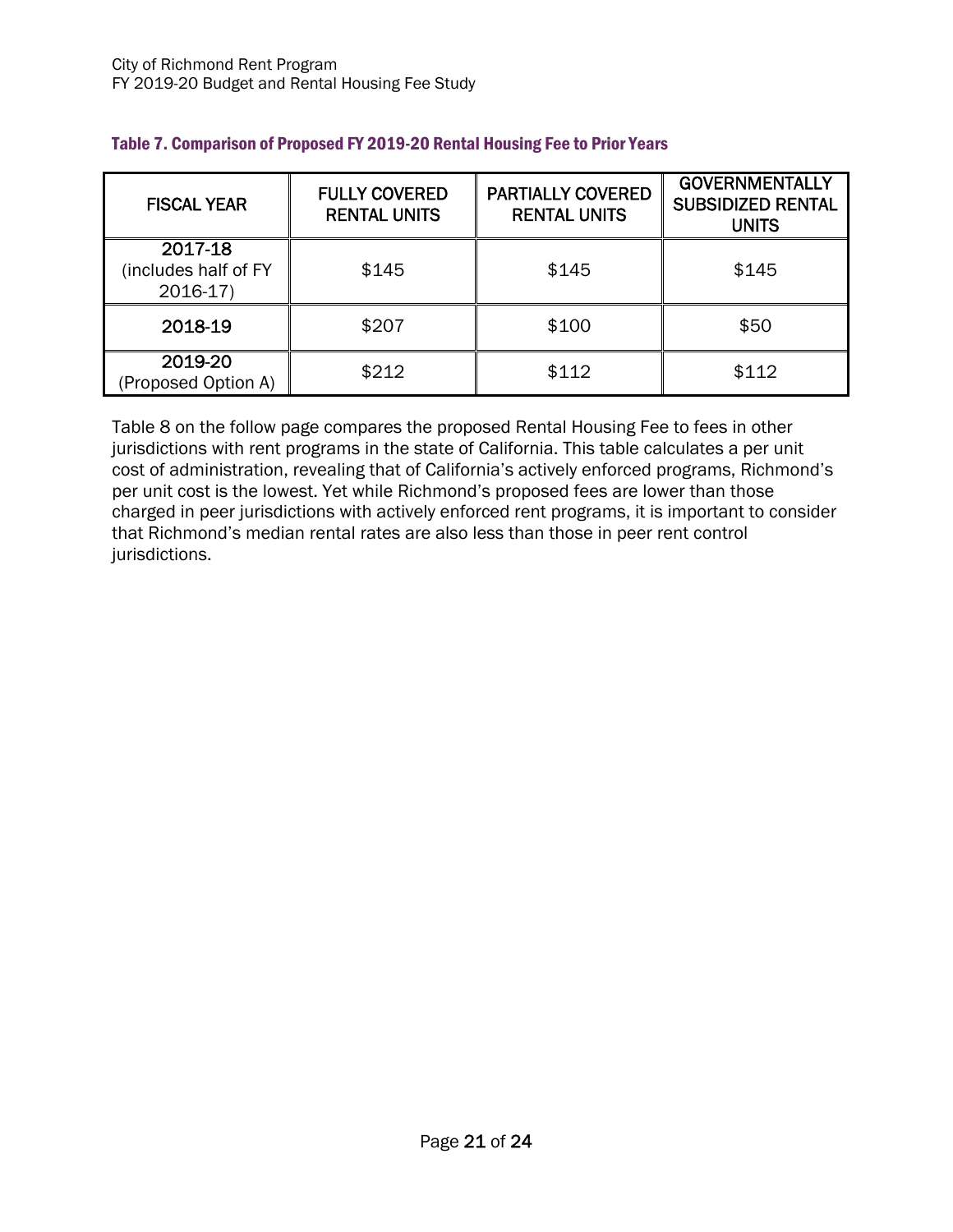| Table 8: Comparison of Program Budgets, Unit Counts, Fees, and Median Rents in Case Study Cities |  |
|--------------------------------------------------------------------------------------------------|--|
|--------------------------------------------------------------------------------------------------|--|

| <b>JURISDICTION</b>             | <b>PROGRAM</b><br><b>BUDGET</b><br>(FY 18-19) | <b>APPLICABLE</b><br><b>RENTAL</b><br>UNITS <sup>16</sup>                | FY 2018-19<br>FEES (PER UNIT)                                                                              | <b>MEDIAN</b><br><b>GROSS</b><br>RENT <sup>17</sup> | <b>PORTION OF</b><br><b>FEE PASSED</b><br><b>THROUGH TO</b><br><b>TENANTS</b> |  |  |  |  |  |  |  |
|---------------------------------|-----------------------------------------------|--------------------------------------------------------------------------|------------------------------------------------------------------------------------------------------------|-----------------------------------------------------|-------------------------------------------------------------------------------|--|--|--|--|--|--|--|
|                                 | <b>ACTIVELY ENFORCED RENT PROGRAMS</b>        |                                                                          |                                                                                                            |                                                     |                                                                               |  |  |  |  |  |  |  |
| <b>BERKELEY</b>                 | \$5,172,000                                   | 19,093                                                                   | \$250                                                                                                      | \$1,523                                             | 50%; City may<br>reimburse low-<br>income<br>$t$ enants <sup>18</sup>         |  |  |  |  |  |  |  |
| <b>SANTA</b><br><b>MONICA</b>   | \$5,241,630 <sup>19</sup>                     | 27,542                                                                   | \$198                                                                                                      | \$1,669                                             | 50%                                                                           |  |  |  |  |  |  |  |
| <b>EAST PALO</b><br><b>ALTO</b> | \$431,100                                     | 2,325                                                                    | \$222                                                                                                      | \$1,613                                             | 50%                                                                           |  |  |  |  |  |  |  |
| <b>RICHMOND</b>                 | Proposed<br>Option A:<br>\$2,846,634          | 7,802 Fully<br>Covered<br>units; 11,457<br>Partially<br>Covered<br>units | Proposed Option<br>$A$ :<br>\$208 per Fully<br>Covered Unit;<br>\$109 per Partially<br><b>Covered Unit</b> | \$1,329                                             | 0%                                                                            |  |  |  |  |  |  |  |
|                                 |                                               |                                                                          | <b>COMPLAINT-DRIVEN RENT PROGRAMS</b>                                                                      |                                                     |                                                                               |  |  |  |  |  |  |  |
| <b>LOS ANGELES</b>              | $$10,624,185^{20}$                            | 631,000                                                                  | \$24.51                                                                                                    | \$1,302                                             | 50%                                                                           |  |  |  |  |  |  |  |
| <b>OAKLAND</b>                  | \$2,795,050                                   | 65,000                                                                   | \$68.00                                                                                                    | \$1,255                                             | 50%                                                                           |  |  |  |  |  |  |  |
| <b>WEST</b><br><b>HOLLYWOOD</b> | \$2,580,521                                   | 16,805                                                                   | $$144^{21}$                                                                                                | \$1,490                                             | 50% (excludes<br>Section 8<br>tenants)                                        |  |  |  |  |  |  |  |
| <b>ALAMEDA</b>                  | \$1,789,000                                   | 14,899                                                                   | \$106                                                                                                      | \$1,607                                             | Not yet<br>established                                                        |  |  |  |  |  |  |  |
| <b>SAN</b><br><b>FRANCISCO</b>  | \$8,545,317                                   | 173,000                                                                  | \$45.00 per<br>apartment unit;<br>\$22.50 per<br>residential hotel<br>room                                 | \$1,709                                             | 50%                                                                           |  |  |  |  |  |  |  |

*Sources: Management Partners, 2017; City of Richmond Rent Program, 2019* 

 $\overline{a}$ 

<sup>16 &</sup>quot;Applicable rental units" refers to the number of units subject to the Rental Housing Fee in each case study jurisdiction.

<sup>&</sup>lt;sup>17</sup> The American Community Survey is an estimate; numbers denote estimates. Margins of error are not shown. Data source: 2013-2017 ACS 5-Year Estimates Table B25064

<sup>18</sup> Pass-through only applies to tenancies that began prior to January 1, 1999.

<sup>19</sup> Budget includes total operating expenses and does not include \$474,622 of "non-operating expenses," including a capital improvement project and annual PERS loan payment.<br><sup>20</sup> Figure represents the total funds contributed by the Rent Stabilization Trust fund for the Rent Stabilization

Program (operated by the Housing and Community Investment Department).

<sup>&</sup>lt;sup>21</sup> West Hollywood's Rent Program receives support from the City's General Fund, and the \$144 fee allows the program to recover 65% of total costs. The program would need to collect \$221 per unit to achieve 100% cost recovery.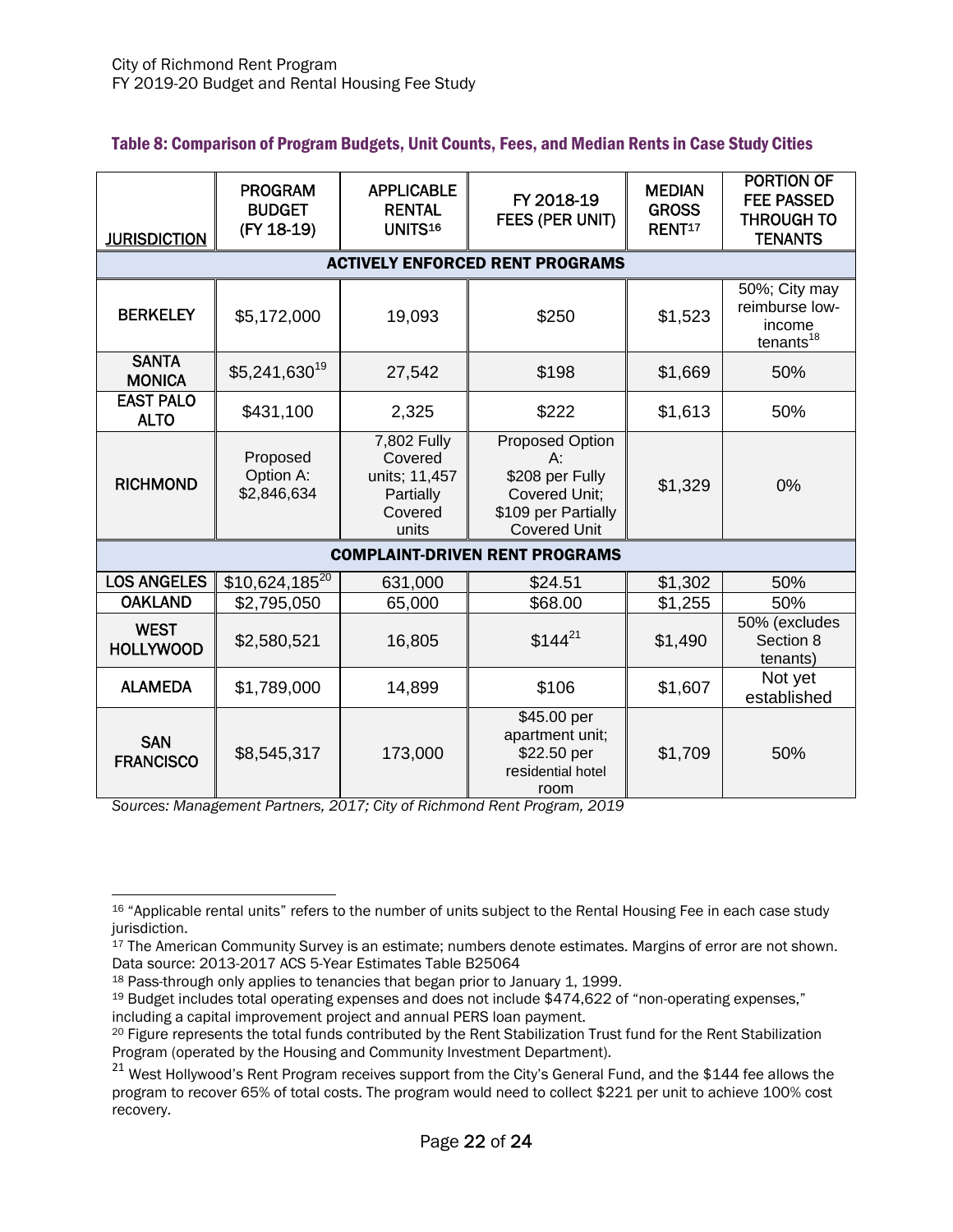#### Conclusion and Recommended Actions

The proposed 2019-20 Budget Options A and B reflect the overarching mission of the Rent Program; that is, to create an actively enforced program that effectively serves empowered and knowledgeable community members. The Fiscal Year 2019-20 Fee Study will allow the Rent Program to recover costs of all budgeted operations in a manner consistent with Section 50076 of the California Government Code.

The recommendations put forth by staff for consideration by the Rent Board are as follows:

- Staff members recommend that the Board adopt Fiscal Year 2019-20 Budget Option A to provide the support necessary for continued development of all Rent Program operations;
- Approve the Fiscal Year 2019-20 Rental Housing Fee Study; and,
- $\triangleright$  Recommend to the City Council adoption of a two-tier fee structure of \$212 for Fully Covered Rental Units and \$112 for Partially Covered Rental Units (governmentally subsidized units shall be charged the fee for Partially Covered Rental Units.)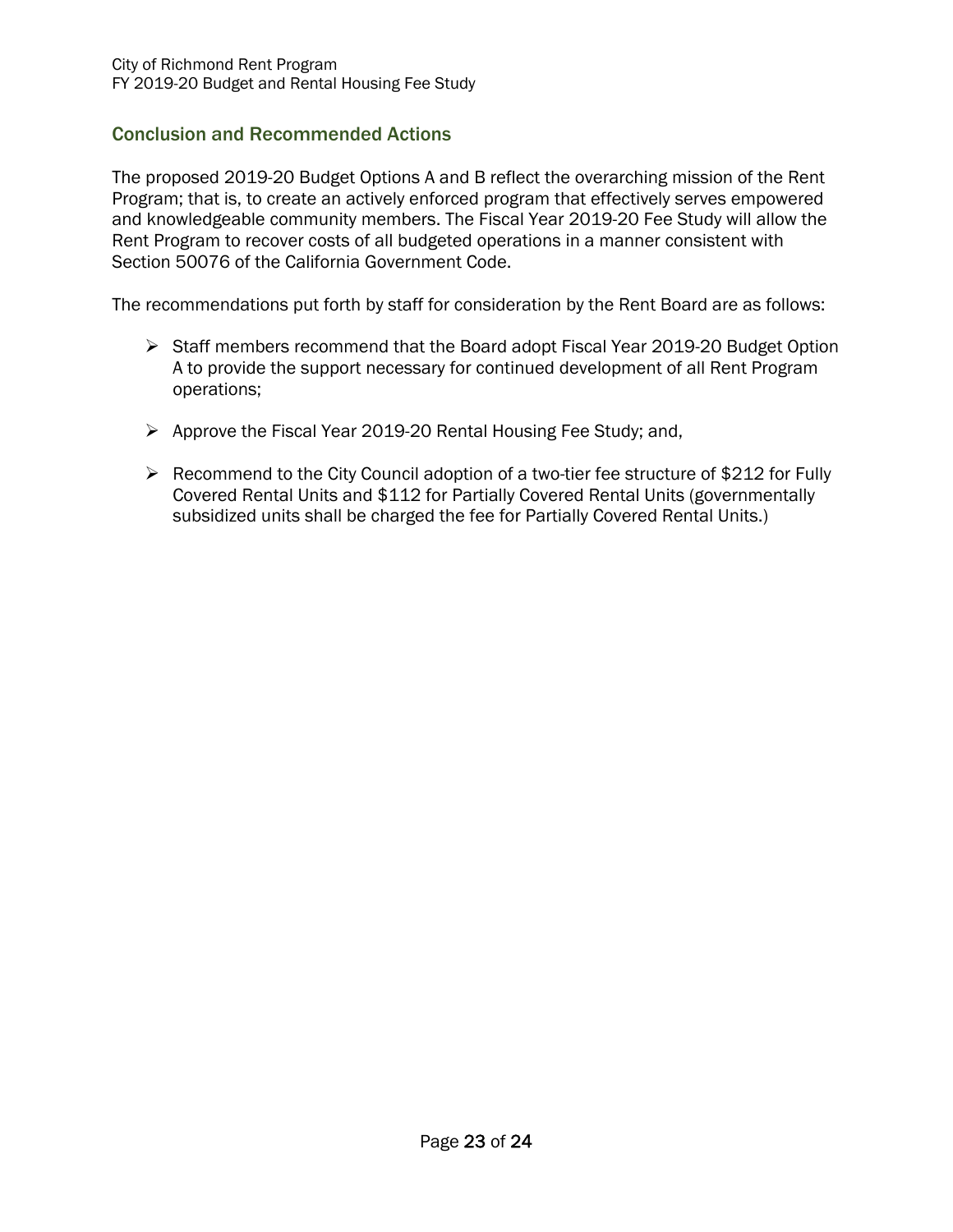# APPENDICES

Appendix A: Revised Proposed FY 2019-20 Budget (Option A) and Fee Study Calculations

Appendix B: Revised Alternative FY 2019-20 Budget (Option B) and Fee Study Calculations

Appendix C: Deputy Director Salary Survey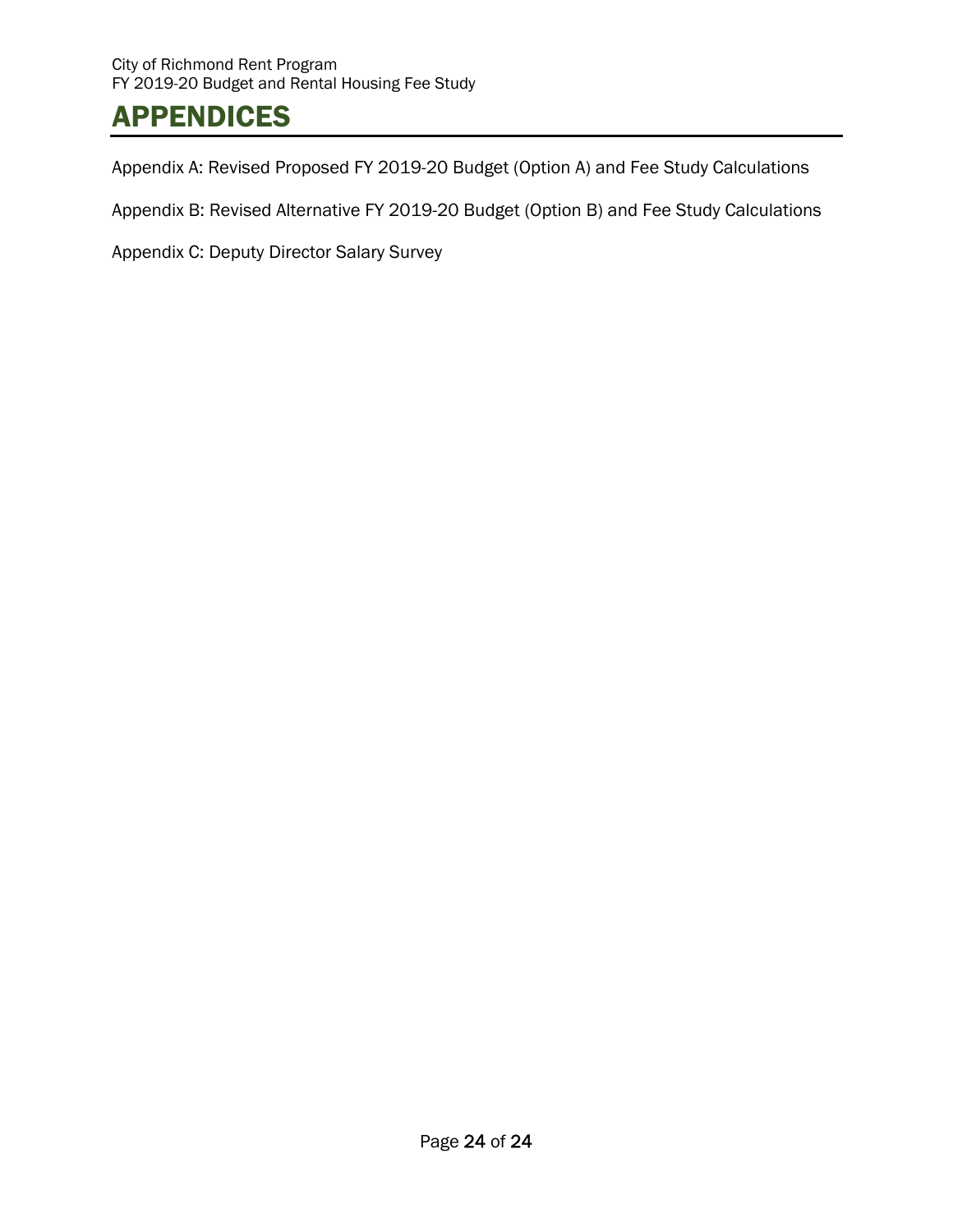## ITEM G-1 ATTACHMENT 1A

#### **RENT PROGRAM DRAFT FISCAL YEAR 2019‐20 BUDGET AND FEE STUDY (RECOMMENDED OPTION A)**

| <b>REVENUE</b>                                                                                                                                                                                                                                                     |                                                  |                       |                       |                        |                        |                                    |                                                                                                                                                                                                                                                                                                                                                                                                                                                                      |                |                  |                            |                            |                            |                              |
|--------------------------------------------------------------------------------------------------------------------------------------------------------------------------------------------------------------------------------------------------------------------|--------------------------------------------------|-----------------------|-----------------------|------------------------|------------------------|------------------------------------|----------------------------------------------------------------------------------------------------------------------------------------------------------------------------------------------------------------------------------------------------------------------------------------------------------------------------------------------------------------------------------------------------------------------------------------------------------------------|----------------|------------------|----------------------------|----------------------------|----------------------------|------------------------------|
|                                                                                                                                                                                                                                                                    |                                                  |                       | <b>Proposed Fees</b>  |                        |                        |                                    |                                                                                                                                                                                                                                                                                                                                                                                                                                                                      |                |                  |                            |                            |                            |                              |
|                                                                                                                                                                                                                                                                    |                                                  | Units                 | FY 2019-20            | <b>Costs Recovered</b> |                        |                                    |                                                                                                                                                                                                                                                                                                                                                                                                                                                                      |                | Program Fee Part |                            | <b>Just Cause Fee Part</b> |                            | <b>Rent Control Fee Part</b> |
|                                                                                                                                                                                                                                                                    | <b>Fully Covered</b><br><b>Partially Covered</b> | 7,802 \$<br>11,457 \$ | 212.00<br>$112.00$ \$ | 1,654,024<br>1,283,184 |                        |                                    |                                                                                                                                                                                                                                                                                                                                                                                                                                                                      |                | 77.78            |                            | l s<br>33.48               |                            | 100.09                       |
|                                                                                                                                                                                                                                                                    | <b>Total Units</b>                               | 19,259                |                       | 2,937,208              |                        |                                    |                                                                                                                                                                                                                                                                                                                                                                                                                                                                      |                |                  |                            |                            |                            |                              |
|                                                                                                                                                                                                                                                                    |                                                  |                       |                       |                        |                        |                                    |                                                                                                                                                                                                                                                                                                                                                                                                                                                                      |                |                  |                            |                            |                            |                              |
| <b>EXPENDITURES</b>                                                                                                                                                                                                                                                | <b>FY 19-20 Salary</b>                           | <b>Benefits</b>       | FY 19-20 Salary       | <b>TOTAL</b>           |                        |                                    |                                                                                                                                                                                                                                                                                                                                                                                                                                                                      |                |                  |                            | <b>FEE COMPONENTS</b>      |                            |                              |
|                                                                                                                                                                                                                                                                    |                                                  | (at 57% of Salary)    | & Benefits***         | (1 employee)           |                        |                                    |                                                                                                                                                                                                                                                                                                                                                                                                                                                                      |                |                  |                            |                            |                            |                              |
|                                                                                                                                                                                                                                                                    |                                                  |                       |                       |                        | <b>BUDGETED AMOUNT</b> | <b>BUDGETED</b>                    |                                                                                                                                                                                                                                                                                                                                                                                                                                                                      |                |                  |                            |                            |                            |                              |
| <b>Title</b>                                                                                                                                                                                                                                                       |                                                  | 0.57                  |                       |                        | 18-19<br>FY .          | AMOUNT FY 19-20                    | <b>Salary Assumptions (includes Step Increase)</b>                                                                                                                                                                                                                                                                                                                                                                                                                   | Alloc %        | Program          | Alloc %                    | Terminations               | Alloc %                    | Rent                         |
| <b>Executive Director*</b>                                                                                                                                                                                                                                         | 153,336 \$<br>Ŝ.                                 | 87,402 \$             | 244,938               | 244,938                | 229,40                 | 244,938                            | \$9,024 - \$14,364                                                                                                                                                                                                                                                                                                                                                                                                                                                   | 55.0%          | 134,716          | 20.0%                      | 48,988                     | 25.0% \$                   | 61,234                       |
| Deputy Director*                                                                                                                                                                                                                                                   | 120,000 \$<br>-Ś                                 | 68,400 \$             | 188,400               | 188,400                | 157,93                 | 188,400                            | \$8,087 - \$12,873                                                                                                                                                                                                                                                                                                                                                                                                                                                   | 55.0%          | 103,620          | $20.0\%$ \$                | 37,680                     | 25.0% \$                   | 47,100                       |
| Staff Attorney*                                                                                                                                                                                                                                                    | 145,380 \$<br><sup>5</sup>                       | 82,866 \$             | 228,246               | 228,246                | 217,50                 | 228,246                            | \$9,024 - \$14,364                                                                                                                                                                                                                                                                                                                                                                                                                                                   | 55.0%          | 125,535          | $20.0\%$ \$                | 45,649                     | 25.0% \$                   | 57,062                       |
| Staff Attorney**                                                                                                                                                                                                                                                   | 108,288 \$<br>-Ś                                 | $61,724$ \$           | 170,012               | 170,012                |                        | 170,012                            | \$9,024 - \$14,364                                                                                                                                                                                                                                                                                                                                                                                                                                                   | 55.0%          | 93,507           | $20.0\%$ \$                | 34,002                     | 25.0% \$                   | 42,503                       |
| Hearing Examiner***                                                                                                                                                                                                                                                | Ŝ.<br>145,380 \$                                 | 82,866 \$             | 228,246               | 228,246                | 217,50                 | 228,246                            | \$9,024 - \$14,364                                                                                                                                                                                                                                                                                                                                                                                                                                                   | 55.0%          | 125,535          | 20.0% \$                   | 45,649                     | 25.0% \$                   | 57,062                       |
| Rent Program Services Analyst**                                                                                                                                                                                                                                    | 87,780 \$<br>S.                                  | $50,035$ \$           | 137,815               | 137,815                | 133,13                 | 137,81                             | \$6,357 \$6,674 \$6,977 \$7,315 \$7,684                                                                                                                                                                                                                                                                                                                                                                                                                              | 55.0%          | 75,798           | $20.0\%$ \$                | 27,563                     | $25.0\%$ \$                | 34,454                       |
| Rent Program Services Analyst                                                                                                                                                                                                                                      | 92,208 \$<br>Ŝ.                                  | 52,559                | 147,167               | 147,16                 | 127,25                 | 147,167                            | \$6,357 \$6,674 \$6,977 \$7,315 \$7,684                                                                                                                                                                                                                                                                                                                                                                                                                              | 55.0%          | 80,942<br>64,110 | $20.0\%$ \$                | 29,433<br>23,313           | $25.0\%$ \$<br>$25.0\%$ \$ | 36,792<br>29,141             |
| Rent Program Services Analyst**                                                                                                                                                                                                                                    | ۱Ś.<br>74,244 \$<br>l \$                         | 42,319 \$             | 116,563               | 116,563                |                        | 116,563                            | \$6,357 \$6,674 \$6,977 \$7,315 \$7,684                                                                                                                                                                                                                                                                                                                                                                                                                              | 55.0%<br>55.0% | 64,110           | $20.0\%$ \$<br>$20.0\%$ \$ | 23,313                     | 25.0% \$                   | 29,141                       |
| Administrative Analyst                                                                                                                                                                                                                                             | 74,244 \$<br>64,320 \$<br>-Ś                     | 42,319 \$<br>36,662   | 116,563<br>100,982    | 116,563<br>100,982     | 115,075<br>93,85       | 116,563<br>100,982                 | \$6,357 \$6,674 \$6,977 \$7,315 \$7,684<br>\$4,910 \$5,115 \$5,360 \$5,602 \$5,873                                                                                                                                                                                                                                                                                                                                                                                   | 55.0%          | 55,540           | $20.0\%$ \$                | 20,196                     | 25.0% \$                   | 25,246                       |
| Administrative Aide<br>Administrative Aide**                                                                                                                                                                                                                       | $\varsigma$<br>70,476                            | 40,171                | 110,647               | 110,64                 | 93,85                  | 110,647                            | \$4,910 \$5,115 \$5,360 \$5,602 \$5,873                                                                                                                                                                                                                                                                                                                                                                                                                              | 55.0%          | 60,856           | $20.0\%$ \$                | 22,129                     | 25.0% \$                   | 27,662                       |
| Administrative Aide**                                                                                                                                                                                                                                              | 58,920<br>$\zeta$                                | 33,584                | 92,504                | 92,504                 |                        | 92,504                             | \$4,910 \$5,115 \$5,360 \$5,602 \$5,873                                                                                                                                                                                                                                                                                                                                                                                                                              | 55.0%          | 50,877           | $20.0\%$ \$                | 18,501                     | 25.0% \$                   | 23,126                       |
| Administrative Student Intern (0.5 FTE)**                                                                                                                                                                                                                          | 19,997<br>l \$                                   |                       |                       | 19,99                  | 16,685                 | 19,997                             | \$15.54 \$17.20 \$18.81 \$20.51 \$22.07                                                                                                                                                                                                                                                                                                                                                                                                                              | 55.0%          | 10,998           | $20.0\%$ \$                | 3,999                      | 25.0% \$                   | 4,999                        |
| Administrative Student Intern (0.5 FTE)**                                                                                                                                                                                                                          | 19,997<br>l S                                    |                       |                       | 19,99                  | 16,68                  | 19,997                             | \$15.54 \$17.20 \$18.81 \$20.51 \$22.07                                                                                                                                                                                                                                                                                                                                                                                                                              | 55.0%          | 10,998           | $20.0\%$ \$                | 3,999                      | $25.0\%$ \$                | 4,999                        |
| Administrative Student Intern (0.5 FTE)                                                                                                                                                                                                                            |                                                  |                       |                       |                        | 16,68                  |                                    |                                                                                                                                                                                                                                                                                                                                                                                                                                                                      |                |                  |                            |                            |                            |                              |
| Administrative Student Intern (0.5 FTE)                                                                                                                                                                                                                            |                                                  |                       |                       |                        | 16,68                  |                                    |                                                                                                                                                                                                                                                                                                                                                                                                                                                                      |                |                  |                            |                            |                            |                              |
| <b>Bilingual Pay Differential (2%)</b>                                                                                                                                                                                                                             |                                                  |                       |                       |                        |                        | 10,523                             |                                                                                                                                                                                                                                                                                                                                                                                                                                                                      | 55.0%          | 5,788            | $20.0\%$ \$                | 2,105                      | 25.0% \$                   | 2,631                        |
| Overtime/Comp Time                                                                                                                                                                                                                                                 |                                                  |                       |                       |                        | 5,000                  | 5,000                              |                                                                                                                                                                                                                                                                                                                                                                                                                                                                      | 55.0%          | 2,750            | 20.0% \$                   | 1,000                      | 25.0% \$                   | 1,250                        |
| *Salary increases for Executive Staff are discretionary in nature. Figures shown represent maximums and are subject to Board or Director approval<br>**Also includes auto allowances and health insurance opt-out plans if employee has elected for these benefits |                                                  |                       |                       |                        |                        | **Budgeted as a bilingual position |                                                                                                                                                                                                                                                                                                                                                                                                                                                                      |                |                  |                            |                            |                            |                              |
| <b>TOTAL SALARIES AND BENEFITS</b>                                                                                                                                                                                                                                 |                                                  |                       |                       |                        | Ŝ.<br>1,457,265 \$     | 1,937,601                          |                                                                                                                                                                                                                                                                                                                                                                                                                                                                      |                | 1,065,681<br>-S  |                            | <b>S</b><br>387,520        |                            | <b>S</b><br>484,400          |
| <b>Cost Pool and Risk Management</b>                                                                                                                                                                                                                               |                                                  |                       |                       |                        |                        |                                    |                                                                                                                                                                                                                                                                                                                                                                                                                                                                      |                |                  |                            |                            |                            |                              |
|                                                                                                                                                                                                                                                                    |                                                  |                       |                       |                        |                        |                                    | Workers Compensation - \$2,748 per employee, General Liability - \$3,485 per                                                                                                                                                                                                                                                                                                                                                                                         |                |                  |                            |                            |                            |                              |
|                                                                                                                                                                                                                                                                    |                                                  |                       |                       |                        |                        |                                    | employee (combined total \$6,233 per employee.) 13 FTEs FY 19-20                                                                                                                                                                                                                                                                                                                                                                                                     |                |                  |                            |                            |                            |                              |
| General Liability and Worker's Comp                                                                                                                                                                                                                                |                                                  |                       |                       |                        | 68,563                 | 81,029                             |                                                                                                                                                                                                                                                                                                                                                                                                                                                                      | 55.0% \$       | 44,566           | 20.0% \$                   | 16,206                     | 25.0% \$                   | 20,257                       |
|                                                                                                                                                                                                                                                                    |                                                  |                       |                       |                        |                        | 64,523                             | Space at 440 CCP is based on the percentage of total square footage occupied. This<br>percentage is then applied to the total annual debt service. Rent Program is<br>presumed to occupy 0.9% of Civic Center's total square footage. Since the Rent<br>Program's square footage has expanded by approximately 25% since FY 2016-17,<br>the budgeted amount for FY 2019-20 was increased by 25%.                                                                     | 55.0% \$       | 35,488           | 20.0% \$                   | 12,905                     | 25.0% \$                   | 16,131                       |
| Space at 440 Civic Center Plaza                                                                                                                                                                                                                                    |                                                  |                       |                       |                        | 52,275                 |                                    | Indirect Costs are charges allocated to City Departments to reimburse the General<br>Fund for administrative services by central service departments (i.e. City Council,<br>City Manager, City Attorney, City Clerk, Finance, HR, etc.) Allocations are determined<br>in the City's cost allocation plan completed by an external consultant. The City<br>Manager's Office was used as the basis since Rent Program was not included in the<br>Cost Allocation Plan. |                |                  |                            |                            |                            |                              |
| <b>Indirect Cost</b>                                                                                                                                                                                                                                               |                                                  |                       |                       |                        | 51,454                 | 51,454                             |                                                                                                                                                                                                                                                                                                                                                                                                                                                                      | 55.0% \$       | 28,300           | 20.0% \$                   | 10,291                     | 25.0% \$                   | 12,864                       |
| Supplemental Liability Insurance Policy (SLIP)                                                                                                                                                                                                                     |                                                  |                       |                       |                        | 25,000                 |                                    | 8,750 Errors and Omissions and General Liability Coverage for the Rent Program                                                                                                                                                                                                                                                                                                                                                                                       | 55.0% \$       | 4,813            | 20.0% \$                   | 1,750                      | 25.0% \$                   | 2,188                        |
| Sub-Total Cost Pool + Risk Management                                                                                                                                                                                                                              |                                                  |                       |                       |                        | 197,292 \$             | 205,756                            |                                                                                                                                                                                                                                                                                                                                                                                                                                                                      |                | 113,166          |                            | 41,151                     |                            | 51,439                       |
| <b>IT Costs</b>                                                                                                                                                                                                                                                    |                                                  |                       |                       |                        |                        |                                    | IT Services - Contract with DataTree for property verification data (\$250 per month);                                                                                                                                                                                                                                                                                                                                                                               |                |                  |                            |                            |                            |                              |
| IT Professional Services and Startup Costs                                                                                                                                                                                                                         |                                                  |                       |                       |                        | 3,000                  |                                    | \$0 Contract with Superion for database development                                                                                                                                                                                                                                                                                                                                                                                                                  |                |                  |                            |                            |                            |                              |
| Annual IT Costs (Including replacement funding)                                                                                                                                                                                                                    |                                                  |                       |                       |                        | 21,683                 |                                    | \$23,683 General PC software and costs.                                                                                                                                                                                                                                                                                                                                                                                                                              | 55.0% \$       | 13,026           | $20.0\%$ \$                | 4,737                      | 25.0% \$                   | 5,921                        |
| <b>Sub-Total IT Expenses</b>                                                                                                                                                                                                                                       |                                                  |                       |                       |                        | 24,683                 | 23,683                             |                                                                                                                                                                                                                                                                                                                                                                                                                                                                      |                | 13,026           |                            | 4,737                      |                            | 5,921                        |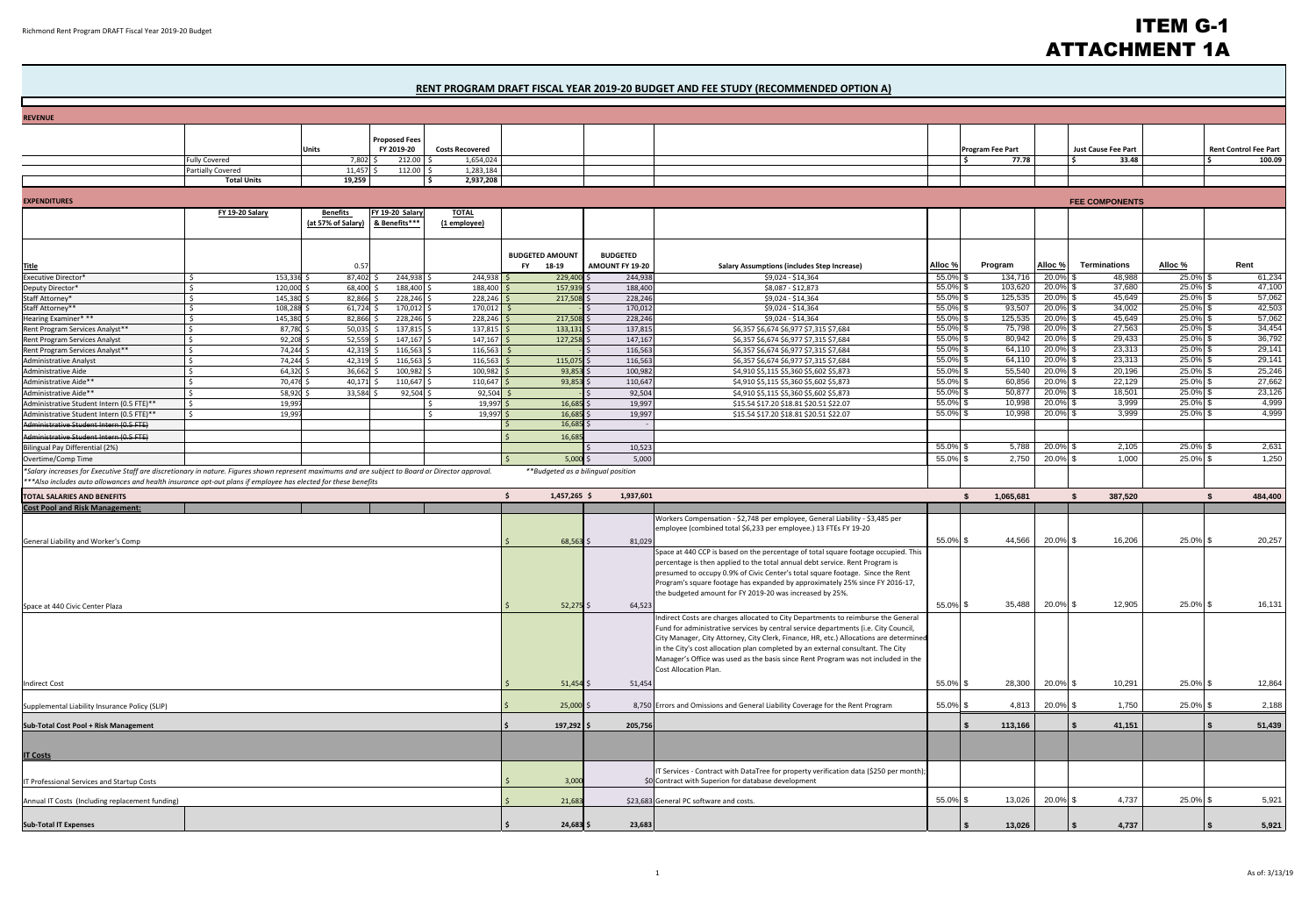## ITEM G-1 ATTACHMENT 1A

| <b>Legal Costs</b>                                               |                  |             |                                                                                                                                                                            |             |              |                |               |             |                               |
|------------------------------------------------------------------|------------------|-------------|----------------------------------------------------------------------------------------------------------------------------------------------------------------------------|-------------|--------------|----------------|---------------|-------------|-------------------------------|
|                                                                  |                  |             | Outside legal counsel to respond to litigation pertaining to the Fair Rent, Just Cause                                                                                     |             |              |                |               |             |                               |
|                                                                  |                  |             | for Eviction, and Homeowner Protection Ordinance. Previous litigation was                                                                                                  |             |              |                |               |             |                               |
|                                                                  |                  |             | dismissed without prejudice on Saturday, May 6, 2017. Contract outside legal                                                                                               |             |              |                |               |             |                               |
|                                                                  |                  |             | counsel may be necessary in the event of future claims (for Errors and Omissions,                                                                                          |             |              |                |               |             |                               |
| Outside Legal Counsel (Litigation)                               | $120,000$ \$     | 15,000      | for example)                                                                                                                                                               | 55.0% \$    | 8,250        | 20.0% \$       | 3,000         | 25.0% \$    | 3,750                         |
|                                                                  |                  |             |                                                                                                                                                                            |             |              |                |               |             |                               |
|                                                                  |                  |             | Legal services to provide assistance to Tenants that have paid the Maximum                                                                                                 |             |              |                |               |             |                               |
|                                                                  |                  |             | Allowable Rent, are being evicted (Unlawful Detainer), and are able to provide<br>evidence that their Landlord is not in compliance with the Fair Rent, Just Cause for     |             |              |                |               |             |                               |
|                                                                  |                  |             | Eviction, and Homeowner Protection Ordinance.                                                                                                                              |             |              |                |               |             |                               |
| Community Services Agency Contracts                              | 150,000 \$       | 200,000     |                                                                                                                                                                            |             |              | 50.0% \$       | 100,000       | 50.0% \$    | 100,000                       |
| <b>Sub-Total Legal Expenses</b>                                  | 270,000          | 215,000     |                                                                                                                                                                            |             | 8,250        |                | 103,000       |             | 103,750<br>$\mathbf{\hat{s}}$ |
| <b>Professional and Admin Services</b>                           |                  |             |                                                                                                                                                                            |             |              |                |               |             |                               |
| Contractor to Focus on Compliance                                | $97,500$ \$      |             | Duties assumed by Rent Program Services Analyst                                                                                                                            |             |              |                |               |             |                               |
| <b>Contract Hearing Examiner Services</b>                        | 57,000 \$        |             | Duties assumed by second Staff Attorney                                                                                                                                    |             |              |                |               |             |                               |
|                                                                  |                  |             |                                                                                                                                                                            |             |              |                |               |             |                               |
|                                                                  |                  |             | Proposed Contract with Financial Consultant to (1) Develop Financial Projections, (2)<br>Provide recommendations to achieve long-term financial stability, and (3) Provide |             |              |                |               |             |                               |
|                                                                  |                  |             | recommendations regarding financial and budgetary best practices                                                                                                           |             |              |                |               |             |                               |
| Contract for Financial Consulting Services                       |                  | 20,000      |                                                                                                                                                                            | 55.0% \$    | $11,000$     | 20.0% \$       | 4,000         | 25.0% \$    | 5,000                         |
|                                                                  |                  |             |                                                                                                                                                                            |             |              |                |               |             |                               |
|                                                                  |                  |             | Translation services to (1) translate print and outreach materials (assumes 4,500<br>words per month @ \$0.14/word (2) Rent Adjustment Petition decisions                  |             |              |                |               |             |                               |
|                                                                  |                  |             | (approximately \$430 per decision, three translated decisions per month) and verbal                                                                                        |             |              |                |               |             |                               |
|                                                                  |                  |             | translation (assumes 60 minutes per month @ \$0.65 per minute).                                                                                                            |             |              |                |               |             |                               |
| <b>Translation Services</b>                                      | $15,000$ \$      | 23,500      |                                                                                                                                                                            | 55.0% \$    | 12,925       | 20.0% \$       | 4,700         | 25.0% \$    | 5,875                         |
| <b>Sub-Total Professional &amp; Admin</b>                        | 169,500          | 43,500      |                                                                                                                                                                            |             | 23,925       |                | 8,700         |             | 10,875                        |
| <b>Other Operating Expenses</b>                                  |                  |             |                                                                                                                                                                            |             |              |                |               |             |                               |
| Postage & Mailing                                                | 50,000           |             | 20,000 Costs of mailing include production, printing, proofing, and postage                                                                                                | 55.0% \$    | 11,000       | 20.0% \$       | 4,000         | 25.0% \$    | 5,000                         |
| Copying & Duplicating                                            | $5,000$ \$       |             | 5,000 Bulk printing of materials for public outreach and information                                                                                                       | 55.0% \$    | 2,750        | 20.0% \$       | 1,000         | 25.0% \$    | 1,250                         |
|                                                                  |                  |             |                                                                                                                                                                            |             |              |                |               |             |                               |
| Copy Machine Rental                                              | $5,000$ \$       |             | 5,000 Cost of rental and maintenance of Xerox machines in 440 Civic Center Plaza                                                                                           | 55.0% \$    | 2,750        | 20.0% \$       | 1,000         | 25.0% \$    | 1,250                         |
|                                                                  |                  |             |                                                                                                                                                                            |             |              |                |               |             |                               |
| Miscellaneous Expenses                                           | $10,000$ \$      |             | 10,000 Miscellaneous expenses associated with program development and operations                                                                                           | 55.0% \$    | 5,500        | 20.0% \$       | 2,000         | 25.0% \$    | 2,500                         |
| <b>Office Supplies</b>                                           | 21,000           |             | 9,000 Cost of general office supplies                                                                                                                                      | $55.0\%$ \$ |              | 4,950 20.0% \$ | 1,800         | $25.0\%$ \$ | 2,250                         |
|                                                                  |                  |             |                                                                                                                                                                            |             |              |                |               |             |                               |
|                                                                  |                  |             | 10 computer monitors @ \$175.00; 3 phone setups (for counseling stations) @ \$200;                                                                                         |             |              |                |               |             |                               |
| Computer/Phone Supplies                                          | $6,300$ \$       |             | 6,350 3 laptops $@$ \$1,200; 1 printer for counseling station $@$ \$400                                                                                                    | 55.0% \$    | 3,493        | 20.0% \$       | 1,270         | 25.0% \$    | 1,588                         |
| <b>Community Education</b>                                       | 10,000           |             | 2,500 Materials for community workshops and other outreach events                                                                                                          | 55.0% \$    | 1,375        | 20.0% \$       | 500           | 25.0% \$    | 625                           |
| Mileage                                                          | 1,000            |             | 1,000 Use of City pool car                                                                                                                                                 | 55.0% \$    | 550          | 20.0% \$       | 200           | 25.0% \$    | 250                           |
|                                                                  |                  |             |                                                                                                                                                                            |             |              |                |               |             |                               |
| Training / Conferences                                           | $10,500$ \$      | 2,000       | Attendance at trainings/continuing education and/or conferences (e.g. APA)                                                                                                 | 55.0% \$    | 1,100        | 20.0% \$       | 400           | 25.0% \$    | 500                           |
| Phone                                                            | 1,200            |             | 1,200 Cell phone for Executive Director                                                                                                                                    | 55.0%       | 660          | 20.0% \$       | 240           | 25.0% \$    | 300                           |
| <b>Books/Materials</b>                                           | 200 <sub>5</sub> |             | 200 Educational and reference materials                                                                                                                                    | 55.0% \$    | 110          | 20.0% \$       | 40            | 25.0% \$    | 50                            |
|                                                                  |                  |             | DataTree subscription (\$250 per month) and legal research subscription (\$250 per                                                                                         |             |              |                |               |             |                               |
| <b>Data Subscriptions</b>                                        | $3,000$ \$       |             | $6,000$ month)                                                                                                                                                             | 55.0% \$    | 3,300        | 20.0% \$       | 1,200         | 25.0% \$    | 1,500                         |
|                                                                  |                  |             | The Rent Program has partnered with the UC Berkeley Public Service Center to host                                                                                          |             |              |                |               |             |                               |
|                                                                  |                  |             | two interns at the Rent Program Office. The requested financial contribution for the                                                                                       |             |              |                |               |             |                               |
|                                                                  |                  |             | Public Service Internship Program is a \$1,500 stipend per intern for the academic                                                                                         |             |              |                |               |             |                               |
| UC Berkeley Public Service Internship Program Interns            | $3,000$ \$       | 3,000 year. |                                                                                                                                                                            | 55.0% \$    | 1,650        | 20.0% \$       | 600           | 25.0% \$    | 750                           |
|                                                                  |                  |             | Posting of community events and other information in publications; use of Canva                                                                                            |             |              |                |               |             |                               |
| Ad & Promotional materials                                       | $2,000$ \$       |             | 2,000 graphics; Adobe InDesign subscription (\$240 annually)                                                                                                               | 55.0% \$    | 1,100        | 20.0% \$       | 400           | 25.0% \$    | 500                           |
| <b>Sub-Total Other Operating</b>                                 | 128,200          | 73,250      |                                                                                                                                                                            |             | 40,288       |                | 14,650<br>IS. |             | 18,313<br>l Si                |
| TOTAL OPERATING AND SALARY EXPENSES                              | $2,246,940$ \$   | 2,498,790   |                                                                                                                                                                            |             | 1,264,334    |                | 559,758       |             | 674,697                       |
| <u>Reserves:</u>                                                 |                  |             |                                                                                                                                                                            |             |              |                |               |             |                               |
|                                                                  |                  |             |                                                                                                                                                                            |             |              |                |               |             |                               |
| Operating Reserve (17%)<br><b>GRAND TOTAL INCLUDING RESERVES</b> | 381,470 \$       |             | 424,794.29 As recommended by the Government Finance Officers Association (GFOA)                                                                                            | 55%         | \$233,636.86 | 20%            | \$84,958.86   | 25%         | \$106,198.57                  |
|                                                                  | $2,807,925$ \$   | 2,923,584   |                                                                                                                                                                            |             | 1,497,971    |                | 644,717       |             | 780,896                       |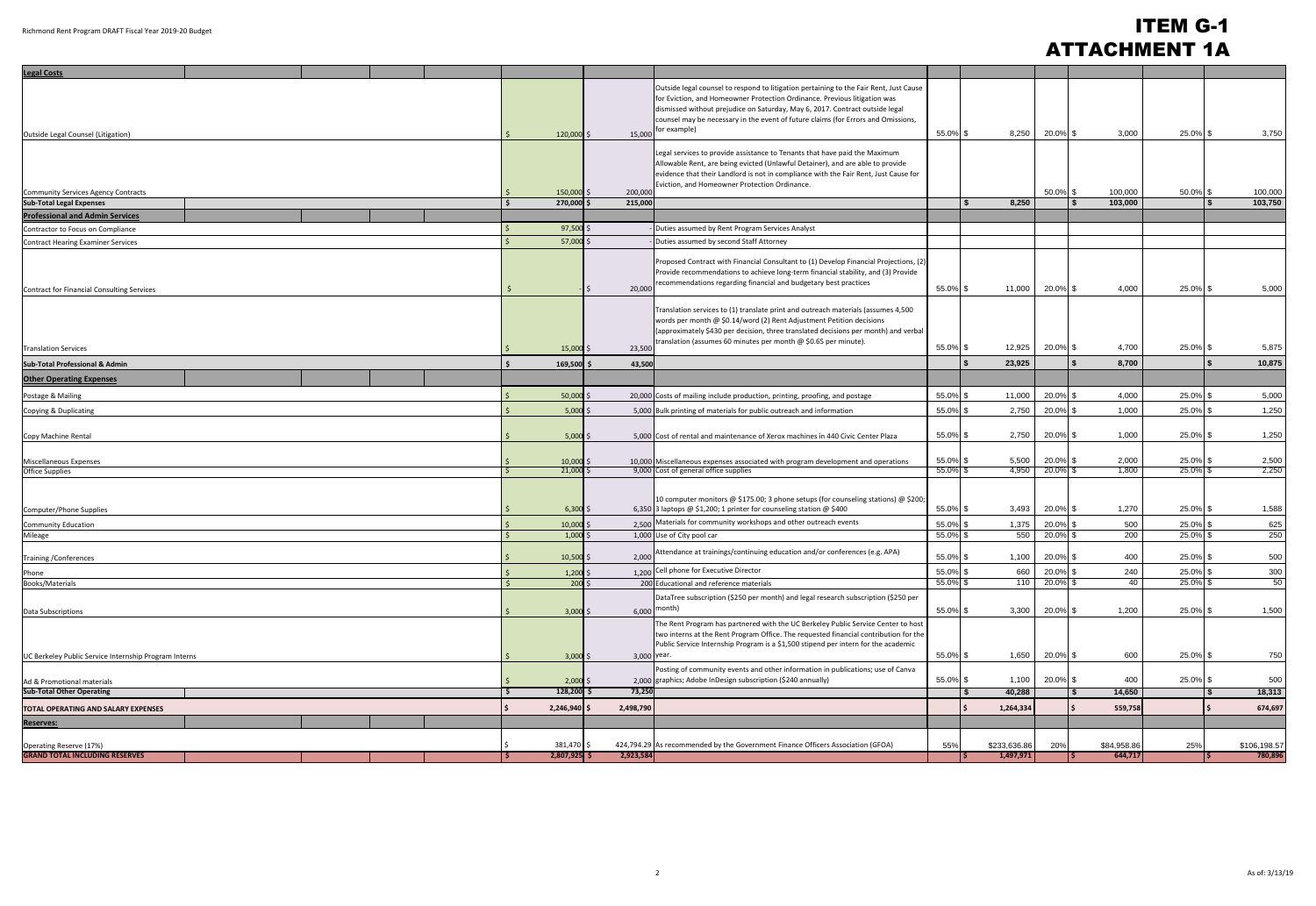## ITEM G-1 ATTACHMENT 1B

#### **RENT PROGRAM DRAFT FISCAL YEAR 2019‐20 BUDGET AND FEE STUDY (ALTERNATIVE OPTION B)**

| <b>REVENUE</b>                                                                                                                                     |                                         |                       |                                       |                                  |                              |                        |                                    |                                                                                                                                                                       |                         |                    |                         |                            |                      |                              |
|----------------------------------------------------------------------------------------------------------------------------------------------------|-----------------------------------------|-----------------------|---------------------------------------|----------------------------------|------------------------------|------------------------|------------------------------------|-----------------------------------------------------------------------------------------------------------------------------------------------------------------------|-------------------------|--------------------|-------------------------|----------------------------|----------------------|------------------------------|
|                                                                                                                                                    |                                         |                       |                                       | <b>Proposed Fees</b>             |                              |                        |                                    |                                                                                                                                                                       |                         |                    |                         |                            |                      |                              |
|                                                                                                                                                    |                                         | Units                 |                                       | FY 2019-20                       | <b>Costs Recovered</b>       |                        |                                    |                                                                                                                                                                       |                         | Program Fee Part   |                         | <b>Just Cause Fee Part</b> |                      | <b>Rent Control Fee Part</b> |
|                                                                                                                                                    | <b>Fully Covered</b>                    |                       | 7,802                                 | 210.00                           | 1,638,420                    |                        |                                    |                                                                                                                                                                       |                         | 75.00              |                         | 33.95                      |                      | 100.63<br>l s                |
|                                                                                                                                                    | Partially Covered<br><b>Total Units</b> |                       | 11,457<br>19,259                      | 109.00                           | 1,248,813<br>2,887,233<br>۱s |                        |                                    |                                                                                                                                                                       |                         |                    |                         |                            |                      |                              |
|                                                                                                                                                    |                                         |                       |                                       |                                  |                              |                        |                                    |                                                                                                                                                                       |                         |                    |                         |                            |                      |                              |
| <b>EXPENDITURES</b>                                                                                                                                |                                         |                       |                                       |                                  |                              |                        |                                    |                                                                                                                                                                       |                         |                    |                         | <b>FEE COMPONENTS</b>      |                      |                              |
|                                                                                                                                                    | FY 19-20 Salary                         |                       | <b>Benefits</b><br>(at 57% of Salary) | FY 19-20 Salary<br>& Benefits*** | <b>TOTAL</b><br>(1 employee) |                        |                                    |                                                                                                                                                                       |                         |                    |                         |                            |                      |                              |
|                                                                                                                                                    |                                         |                       |                                       |                                  |                              |                        |                                    |                                                                                                                                                                       |                         |                    |                         |                            |                      |                              |
|                                                                                                                                                    |                                         |                       |                                       |                                  |                              |                        |                                    |                                                                                                                                                                       |                         |                    |                         |                            |                      |                              |
|                                                                                                                                                    |                                         |                       |                                       |                                  |                              | <b>BUDGETED AMOUNT</b> | <b>BUDGETED</b>                    |                                                                                                                                                                       |                         |                    |                         |                            |                      |                              |
| <b>Title</b>                                                                                                                                       |                                         |                       | 0.57                                  |                                  |                              | 18-19<br><b>FY</b>     | AMOUNT FY 19-20                    | <b>Salary Assumptions (includes Step Increase)</b>                                                                                                                    | Alloc %                 | Program            | Alloc %                 | <b>Terminations</b>        | Alloc %              | Rent                         |
| Executive Director*<br>Deputy Director*                                                                                                            | -Ŝ<br>S.                                | 153,336 \$<br>120,000 | 87,402<br>68,400                      | 244,938<br>188,400               | 244,938<br>188,400           | 229,40<br>157,93       | 244,938<br>188,400                 | \$9,024 - \$14,364<br>\$8,087 - \$12,873                                                                                                                              | 55.0% \$<br>55.0% \$    | 134,716<br>103,620 | 20.0%<br>20.0%          | 48,988<br>37,680           | 25.0% \$<br>25.0% \$ | 61,234<br>47,100             |
| Staff Attorney*                                                                                                                                    | S.                                      | 145,380               | 82,866                                | 228,246                          | 228,246                      | 217,50                 | 228,246                            | \$9,024 - \$14,364                                                                                                                                                    | 55.0% \$                | 125,535            | 20.0%                   | 45,649                     | 25.0% \$             | 57,062                       |
| Hearing Examiner* **                                                                                                                               | S.                                      | 145,380 \$            | 82,866                                | 228,246                          | 228,246                      | 217,50                 | 228,246                            | \$9,024 - \$14,364                                                                                                                                                    | 55.0% \$                | 125,535            | 20.0%                   | 45,649                     | 25.0% \$             | 57,062                       |
| Rent Program Services Analyst**                                                                                                                    | S.                                      | 87,780 \$             | 50,035                                | 137,815                          | 137,815                      | 133,13                 | 137,815                            | \$6,357 \$6,674 \$6,977 \$7,315 \$7,684                                                                                                                               | 55.0% \$                | 75,798             | 20.0% \$                | 27,563                     | 25.0% \$             | 34,454                       |
| Rent Program Services Analyst                                                                                                                      | S.                                      | 92,208 \$             | 52,559                                | 147,167                          | 147,167                      | 127,25                 | 147,167                            | \$6,357 \$6,674 \$6,977 \$7,315 \$7,684                                                                                                                               | $55.0\%$ \$             | 80,942             | $20.0\%$ \$             | 29,433                     | 25.0% \$             | 36,792                       |
| Rent Program Services Analyst**<br><b>Administrative Analyst</b>                                                                                   | S.<br>Ŝ.                                | 74,244 \$<br>74,244   | 42,319<br>42,319                      | 116,563<br>116,563               | 116,563<br>116,563           | 115,075                | 116,563<br>116,56                  | \$6,357 \$6,674 \$6,977 \$7,315 \$7,684<br>\$6,357 \$6,674 \$6,977 \$7,315 \$7,684                                                                                    | 55.0% \$<br>55.0% \$    | 64,110<br>64,110   | 20.0%<br>20.0%          | 23,313<br>23,313           | 25.0% \$<br>25.0% \$ | 29,141<br>29,141             |
| Administrative Aide                                                                                                                                |                                         | 64,320                | 36,662                                | 100,982                          | 100,982                      | 93,85                  | 100,98                             | \$4,910 \$5,115 \$5,360 \$5,602 \$5,873                                                                                                                               | 55.0% \$                | 55,540             | 20.0%                   | 20,196                     | 25.0% \$             | 25,246                       |
| Administrative Aide**                                                                                                                              |                                         | 70,476                | 40,171                                | 110,647                          | 110,647                      | 93,85                  | 110,64                             | \$4,910 \$5,115 \$5,360 \$5,602 \$5,873                                                                                                                               | 55.0% \$                | 60,856             | 20.0%                   | 22,129                     | 25.0% \$             | 27,662                       |
| Administrative Student Intern (0.5 FTE)**                                                                                                          |                                         | 19,99                 |                                       |                                  | 19,99                        | 16,68                  | 19,99                              | \$15.54 \$17.20 \$18.81 \$20.51 \$22.07                                                                                                                               | 55.0% \$                | 10,998             | 20.0%                   | 3,999                      | 25.0% \$             | 4,999                        |
| Administrative Student Intern (0.5 FTE)**                                                                                                          | S.                                      | 19,997                |                                       |                                  | 19,99                        | 16,68                  | 19,997                             | \$15.54 \$17.20 \$18.81 \$20.51 \$22.07                                                                                                                               | 55.0% \$                | 10,998             | 20.0%                   | 3,999                      | 25.0% \$             | 4,999                        |
| Administrative Student Intern (0.5 FTE)**                                                                                                          | S.                                      | 19,997                |                                       |                                  | 19,997                       | 16,685                 | 19,997                             |                                                                                                                                                                       | 55.0% \$                | 10,998             | $20.0\%$ \$             | 3,999                      | 25.0% \$             | 4,999                        |
| Administrative Student Intern (0.5 FTE)**                                                                                                          | $\zeta$                                 | 19,99                 |                                       |                                  | 19,997                       | 16,685                 | 19,997                             |                                                                                                                                                                       | 55.0% \$                | 10,998             | 20.0%                   | 3,999                      | 25.0% \$             | 4,999<br>2,289               |
| <b>Bilingual Pay Differential (2%)</b><br>Overtime/Comp Time                                                                                       |                                         |                       |                                       |                                  |                              | $5,000$ \$             | 9,157<br>5,000                     |                                                                                                                                                                       | $55.0\%$ \$<br>55.0% \$ | 5,037<br>2,750     | $20.0\%$ \$<br>20.0% \$ | 1,831<br>1,000             | 25.0% \$<br>25.0% \$ | 1,250                        |
| *Salary increases for Executive Staff are discretionary in nature. Figures shown represent maximums and are subject to Board or Director approval. |                                         |                       |                                       |                                  |                              |                        | **Budgeted as a bilingual position |                                                                                                                                                                       |                         |                    |                         |                            |                      |                              |
| ***Also includes auto allowances and health insurance opt-out plans if employee has elected for these benefits                                     |                                         |                       |                                       |                                  |                              |                        |                                    |                                                                                                                                                                       |                         |                    |                         |                            |                      |                              |
| <b>TOTAL SALARIES AND BENEFITS</b>                                                                                                                 |                                         |                       |                                       |                                  |                              | $1,457,265$ \$         | 1,713,713                          |                                                                                                                                                                       |                         | 942,542<br>s.      |                         | <b>S</b><br>342,743        |                      | <b>S</b><br>428,428          |
| <b>Cost Pool and Risk Management:</b>                                                                                                              |                                         |                       |                                       |                                  |                              |                        |                                    |                                                                                                                                                                       |                         |                    |                         |                            |                      |                              |
|                                                                                                                                                    |                                         |                       |                                       |                                  |                              |                        |                                    | Workers Compensation - \$2,748 per employee, General Liability - \$3,485 per                                                                                          |                         |                    |                         |                            |                      |                              |
|                                                                                                                                                    |                                         |                       |                                       |                                  |                              |                        |                                    | employee (combined total \$6,233 per employee.) 11 FTEs FY 19-20                                                                                                      |                         |                    |                         |                            |                      |                              |
| General Liability and Worker's Comp                                                                                                                |                                         |                       |                                       |                                  |                              | $68,563$ \$            | 68,563                             |                                                                                                                                                                       | 55.0% \$                | 37,710             | 20.0% \$                | 13,713                     | 25.0% \$             | 17,141                       |
|                                                                                                                                                    |                                         |                       |                                       |                                  |                              |                        |                                    | Space at 440 CCP is based on the percentage of total square footage occupied. This                                                                                    |                         |                    |                         |                            |                      |                              |
|                                                                                                                                                    |                                         |                       |                                       |                                  |                              |                        |                                    | percentage is then applied to the total annual debt service. Rent Program is<br>presumed to occupy 0.9% of Civic Center's total square footage. Since the Rent        |                         |                    |                         |                            |                      |                              |
|                                                                                                                                                    |                                         |                       |                                       |                                  |                              |                        |                                    | Program's square footage has expanded by approximately 25% since FY 2016-17,                                                                                          |                         |                    |                         |                            |                      |                              |
|                                                                                                                                                    |                                         |                       |                                       |                                  |                              |                        |                                    | the budgeted amount for FY 2019-20 was increased by 25%.                                                                                                              |                         |                    |                         |                            |                      |                              |
| Space at 440 Civic Center Plaza                                                                                                                    |                                         |                       |                                       |                                  |                              | 52,275 \$              | 64,523                             |                                                                                                                                                                       | 55.0% \$                | 35,488             | 20.0% \$                | 12,905                     | 25.0% \$             | 16,131                       |
|                                                                                                                                                    |                                         |                       |                                       |                                  |                              |                        |                                    | Indirect Costs are charges allocated to City Departments to reimburse the General                                                                                     |                         |                    |                         |                            |                      |                              |
|                                                                                                                                                    |                                         |                       |                                       |                                  |                              |                        |                                    | Fund for administrative services by central service departments (i.e. City Council,                                                                                   |                         |                    |                         |                            |                      |                              |
|                                                                                                                                                    |                                         |                       |                                       |                                  |                              |                        |                                    | City Manager, City Attorney, City Clerk, Finance, HR, etc.) Allocations are determined                                                                                |                         |                    |                         |                            |                      |                              |
|                                                                                                                                                    |                                         |                       |                                       |                                  |                              |                        |                                    | in the City's cost allocation plan completed by an external consultant. The City<br>Manager's Office was used as the basis since Rent Program was not included in the |                         |                    |                         |                            |                      |                              |
|                                                                                                                                                    |                                         |                       |                                       |                                  |                              |                        |                                    | Cost Allocation Plan.                                                                                                                                                 |                         |                    |                         |                            |                      |                              |
|                                                                                                                                                    |                                         |                       |                                       |                                  |                              |                        |                                    |                                                                                                                                                                       |                         |                    |                         |                            |                      |                              |
| <b>Indirect Cost</b>                                                                                                                               |                                         |                       |                                       |                                  |                              | $51,454$ \$            | 51,454                             |                                                                                                                                                                       | 55.0% \$                | 28,300             | 20.0% \$                | 10,291                     | 25.0% \$             | 12,864                       |
|                                                                                                                                                    |                                         |                       |                                       |                                  |                              |                        |                                    |                                                                                                                                                                       |                         |                    |                         |                            |                      |                              |
| Supplemental Liability Insurance Policy (SLIP)                                                                                                     |                                         |                       |                                       |                                  |                              | $25,000$ \$            |                                    | 8,750 Errors and Omissions and General Liability Coverage for the Rent Program                                                                                        | 55.0% \$                | 4,813              | 20.0% \$                | 1,750                      | 25.0% \$             | 2,188                        |
| Sub-Total Cost Pool + Risk Management                                                                                                              |                                         |                       |                                       |                                  |                              | 197,292 \$             | 193,290                            |                                                                                                                                                                       |                         | 106,310            |                         | 38,658                     |                      | 48,323                       |
| <b>IT Costs</b>                                                                                                                                    |                                         |                       |                                       |                                  |                              |                        |                                    |                                                                                                                                                                       |                         |                    |                         |                            |                      |                              |
|                                                                                                                                                    |                                         |                       |                                       |                                  |                              |                        |                                    |                                                                                                                                                                       |                         |                    |                         |                            |                      |                              |
|                                                                                                                                                    |                                         |                       |                                       |                                  |                              |                        |                                    | IT Services - Contract with DataTree for property verification data (\$250 per month);                                                                                |                         |                    |                         |                            |                      |                              |
| IT Professional Services and Startup Costs                                                                                                         |                                         |                       |                                       |                                  |                              | 3,000                  |                                    | \$0 Contract with Superion for database development                                                                                                                   |                         |                    |                         |                            |                      |                              |
| Annual IT Costs (Including replacement funding)                                                                                                    |                                         |                       |                                       |                                  |                              |                        |                                    | \$23,683 General PC software and costs.                                                                                                                               | 55.0% \$                | 13,026             | 20.0%                   | 4,737                      | 25.0% \$             | 5,921                        |
|                                                                                                                                                    |                                         |                       |                                       |                                  |                              | 21,683                 |                                    |                                                                                                                                                                       |                         |                    |                         |                            |                      |                              |
|                                                                                                                                                    |                                         |                       |                                       |                                  |                              |                        |                                    |                                                                                                                                                                       |                         |                    |                         |                            |                      |                              |
| <b>Sub-Total IT Expenses</b>                                                                                                                       |                                         |                       |                                       |                                  |                              | 24,683 \$              | 23,683                             |                                                                                                                                                                       |                         | 13,026             |                         | 4,737                      |                      | 5,921                        |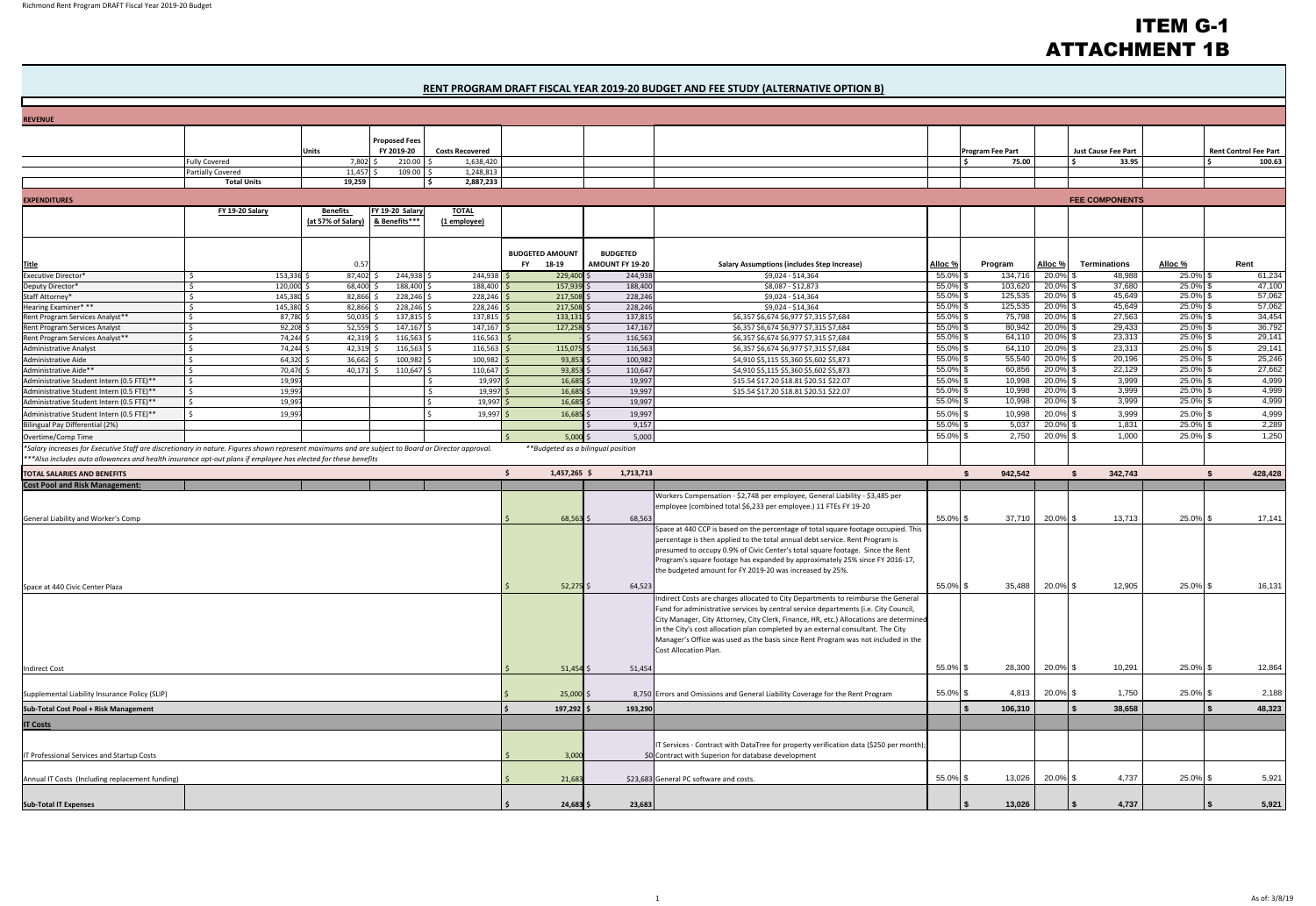## ITEM G-1 ATTACHMENT 1B

| <b>Legal Costs</b><br>Outside legal counsel to respond to litigation pertaining to the Fair Rent, Just Cause<br>for Eviction, and Homeowner Protection Ordinance. Previous litigation was<br>dismissed without prejudice on Saturday, May 6, 2017. Contract outside legal<br>counsel may be necessary in the event of future claims (for Errors and Omissions,<br>160,000 for example)<br>55.0% \$<br>88,000<br>20.0% \$<br>32,000<br>25.0% \$<br>40,000<br>$120,000$ \$<br>Outside Legal Counsel (Litigation)<br>Contract attorney to act as a backup hearing examiner in the event there is (1) a<br>conflict of interest between either party and the Staff Hearing Examiner or (2)<br>backup services are needed to adequately handle the volume of petitions submitted<br>in the first operational year of the Hearings Unit. Assumes 6 petitions per fiscal year,<br>38 hours per petition, at a rate of \$250 per hour.<br>$0.0\%$ \$<br>$50.0\%$ \$<br>28,500<br>50.0% \$<br>28,500<br>57,000<br>57,000 \$<br>Contract Hearing Examiner Services<br>Legal services to provide assistance to Tenants that have paid the Maximum<br>Allowable Rent, are being evicted (Unlawful Detainer), and are able to provide<br>evidence that their Landlord is not in compliance with the Fair Rent, Just Cause for<br>Eviction, and Homeowner Protection Ordinance.<br>50.0% \$<br>0.0%<br>100,000<br>$50.0\%$ \$<br>100,000<br>150,000<br>200,000<br>Community Services Agency Contracts<br>88,000<br>168,500<br><b>Sub-Total Legal Expenses</b><br>270,000<br>160,500<br>417,000<br><b>SP</b><br><b>Professional and Admin Services</b><br>97,500<br>Duties assumed by Rent Program Services Analyst<br>Contractor to Focus on Compliance<br>Proposed Contract with Financial Consultant to (1) Develop Financial Projections, (2)<br>Provide recommendations to achieve long-term financial stability, and (3) Provide<br>recommendations regarding financial and budgetary best practices<br>55.0% \$<br>20.0% \$<br>4,000<br>$25.0\%$ \$<br>5,000<br>11,000<br>20,000<br>Contract for Financial Consulting Services<br>Translation services to (1) translate print and outreach materials (assumes 4,500<br>words per month @ \$0.14/word (2) Rent Adjustment Petition decisions<br>(approximately \$430 per decision, three translated decisions per month) and verbal<br>translation (assumes 60 minutes per month $\omega$ \$0.65 per minute).<br>25.0% \$<br>55.0% \$<br>12,925<br>20.0% \$<br>4,700<br>5,875<br>$15,000$ \$<br>23,500<br><b>Translation Services</b><br>23,925<br>l \$<br>8,700<br>10,875<br>$112,500$ \$<br>43,500<br><b>Sub-Total Professional &amp; Admin</b><br><b>Other Operating Expenses</b><br>20.0% \$<br>4,000<br>25.0% \$<br>5,000<br>55.0% \$<br>11,000<br>$50,000$ \$<br>20,000 Costs of mailing include production, printing, proofing, and postage<br>Postage & Mailing<br>55.0% \$<br>2,750<br>20.0% \$<br>1,000<br>25.0% \$<br>1,250<br>5,000 Bulk printing of materials for public outreach and information<br>$5,000$ \$<br>Copying & Duplicating<br>2,750<br>1,000<br>25.0% \$<br>1,250<br>55.0% \$<br>20.0% \$<br>$5,000$ \$<br>5,000 Cost of rental and maintenance of Xerox machines in 440 Civic Center Plaza<br>Copy Machine Rental<br>5,500<br>20.0% \$<br>2,000<br>25.0% \$<br>2,500<br>55.0% \$<br>10,000<br><b>Miscellaneous Expenses</b><br>10,000 Miscellaneous expenses associated with program development and operations<br>2,250<br>4,950 20.0% \$<br>1,800<br>25.0%<br>21,000<br>$55.0\%$ \$<br>9,000 Cost of general office supplies<br><b>Office Supplies</b><br>10 computer monitors @ \$175.00; 3 phone setups (for counseling stations) @ \$200;<br>20.0% \$<br>1,270<br>25.0% \$<br>1,588<br>$6,300$ \$<br>6,350 3 laptops $@$ \$1,200; 1 printer for counseling station $@$ \$400<br>55.0% \$<br>3,493<br>Computer/Phone Supplies<br>2,500 Materials for community workshops and other outreach events<br>1,375<br>$20.0\%$ \$<br>625<br>55.0% \$<br>500<br>25.0% \$<br><b>Community Education</b><br>$10,000$ \$<br>55.0% \$<br>20.0% \$<br>25.0%<br>250<br>Mileage<br>1,000 Use of City pool car<br>550<br>200<br>$1,000$ \$<br>Attendance at trainings/continuing education and/or conferences (e.g. APA)<br>55.0% \$<br>20.0% \$<br>25.0% \$<br>500<br>1,100<br>400<br>$10,500$ \$<br>2,000<br><b>Training / Conferences</b><br>1,200 Cell phone for Executive Director<br>300<br>660<br>20.0% \$<br>240<br>25.0% \$<br>55.0% \$<br>$1,200$ \$<br>Phone<br>55.0% \$<br>110<br>20.0% \$<br>40<br>25.0% \$<br>50<br>200 <sub>5</sub><br>200 Educational and reference materials<br>Books/Materials<br>DataTree subscription (\$250 per month) and legal research subscription (\$250 per<br>6,000 month)<br>55.0% \$<br>3,300<br>20.0% \$<br>1,200<br>25.0% \$<br>1,500<br>$3,000$ \$<br><b>Data Subscriptions</b><br>The Rent Program has partnered with the UC Berkeley Public Service Center to host<br>two interns at the Rent Program Office. The requested financial contribution for the<br>Public Service Internship Program is a \$1,500 stipend per intern for the academic<br>3,000 year.<br>55.0% \$<br>1,650<br>20.0% \$<br>600<br>25.0% \$<br>750<br>UC Berkeley Public Service Internship Program Interns<br>$3,000$ \$<br>Posting of community events and other information in publications; use of Canva<br>2,000 graphics; Adobe InDesign subscription (\$240 annually)<br>55.0% \$<br>20.0% \$<br>400<br>25.0% \$<br>500<br>1,100<br>$2,000$ \$<br>Ad & Promotional materials<br><b>Sub-Total Other Operating</b><br>128,200 \$<br>73,250<br>40,288<br>14,650<br>18,313<br>2,189,940 \$<br>2,464,436<br>1,214,090<br>569,987<br>680,359<br>TOTAL OPERATING AND SALARY EXPENSES<br>Reserves:<br>418,954.04 As recommended by the Government Finance Officers Association (GFOA)<br>381,470 \$<br>55%<br>\$230,424.72<br>20%<br>\$83,790.81<br>25%<br>\$104,738.51<br>Operating Reserve (17%) |                                       |  |  |           |  |           |         |         |
|-------------------------------------------------------------------------------------------------------------------------------------------------------------------------------------------------------------------------------------------------------------------------------------------------------------------------------------------------------------------------------------------------------------------------------------------------------------------------------------------------------------------------------------------------------------------------------------------------------------------------------------------------------------------------------------------------------------------------------------------------------------------------------------------------------------------------------------------------------------------------------------------------------------------------------------------------------------------------------------------------------------------------------------------------------------------------------------------------------------------------------------------------------------------------------------------------------------------------------------------------------------------------------------------------------------------------------------------------------------------------------------------------------------------------------------------------------------------------------------------------------------------------------------------------------------------------------------------------------------------------------------------------------------------------------------------------------------------------------------------------------------------------------------------------------------------------------------------------------------------------------------------------------------------------------------------------------------------------------------------------------------------------------------------------------------------------------------------------------------------------------------------------------------------------------------------------------------------------------------------------------------------------------------------------------------------------------------------------------------------------------------------------------------------------------------------------------------------------------------------------------------------------------------------------------------------------------------------------------------------------------------------------------------------------------------------------------------------------------------------------------------------------------------------------------------------------------------------------------------------------------------------------------------------------------------------------------------------------------------------------------------------------------------------------------------------------------------------------------------------------------------------------------------------------------------------------------------------------------------------------------------------------------------------------------------------------------------------------------------------------------------------------------------------------------------------------------------------------------------------------------------------------------------------------------------------------------------------------------------------------------------------------------------------------------------------------------------------------------------------------------------------------------------------------------------------------------------------------------------------------------------------------------------------------------------------------------------------------------------------------------------------------------------------------------------------------------------------------------------------------------------------------------------------------------------------------------------------------------------------------------------------------------------------------------------------------------------------------------------------------------------------------------------------------------------------------------------------------------------------------------------------------------------------------------------------------------------------------------------------------------------------------------------------------------------------------------------------------------------------------------------------------------------------------------------------------------------------------------------------------------------------------------------------------------------------------------------------------------------------------------------------------------------------------------------------------------------------------------------------------------------------------------------------------------------------------------------------------------------------------------------------------------------------------------------------------------------------------------------------------------------------------------------------------------------------------------------------------------------------------------------------------------------------------------------------------------------------------------------------------------------------------------------------------------------------------------------------------------------------------------------------------------------------------------------------------------------------------------------------------------------------------------------------------------------------------------------------------------------|---------------------------------------|--|--|-----------|--|-----------|---------|---------|
|                                                                                                                                                                                                                                                                                                                                                                                                                                                                                                                                                                                                                                                                                                                                                                                                                                                                                                                                                                                                                                                                                                                                                                                                                                                                                                                                                                                                                                                                                                                                                                                                                                                                                                                                                                                                                                                                                                                                                                                                                                                                                                                                                                                                                                                                                                                                                                                                                                                                                                                                                                                                                                                                                                                                                                                                                                                                                                                                                                                                                                                                                                                                                                                                                                                                                                                                                                                                                                                                                                                                                                                                                                                                                                                                                                                                                                                                                                                                                                                                                                                                                                                                                                                                                                                                                                                                                                                                                                                                                                                                                                                                                                                                                                                                                                                                                                                                                                                                                                                                                                                                                                                                                                                                                                                                                                                                                                                                                                                                                                                                                                                                                                                                                                                                                                                                                                                                                                                                                                                     |                                       |  |  |           |  |           |         |         |
|                                                                                                                                                                                                                                                                                                                                                                                                                                                                                                                                                                                                                                                                                                                                                                                                                                                                                                                                                                                                                                                                                                                                                                                                                                                                                                                                                                                                                                                                                                                                                                                                                                                                                                                                                                                                                                                                                                                                                                                                                                                                                                                                                                                                                                                                                                                                                                                                                                                                                                                                                                                                                                                                                                                                                                                                                                                                                                                                                                                                                                                                                                                                                                                                                                                                                                                                                                                                                                                                                                                                                                                                                                                                                                                                                                                                                                                                                                                                                                                                                                                                                                                                                                                                                                                                                                                                                                                                                                                                                                                                                                                                                                                                                                                                                                                                                                                                                                                                                                                                                                                                                                                                                                                                                                                                                                                                                                                                                                                                                                                                                                                                                                                                                                                                                                                                                                                                                                                                                                                     |                                       |  |  |           |  |           |         |         |
|                                                                                                                                                                                                                                                                                                                                                                                                                                                                                                                                                                                                                                                                                                                                                                                                                                                                                                                                                                                                                                                                                                                                                                                                                                                                                                                                                                                                                                                                                                                                                                                                                                                                                                                                                                                                                                                                                                                                                                                                                                                                                                                                                                                                                                                                                                                                                                                                                                                                                                                                                                                                                                                                                                                                                                                                                                                                                                                                                                                                                                                                                                                                                                                                                                                                                                                                                                                                                                                                                                                                                                                                                                                                                                                                                                                                                                                                                                                                                                                                                                                                                                                                                                                                                                                                                                                                                                                                                                                                                                                                                                                                                                                                                                                                                                                                                                                                                                                                                                                                                                                                                                                                                                                                                                                                                                                                                                                                                                                                                                                                                                                                                                                                                                                                                                                                                                                                                                                                                                                     |                                       |  |  |           |  |           |         |         |
|                                                                                                                                                                                                                                                                                                                                                                                                                                                                                                                                                                                                                                                                                                                                                                                                                                                                                                                                                                                                                                                                                                                                                                                                                                                                                                                                                                                                                                                                                                                                                                                                                                                                                                                                                                                                                                                                                                                                                                                                                                                                                                                                                                                                                                                                                                                                                                                                                                                                                                                                                                                                                                                                                                                                                                                                                                                                                                                                                                                                                                                                                                                                                                                                                                                                                                                                                                                                                                                                                                                                                                                                                                                                                                                                                                                                                                                                                                                                                                                                                                                                                                                                                                                                                                                                                                                                                                                                                                                                                                                                                                                                                                                                                                                                                                                                                                                                                                                                                                                                                                                                                                                                                                                                                                                                                                                                                                                                                                                                                                                                                                                                                                                                                                                                                                                                                                                                                                                                                                                     |                                       |  |  |           |  |           |         |         |
|                                                                                                                                                                                                                                                                                                                                                                                                                                                                                                                                                                                                                                                                                                                                                                                                                                                                                                                                                                                                                                                                                                                                                                                                                                                                                                                                                                                                                                                                                                                                                                                                                                                                                                                                                                                                                                                                                                                                                                                                                                                                                                                                                                                                                                                                                                                                                                                                                                                                                                                                                                                                                                                                                                                                                                                                                                                                                                                                                                                                                                                                                                                                                                                                                                                                                                                                                                                                                                                                                                                                                                                                                                                                                                                                                                                                                                                                                                                                                                                                                                                                                                                                                                                                                                                                                                                                                                                                                                                                                                                                                                                                                                                                                                                                                                                                                                                                                                                                                                                                                                                                                                                                                                                                                                                                                                                                                                                                                                                                                                                                                                                                                                                                                                                                                                                                                                                                                                                                                                                     |                                       |  |  |           |  |           |         |         |
|                                                                                                                                                                                                                                                                                                                                                                                                                                                                                                                                                                                                                                                                                                                                                                                                                                                                                                                                                                                                                                                                                                                                                                                                                                                                                                                                                                                                                                                                                                                                                                                                                                                                                                                                                                                                                                                                                                                                                                                                                                                                                                                                                                                                                                                                                                                                                                                                                                                                                                                                                                                                                                                                                                                                                                                                                                                                                                                                                                                                                                                                                                                                                                                                                                                                                                                                                                                                                                                                                                                                                                                                                                                                                                                                                                                                                                                                                                                                                                                                                                                                                                                                                                                                                                                                                                                                                                                                                                                                                                                                                                                                                                                                                                                                                                                                                                                                                                                                                                                                                                                                                                                                                                                                                                                                                                                                                                                                                                                                                                                                                                                                                                                                                                                                                                                                                                                                                                                                                                                     |                                       |  |  |           |  |           |         |         |
|                                                                                                                                                                                                                                                                                                                                                                                                                                                                                                                                                                                                                                                                                                                                                                                                                                                                                                                                                                                                                                                                                                                                                                                                                                                                                                                                                                                                                                                                                                                                                                                                                                                                                                                                                                                                                                                                                                                                                                                                                                                                                                                                                                                                                                                                                                                                                                                                                                                                                                                                                                                                                                                                                                                                                                                                                                                                                                                                                                                                                                                                                                                                                                                                                                                                                                                                                                                                                                                                                                                                                                                                                                                                                                                                                                                                                                                                                                                                                                                                                                                                                                                                                                                                                                                                                                                                                                                                                                                                                                                                                                                                                                                                                                                                                                                                                                                                                                                                                                                                                                                                                                                                                                                                                                                                                                                                                                                                                                                                                                                                                                                                                                                                                                                                                                                                                                                                                                                                                                                     |                                       |  |  |           |  |           |         |         |
|                                                                                                                                                                                                                                                                                                                                                                                                                                                                                                                                                                                                                                                                                                                                                                                                                                                                                                                                                                                                                                                                                                                                                                                                                                                                                                                                                                                                                                                                                                                                                                                                                                                                                                                                                                                                                                                                                                                                                                                                                                                                                                                                                                                                                                                                                                                                                                                                                                                                                                                                                                                                                                                                                                                                                                                                                                                                                                                                                                                                                                                                                                                                                                                                                                                                                                                                                                                                                                                                                                                                                                                                                                                                                                                                                                                                                                                                                                                                                                                                                                                                                                                                                                                                                                                                                                                                                                                                                                                                                                                                                                                                                                                                                                                                                                                                                                                                                                                                                                                                                                                                                                                                                                                                                                                                                                                                                                                                                                                                                                                                                                                                                                                                                                                                                                                                                                                                                                                                                                                     |                                       |  |  |           |  |           |         |         |
|                                                                                                                                                                                                                                                                                                                                                                                                                                                                                                                                                                                                                                                                                                                                                                                                                                                                                                                                                                                                                                                                                                                                                                                                                                                                                                                                                                                                                                                                                                                                                                                                                                                                                                                                                                                                                                                                                                                                                                                                                                                                                                                                                                                                                                                                                                                                                                                                                                                                                                                                                                                                                                                                                                                                                                                                                                                                                                                                                                                                                                                                                                                                                                                                                                                                                                                                                                                                                                                                                                                                                                                                                                                                                                                                                                                                                                                                                                                                                                                                                                                                                                                                                                                                                                                                                                                                                                                                                                                                                                                                                                                                                                                                                                                                                                                                                                                                                                                                                                                                                                                                                                                                                                                                                                                                                                                                                                                                                                                                                                                                                                                                                                                                                                                                                                                                                                                                                                                                                                                     |                                       |  |  |           |  |           |         |         |
|                                                                                                                                                                                                                                                                                                                                                                                                                                                                                                                                                                                                                                                                                                                                                                                                                                                                                                                                                                                                                                                                                                                                                                                                                                                                                                                                                                                                                                                                                                                                                                                                                                                                                                                                                                                                                                                                                                                                                                                                                                                                                                                                                                                                                                                                                                                                                                                                                                                                                                                                                                                                                                                                                                                                                                                                                                                                                                                                                                                                                                                                                                                                                                                                                                                                                                                                                                                                                                                                                                                                                                                                                                                                                                                                                                                                                                                                                                                                                                                                                                                                                                                                                                                                                                                                                                                                                                                                                                                                                                                                                                                                                                                                                                                                                                                                                                                                                                                                                                                                                                                                                                                                                                                                                                                                                                                                                                                                                                                                                                                                                                                                                                                                                                                                                                                                                                                                                                                                                                                     |                                       |  |  |           |  |           |         |         |
|                                                                                                                                                                                                                                                                                                                                                                                                                                                                                                                                                                                                                                                                                                                                                                                                                                                                                                                                                                                                                                                                                                                                                                                                                                                                                                                                                                                                                                                                                                                                                                                                                                                                                                                                                                                                                                                                                                                                                                                                                                                                                                                                                                                                                                                                                                                                                                                                                                                                                                                                                                                                                                                                                                                                                                                                                                                                                                                                                                                                                                                                                                                                                                                                                                                                                                                                                                                                                                                                                                                                                                                                                                                                                                                                                                                                                                                                                                                                                                                                                                                                                                                                                                                                                                                                                                                                                                                                                                                                                                                                                                                                                                                                                                                                                                                                                                                                                                                                                                                                                                                                                                                                                                                                                                                                                                                                                                                                                                                                                                                                                                                                                                                                                                                                                                                                                                                                                                                                                                                     |                                       |  |  |           |  |           |         |         |
|                                                                                                                                                                                                                                                                                                                                                                                                                                                                                                                                                                                                                                                                                                                                                                                                                                                                                                                                                                                                                                                                                                                                                                                                                                                                                                                                                                                                                                                                                                                                                                                                                                                                                                                                                                                                                                                                                                                                                                                                                                                                                                                                                                                                                                                                                                                                                                                                                                                                                                                                                                                                                                                                                                                                                                                                                                                                                                                                                                                                                                                                                                                                                                                                                                                                                                                                                                                                                                                                                                                                                                                                                                                                                                                                                                                                                                                                                                                                                                                                                                                                                                                                                                                                                                                                                                                                                                                                                                                                                                                                                                                                                                                                                                                                                                                                                                                                                                                                                                                                                                                                                                                                                                                                                                                                                                                                                                                                                                                                                                                                                                                                                                                                                                                                                                                                                                                                                                                                                                                     |                                       |  |  |           |  |           |         |         |
|                                                                                                                                                                                                                                                                                                                                                                                                                                                                                                                                                                                                                                                                                                                                                                                                                                                                                                                                                                                                                                                                                                                                                                                                                                                                                                                                                                                                                                                                                                                                                                                                                                                                                                                                                                                                                                                                                                                                                                                                                                                                                                                                                                                                                                                                                                                                                                                                                                                                                                                                                                                                                                                                                                                                                                                                                                                                                                                                                                                                                                                                                                                                                                                                                                                                                                                                                                                                                                                                                                                                                                                                                                                                                                                                                                                                                                                                                                                                                                                                                                                                                                                                                                                                                                                                                                                                                                                                                                                                                                                                                                                                                                                                                                                                                                                                                                                                                                                                                                                                                                                                                                                                                                                                                                                                                                                                                                                                                                                                                                                                                                                                                                                                                                                                                                                                                                                                                                                                                                                     |                                       |  |  |           |  |           |         |         |
|                                                                                                                                                                                                                                                                                                                                                                                                                                                                                                                                                                                                                                                                                                                                                                                                                                                                                                                                                                                                                                                                                                                                                                                                                                                                                                                                                                                                                                                                                                                                                                                                                                                                                                                                                                                                                                                                                                                                                                                                                                                                                                                                                                                                                                                                                                                                                                                                                                                                                                                                                                                                                                                                                                                                                                                                                                                                                                                                                                                                                                                                                                                                                                                                                                                                                                                                                                                                                                                                                                                                                                                                                                                                                                                                                                                                                                                                                                                                                                                                                                                                                                                                                                                                                                                                                                                                                                                                                                                                                                                                                                                                                                                                                                                                                                                                                                                                                                                                                                                                                                                                                                                                                                                                                                                                                                                                                                                                                                                                                                                                                                                                                                                                                                                                                                                                                                                                                                                                                                                     |                                       |  |  |           |  |           |         |         |
|                                                                                                                                                                                                                                                                                                                                                                                                                                                                                                                                                                                                                                                                                                                                                                                                                                                                                                                                                                                                                                                                                                                                                                                                                                                                                                                                                                                                                                                                                                                                                                                                                                                                                                                                                                                                                                                                                                                                                                                                                                                                                                                                                                                                                                                                                                                                                                                                                                                                                                                                                                                                                                                                                                                                                                                                                                                                                                                                                                                                                                                                                                                                                                                                                                                                                                                                                                                                                                                                                                                                                                                                                                                                                                                                                                                                                                                                                                                                                                                                                                                                                                                                                                                                                                                                                                                                                                                                                                                                                                                                                                                                                                                                                                                                                                                                                                                                                                                                                                                                                                                                                                                                                                                                                                                                                                                                                                                                                                                                                                                                                                                                                                                                                                                                                                                                                                                                                                                                                                                     |                                       |  |  |           |  |           |         |         |
|                                                                                                                                                                                                                                                                                                                                                                                                                                                                                                                                                                                                                                                                                                                                                                                                                                                                                                                                                                                                                                                                                                                                                                                                                                                                                                                                                                                                                                                                                                                                                                                                                                                                                                                                                                                                                                                                                                                                                                                                                                                                                                                                                                                                                                                                                                                                                                                                                                                                                                                                                                                                                                                                                                                                                                                                                                                                                                                                                                                                                                                                                                                                                                                                                                                                                                                                                                                                                                                                                                                                                                                                                                                                                                                                                                                                                                                                                                                                                                                                                                                                                                                                                                                                                                                                                                                                                                                                                                                                                                                                                                                                                                                                                                                                                                                                                                                                                                                                                                                                                                                                                                                                                                                                                                                                                                                                                                                                                                                                                                                                                                                                                                                                                                                                                                                                                                                                                                                                                                                     |                                       |  |  |           |  |           |         |         |
|                                                                                                                                                                                                                                                                                                                                                                                                                                                                                                                                                                                                                                                                                                                                                                                                                                                                                                                                                                                                                                                                                                                                                                                                                                                                                                                                                                                                                                                                                                                                                                                                                                                                                                                                                                                                                                                                                                                                                                                                                                                                                                                                                                                                                                                                                                                                                                                                                                                                                                                                                                                                                                                                                                                                                                                                                                                                                                                                                                                                                                                                                                                                                                                                                                                                                                                                                                                                                                                                                                                                                                                                                                                                                                                                                                                                                                                                                                                                                                                                                                                                                                                                                                                                                                                                                                                                                                                                                                                                                                                                                                                                                                                                                                                                                                                                                                                                                                                                                                                                                                                                                                                                                                                                                                                                                                                                                                                                                                                                                                                                                                                                                                                                                                                                                                                                                                                                                                                                                                                     |                                       |  |  |           |  |           |         |         |
|                                                                                                                                                                                                                                                                                                                                                                                                                                                                                                                                                                                                                                                                                                                                                                                                                                                                                                                                                                                                                                                                                                                                                                                                                                                                                                                                                                                                                                                                                                                                                                                                                                                                                                                                                                                                                                                                                                                                                                                                                                                                                                                                                                                                                                                                                                                                                                                                                                                                                                                                                                                                                                                                                                                                                                                                                                                                                                                                                                                                                                                                                                                                                                                                                                                                                                                                                                                                                                                                                                                                                                                                                                                                                                                                                                                                                                                                                                                                                                                                                                                                                                                                                                                                                                                                                                                                                                                                                                                                                                                                                                                                                                                                                                                                                                                                                                                                                                                                                                                                                                                                                                                                                                                                                                                                                                                                                                                                                                                                                                                                                                                                                                                                                                                                                                                                                                                                                                                                                                                     |                                       |  |  |           |  |           |         |         |
|                                                                                                                                                                                                                                                                                                                                                                                                                                                                                                                                                                                                                                                                                                                                                                                                                                                                                                                                                                                                                                                                                                                                                                                                                                                                                                                                                                                                                                                                                                                                                                                                                                                                                                                                                                                                                                                                                                                                                                                                                                                                                                                                                                                                                                                                                                                                                                                                                                                                                                                                                                                                                                                                                                                                                                                                                                                                                                                                                                                                                                                                                                                                                                                                                                                                                                                                                                                                                                                                                                                                                                                                                                                                                                                                                                                                                                                                                                                                                                                                                                                                                                                                                                                                                                                                                                                                                                                                                                                                                                                                                                                                                                                                                                                                                                                                                                                                                                                                                                                                                                                                                                                                                                                                                                                                                                                                                                                                                                                                                                                                                                                                                                                                                                                                                                                                                                                                                                                                                                                     |                                       |  |  |           |  |           |         |         |
|                                                                                                                                                                                                                                                                                                                                                                                                                                                                                                                                                                                                                                                                                                                                                                                                                                                                                                                                                                                                                                                                                                                                                                                                                                                                                                                                                                                                                                                                                                                                                                                                                                                                                                                                                                                                                                                                                                                                                                                                                                                                                                                                                                                                                                                                                                                                                                                                                                                                                                                                                                                                                                                                                                                                                                                                                                                                                                                                                                                                                                                                                                                                                                                                                                                                                                                                                                                                                                                                                                                                                                                                                                                                                                                                                                                                                                                                                                                                                                                                                                                                                                                                                                                                                                                                                                                                                                                                                                                                                                                                                                                                                                                                                                                                                                                                                                                                                                                                                                                                                                                                                                                                                                                                                                                                                                                                                                                                                                                                                                                                                                                                                                                                                                                                                                                                                                                                                                                                                                                     |                                       |  |  |           |  |           |         |         |
|                                                                                                                                                                                                                                                                                                                                                                                                                                                                                                                                                                                                                                                                                                                                                                                                                                                                                                                                                                                                                                                                                                                                                                                                                                                                                                                                                                                                                                                                                                                                                                                                                                                                                                                                                                                                                                                                                                                                                                                                                                                                                                                                                                                                                                                                                                                                                                                                                                                                                                                                                                                                                                                                                                                                                                                                                                                                                                                                                                                                                                                                                                                                                                                                                                                                                                                                                                                                                                                                                                                                                                                                                                                                                                                                                                                                                                                                                                                                                                                                                                                                                                                                                                                                                                                                                                                                                                                                                                                                                                                                                                                                                                                                                                                                                                                                                                                                                                                                                                                                                                                                                                                                                                                                                                                                                                                                                                                                                                                                                                                                                                                                                                                                                                                                                                                                                                                                                                                                                                                     |                                       |  |  |           |  |           |         |         |
|                                                                                                                                                                                                                                                                                                                                                                                                                                                                                                                                                                                                                                                                                                                                                                                                                                                                                                                                                                                                                                                                                                                                                                                                                                                                                                                                                                                                                                                                                                                                                                                                                                                                                                                                                                                                                                                                                                                                                                                                                                                                                                                                                                                                                                                                                                                                                                                                                                                                                                                                                                                                                                                                                                                                                                                                                                                                                                                                                                                                                                                                                                                                                                                                                                                                                                                                                                                                                                                                                                                                                                                                                                                                                                                                                                                                                                                                                                                                                                                                                                                                                                                                                                                                                                                                                                                                                                                                                                                                                                                                                                                                                                                                                                                                                                                                                                                                                                                                                                                                                                                                                                                                                                                                                                                                                                                                                                                                                                                                                                                                                                                                                                                                                                                                                                                                                                                                                                                                                                                     |                                       |  |  |           |  |           |         |         |
|                                                                                                                                                                                                                                                                                                                                                                                                                                                                                                                                                                                                                                                                                                                                                                                                                                                                                                                                                                                                                                                                                                                                                                                                                                                                                                                                                                                                                                                                                                                                                                                                                                                                                                                                                                                                                                                                                                                                                                                                                                                                                                                                                                                                                                                                                                                                                                                                                                                                                                                                                                                                                                                                                                                                                                                                                                                                                                                                                                                                                                                                                                                                                                                                                                                                                                                                                                                                                                                                                                                                                                                                                                                                                                                                                                                                                                                                                                                                                                                                                                                                                                                                                                                                                                                                                                                                                                                                                                                                                                                                                                                                                                                                                                                                                                                                                                                                                                                                                                                                                                                                                                                                                                                                                                                                                                                                                                                                                                                                                                                                                                                                                                                                                                                                                                                                                                                                                                                                                                                     |                                       |  |  |           |  |           |         |         |
|                                                                                                                                                                                                                                                                                                                                                                                                                                                                                                                                                                                                                                                                                                                                                                                                                                                                                                                                                                                                                                                                                                                                                                                                                                                                                                                                                                                                                                                                                                                                                                                                                                                                                                                                                                                                                                                                                                                                                                                                                                                                                                                                                                                                                                                                                                                                                                                                                                                                                                                                                                                                                                                                                                                                                                                                                                                                                                                                                                                                                                                                                                                                                                                                                                                                                                                                                                                                                                                                                                                                                                                                                                                                                                                                                                                                                                                                                                                                                                                                                                                                                                                                                                                                                                                                                                                                                                                                                                                                                                                                                                                                                                                                                                                                                                                                                                                                                                                                                                                                                                                                                                                                                                                                                                                                                                                                                                                                                                                                                                                                                                                                                                                                                                                                                                                                                                                                                                                                                                                     |                                       |  |  |           |  |           |         |         |
|                                                                                                                                                                                                                                                                                                                                                                                                                                                                                                                                                                                                                                                                                                                                                                                                                                                                                                                                                                                                                                                                                                                                                                                                                                                                                                                                                                                                                                                                                                                                                                                                                                                                                                                                                                                                                                                                                                                                                                                                                                                                                                                                                                                                                                                                                                                                                                                                                                                                                                                                                                                                                                                                                                                                                                                                                                                                                                                                                                                                                                                                                                                                                                                                                                                                                                                                                                                                                                                                                                                                                                                                                                                                                                                                                                                                                                                                                                                                                                                                                                                                                                                                                                                                                                                                                                                                                                                                                                                                                                                                                                                                                                                                                                                                                                                                                                                                                                                                                                                                                                                                                                                                                                                                                                                                                                                                                                                                                                                                                                                                                                                                                                                                                                                                                                                                                                                                                                                                                                                     |                                       |  |  |           |  |           |         |         |
|                                                                                                                                                                                                                                                                                                                                                                                                                                                                                                                                                                                                                                                                                                                                                                                                                                                                                                                                                                                                                                                                                                                                                                                                                                                                                                                                                                                                                                                                                                                                                                                                                                                                                                                                                                                                                                                                                                                                                                                                                                                                                                                                                                                                                                                                                                                                                                                                                                                                                                                                                                                                                                                                                                                                                                                                                                                                                                                                                                                                                                                                                                                                                                                                                                                                                                                                                                                                                                                                                                                                                                                                                                                                                                                                                                                                                                                                                                                                                                                                                                                                                                                                                                                                                                                                                                                                                                                                                                                                                                                                                                                                                                                                                                                                                                                                                                                                                                                                                                                                                                                                                                                                                                                                                                                                                                                                                                                                                                                                                                                                                                                                                                                                                                                                                                                                                                                                                                                                                                                     |                                       |  |  |           |  |           |         |         |
|                                                                                                                                                                                                                                                                                                                                                                                                                                                                                                                                                                                                                                                                                                                                                                                                                                                                                                                                                                                                                                                                                                                                                                                                                                                                                                                                                                                                                                                                                                                                                                                                                                                                                                                                                                                                                                                                                                                                                                                                                                                                                                                                                                                                                                                                                                                                                                                                                                                                                                                                                                                                                                                                                                                                                                                                                                                                                                                                                                                                                                                                                                                                                                                                                                                                                                                                                                                                                                                                                                                                                                                                                                                                                                                                                                                                                                                                                                                                                                                                                                                                                                                                                                                                                                                                                                                                                                                                                                                                                                                                                                                                                                                                                                                                                                                                                                                                                                                                                                                                                                                                                                                                                                                                                                                                                                                                                                                                                                                                                                                                                                                                                                                                                                                                                                                                                                                                                                                                                                                     |                                       |  |  |           |  |           |         |         |
|                                                                                                                                                                                                                                                                                                                                                                                                                                                                                                                                                                                                                                                                                                                                                                                                                                                                                                                                                                                                                                                                                                                                                                                                                                                                                                                                                                                                                                                                                                                                                                                                                                                                                                                                                                                                                                                                                                                                                                                                                                                                                                                                                                                                                                                                                                                                                                                                                                                                                                                                                                                                                                                                                                                                                                                                                                                                                                                                                                                                                                                                                                                                                                                                                                                                                                                                                                                                                                                                                                                                                                                                                                                                                                                                                                                                                                                                                                                                                                                                                                                                                                                                                                                                                                                                                                                                                                                                                                                                                                                                                                                                                                                                                                                                                                                                                                                                                                                                                                                                                                                                                                                                                                                                                                                                                                                                                                                                                                                                                                                                                                                                                                                                                                                                                                                                                                                                                                                                                                                     |                                       |  |  |           |  |           |         |         |
|                                                                                                                                                                                                                                                                                                                                                                                                                                                                                                                                                                                                                                                                                                                                                                                                                                                                                                                                                                                                                                                                                                                                                                                                                                                                                                                                                                                                                                                                                                                                                                                                                                                                                                                                                                                                                                                                                                                                                                                                                                                                                                                                                                                                                                                                                                                                                                                                                                                                                                                                                                                                                                                                                                                                                                                                                                                                                                                                                                                                                                                                                                                                                                                                                                                                                                                                                                                                                                                                                                                                                                                                                                                                                                                                                                                                                                                                                                                                                                                                                                                                                                                                                                                                                                                                                                                                                                                                                                                                                                                                                                                                                                                                                                                                                                                                                                                                                                                                                                                                                                                                                                                                                                                                                                                                                                                                                                                                                                                                                                                                                                                                                                                                                                                                                                                                                                                                                                                                                                                     |                                       |  |  |           |  |           |         |         |
|                                                                                                                                                                                                                                                                                                                                                                                                                                                                                                                                                                                                                                                                                                                                                                                                                                                                                                                                                                                                                                                                                                                                                                                                                                                                                                                                                                                                                                                                                                                                                                                                                                                                                                                                                                                                                                                                                                                                                                                                                                                                                                                                                                                                                                                                                                                                                                                                                                                                                                                                                                                                                                                                                                                                                                                                                                                                                                                                                                                                                                                                                                                                                                                                                                                                                                                                                                                                                                                                                                                                                                                                                                                                                                                                                                                                                                                                                                                                                                                                                                                                                                                                                                                                                                                                                                                                                                                                                                                                                                                                                                                                                                                                                                                                                                                                                                                                                                                                                                                                                                                                                                                                                                                                                                                                                                                                                                                                                                                                                                                                                                                                                                                                                                                                                                                                                                                                                                                                                                                     |                                       |  |  |           |  |           |         |         |
|                                                                                                                                                                                                                                                                                                                                                                                                                                                                                                                                                                                                                                                                                                                                                                                                                                                                                                                                                                                                                                                                                                                                                                                                                                                                                                                                                                                                                                                                                                                                                                                                                                                                                                                                                                                                                                                                                                                                                                                                                                                                                                                                                                                                                                                                                                                                                                                                                                                                                                                                                                                                                                                                                                                                                                                                                                                                                                                                                                                                                                                                                                                                                                                                                                                                                                                                                                                                                                                                                                                                                                                                                                                                                                                                                                                                                                                                                                                                                                                                                                                                                                                                                                                                                                                                                                                                                                                                                                                                                                                                                                                                                                                                                                                                                                                                                                                                                                                                                                                                                                                                                                                                                                                                                                                                                                                                                                                                                                                                                                                                                                                                                                                                                                                                                                                                                                                                                                                                                                                     |                                       |  |  |           |  |           |         |         |
|                                                                                                                                                                                                                                                                                                                                                                                                                                                                                                                                                                                                                                                                                                                                                                                                                                                                                                                                                                                                                                                                                                                                                                                                                                                                                                                                                                                                                                                                                                                                                                                                                                                                                                                                                                                                                                                                                                                                                                                                                                                                                                                                                                                                                                                                                                                                                                                                                                                                                                                                                                                                                                                                                                                                                                                                                                                                                                                                                                                                                                                                                                                                                                                                                                                                                                                                                                                                                                                                                                                                                                                                                                                                                                                                                                                                                                                                                                                                                                                                                                                                                                                                                                                                                                                                                                                                                                                                                                                                                                                                                                                                                                                                                                                                                                                                                                                                                                                                                                                                                                                                                                                                                                                                                                                                                                                                                                                                                                                                                                                                                                                                                                                                                                                                                                                                                                                                                                                                                                                     |                                       |  |  |           |  |           |         |         |
|                                                                                                                                                                                                                                                                                                                                                                                                                                                                                                                                                                                                                                                                                                                                                                                                                                                                                                                                                                                                                                                                                                                                                                                                                                                                                                                                                                                                                                                                                                                                                                                                                                                                                                                                                                                                                                                                                                                                                                                                                                                                                                                                                                                                                                                                                                                                                                                                                                                                                                                                                                                                                                                                                                                                                                                                                                                                                                                                                                                                                                                                                                                                                                                                                                                                                                                                                                                                                                                                                                                                                                                                                                                                                                                                                                                                                                                                                                                                                                                                                                                                                                                                                                                                                                                                                                                                                                                                                                                                                                                                                                                                                                                                                                                                                                                                                                                                                                                                                                                                                                                                                                                                                                                                                                                                                                                                                                                                                                                                                                                                                                                                                                                                                                                                                                                                                                                                                                                                                                                     |                                       |  |  |           |  |           |         |         |
|                                                                                                                                                                                                                                                                                                                                                                                                                                                                                                                                                                                                                                                                                                                                                                                                                                                                                                                                                                                                                                                                                                                                                                                                                                                                                                                                                                                                                                                                                                                                                                                                                                                                                                                                                                                                                                                                                                                                                                                                                                                                                                                                                                                                                                                                                                                                                                                                                                                                                                                                                                                                                                                                                                                                                                                                                                                                                                                                                                                                                                                                                                                                                                                                                                                                                                                                                                                                                                                                                                                                                                                                                                                                                                                                                                                                                                                                                                                                                                                                                                                                                                                                                                                                                                                                                                                                                                                                                                                                                                                                                                                                                                                                                                                                                                                                                                                                                                                                                                                                                                                                                                                                                                                                                                                                                                                                                                                                                                                                                                                                                                                                                                                                                                                                                                                                                                                                                                                                                                                     |                                       |  |  |           |  |           |         |         |
|                                                                                                                                                                                                                                                                                                                                                                                                                                                                                                                                                                                                                                                                                                                                                                                                                                                                                                                                                                                                                                                                                                                                                                                                                                                                                                                                                                                                                                                                                                                                                                                                                                                                                                                                                                                                                                                                                                                                                                                                                                                                                                                                                                                                                                                                                                                                                                                                                                                                                                                                                                                                                                                                                                                                                                                                                                                                                                                                                                                                                                                                                                                                                                                                                                                                                                                                                                                                                                                                                                                                                                                                                                                                                                                                                                                                                                                                                                                                                                                                                                                                                                                                                                                                                                                                                                                                                                                                                                                                                                                                                                                                                                                                                                                                                                                                                                                                                                                                                                                                                                                                                                                                                                                                                                                                                                                                                                                                                                                                                                                                                                                                                                                                                                                                                                                                                                                                                                                                                                                     |                                       |  |  |           |  |           |         |         |
|                                                                                                                                                                                                                                                                                                                                                                                                                                                                                                                                                                                                                                                                                                                                                                                                                                                                                                                                                                                                                                                                                                                                                                                                                                                                                                                                                                                                                                                                                                                                                                                                                                                                                                                                                                                                                                                                                                                                                                                                                                                                                                                                                                                                                                                                                                                                                                                                                                                                                                                                                                                                                                                                                                                                                                                                                                                                                                                                                                                                                                                                                                                                                                                                                                                                                                                                                                                                                                                                                                                                                                                                                                                                                                                                                                                                                                                                                                                                                                                                                                                                                                                                                                                                                                                                                                                                                                                                                                                                                                                                                                                                                                                                                                                                                                                                                                                                                                                                                                                                                                                                                                                                                                                                                                                                                                                                                                                                                                                                                                                                                                                                                                                                                                                                                                                                                                                                                                                                                                                     |                                       |  |  |           |  |           |         |         |
|                                                                                                                                                                                                                                                                                                                                                                                                                                                                                                                                                                                                                                                                                                                                                                                                                                                                                                                                                                                                                                                                                                                                                                                                                                                                                                                                                                                                                                                                                                                                                                                                                                                                                                                                                                                                                                                                                                                                                                                                                                                                                                                                                                                                                                                                                                                                                                                                                                                                                                                                                                                                                                                                                                                                                                                                                                                                                                                                                                                                                                                                                                                                                                                                                                                                                                                                                                                                                                                                                                                                                                                                                                                                                                                                                                                                                                                                                                                                                                                                                                                                                                                                                                                                                                                                                                                                                                                                                                                                                                                                                                                                                                                                                                                                                                                                                                                                                                                                                                                                                                                                                                                                                                                                                                                                                                                                                                                                                                                                                                                                                                                                                                                                                                                                                                                                                                                                                                                                                                                     |                                       |  |  |           |  |           |         |         |
|                                                                                                                                                                                                                                                                                                                                                                                                                                                                                                                                                                                                                                                                                                                                                                                                                                                                                                                                                                                                                                                                                                                                                                                                                                                                                                                                                                                                                                                                                                                                                                                                                                                                                                                                                                                                                                                                                                                                                                                                                                                                                                                                                                                                                                                                                                                                                                                                                                                                                                                                                                                                                                                                                                                                                                                                                                                                                                                                                                                                                                                                                                                                                                                                                                                                                                                                                                                                                                                                                                                                                                                                                                                                                                                                                                                                                                                                                                                                                                                                                                                                                                                                                                                                                                                                                                                                                                                                                                                                                                                                                                                                                                                                                                                                                                                                                                                                                                                                                                                                                                                                                                                                                                                                                                                                                                                                                                                                                                                                                                                                                                                                                                                                                                                                                                                                                                                                                                                                                                                     |                                       |  |  |           |  |           |         |         |
|                                                                                                                                                                                                                                                                                                                                                                                                                                                                                                                                                                                                                                                                                                                                                                                                                                                                                                                                                                                                                                                                                                                                                                                                                                                                                                                                                                                                                                                                                                                                                                                                                                                                                                                                                                                                                                                                                                                                                                                                                                                                                                                                                                                                                                                                                                                                                                                                                                                                                                                                                                                                                                                                                                                                                                                                                                                                                                                                                                                                                                                                                                                                                                                                                                                                                                                                                                                                                                                                                                                                                                                                                                                                                                                                                                                                                                                                                                                                                                                                                                                                                                                                                                                                                                                                                                                                                                                                                                                                                                                                                                                                                                                                                                                                                                                                                                                                                                                                                                                                                                                                                                                                                                                                                                                                                                                                                                                                                                                                                                                                                                                                                                                                                                                                                                                                                                                                                                                                                                                     |                                       |  |  |           |  |           |         |         |
|                                                                                                                                                                                                                                                                                                                                                                                                                                                                                                                                                                                                                                                                                                                                                                                                                                                                                                                                                                                                                                                                                                                                                                                                                                                                                                                                                                                                                                                                                                                                                                                                                                                                                                                                                                                                                                                                                                                                                                                                                                                                                                                                                                                                                                                                                                                                                                                                                                                                                                                                                                                                                                                                                                                                                                                                                                                                                                                                                                                                                                                                                                                                                                                                                                                                                                                                                                                                                                                                                                                                                                                                                                                                                                                                                                                                                                                                                                                                                                                                                                                                                                                                                                                                                                                                                                                                                                                                                                                                                                                                                                                                                                                                                                                                                                                                                                                                                                                                                                                                                                                                                                                                                                                                                                                                                                                                                                                                                                                                                                                                                                                                                                                                                                                                                                                                                                                                                                                                                                                     |                                       |  |  |           |  |           |         |         |
|                                                                                                                                                                                                                                                                                                                                                                                                                                                                                                                                                                                                                                                                                                                                                                                                                                                                                                                                                                                                                                                                                                                                                                                                                                                                                                                                                                                                                                                                                                                                                                                                                                                                                                                                                                                                                                                                                                                                                                                                                                                                                                                                                                                                                                                                                                                                                                                                                                                                                                                                                                                                                                                                                                                                                                                                                                                                                                                                                                                                                                                                                                                                                                                                                                                                                                                                                                                                                                                                                                                                                                                                                                                                                                                                                                                                                                                                                                                                                                                                                                                                                                                                                                                                                                                                                                                                                                                                                                                                                                                                                                                                                                                                                                                                                                                                                                                                                                                                                                                                                                                                                                                                                                                                                                                                                                                                                                                                                                                                                                                                                                                                                                                                                                                                                                                                                                                                                                                                                                                     |                                       |  |  |           |  |           |         |         |
|                                                                                                                                                                                                                                                                                                                                                                                                                                                                                                                                                                                                                                                                                                                                                                                                                                                                                                                                                                                                                                                                                                                                                                                                                                                                                                                                                                                                                                                                                                                                                                                                                                                                                                                                                                                                                                                                                                                                                                                                                                                                                                                                                                                                                                                                                                                                                                                                                                                                                                                                                                                                                                                                                                                                                                                                                                                                                                                                                                                                                                                                                                                                                                                                                                                                                                                                                                                                                                                                                                                                                                                                                                                                                                                                                                                                                                                                                                                                                                                                                                                                                                                                                                                                                                                                                                                                                                                                                                                                                                                                                                                                                                                                                                                                                                                                                                                                                                                                                                                                                                                                                                                                                                                                                                                                                                                                                                                                                                                                                                                                                                                                                                                                                                                                                                                                                                                                                                                                                                                     |                                       |  |  |           |  |           |         |         |
|                                                                                                                                                                                                                                                                                                                                                                                                                                                                                                                                                                                                                                                                                                                                                                                                                                                                                                                                                                                                                                                                                                                                                                                                                                                                                                                                                                                                                                                                                                                                                                                                                                                                                                                                                                                                                                                                                                                                                                                                                                                                                                                                                                                                                                                                                                                                                                                                                                                                                                                                                                                                                                                                                                                                                                                                                                                                                                                                                                                                                                                                                                                                                                                                                                                                                                                                                                                                                                                                                                                                                                                                                                                                                                                                                                                                                                                                                                                                                                                                                                                                                                                                                                                                                                                                                                                                                                                                                                                                                                                                                                                                                                                                                                                                                                                                                                                                                                                                                                                                                                                                                                                                                                                                                                                                                                                                                                                                                                                                                                                                                                                                                                                                                                                                                                                                                                                                                                                                                                                     |                                       |  |  |           |  |           |         |         |
|                                                                                                                                                                                                                                                                                                                                                                                                                                                                                                                                                                                                                                                                                                                                                                                                                                                                                                                                                                                                                                                                                                                                                                                                                                                                                                                                                                                                                                                                                                                                                                                                                                                                                                                                                                                                                                                                                                                                                                                                                                                                                                                                                                                                                                                                                                                                                                                                                                                                                                                                                                                                                                                                                                                                                                                                                                                                                                                                                                                                                                                                                                                                                                                                                                                                                                                                                                                                                                                                                                                                                                                                                                                                                                                                                                                                                                                                                                                                                                                                                                                                                                                                                                                                                                                                                                                                                                                                                                                                                                                                                                                                                                                                                                                                                                                                                                                                                                                                                                                                                                                                                                                                                                                                                                                                                                                                                                                                                                                                                                                                                                                                                                                                                                                                                                                                                                                                                                                                                                                     |                                       |  |  |           |  |           |         |         |
|                                                                                                                                                                                                                                                                                                                                                                                                                                                                                                                                                                                                                                                                                                                                                                                                                                                                                                                                                                                                                                                                                                                                                                                                                                                                                                                                                                                                                                                                                                                                                                                                                                                                                                                                                                                                                                                                                                                                                                                                                                                                                                                                                                                                                                                                                                                                                                                                                                                                                                                                                                                                                                                                                                                                                                                                                                                                                                                                                                                                                                                                                                                                                                                                                                                                                                                                                                                                                                                                                                                                                                                                                                                                                                                                                                                                                                                                                                                                                                                                                                                                                                                                                                                                                                                                                                                                                                                                                                                                                                                                                                                                                                                                                                                                                                                                                                                                                                                                                                                                                                                                                                                                                                                                                                                                                                                                                                                                                                                                                                                                                                                                                                                                                                                                                                                                                                                                                                                                                                                     |                                       |  |  |           |  |           |         |         |
|                                                                                                                                                                                                                                                                                                                                                                                                                                                                                                                                                                                                                                                                                                                                                                                                                                                                                                                                                                                                                                                                                                                                                                                                                                                                                                                                                                                                                                                                                                                                                                                                                                                                                                                                                                                                                                                                                                                                                                                                                                                                                                                                                                                                                                                                                                                                                                                                                                                                                                                                                                                                                                                                                                                                                                                                                                                                                                                                                                                                                                                                                                                                                                                                                                                                                                                                                                                                                                                                                                                                                                                                                                                                                                                                                                                                                                                                                                                                                                                                                                                                                                                                                                                                                                                                                                                                                                                                                                                                                                                                                                                                                                                                                                                                                                                                                                                                                                                                                                                                                                                                                                                                                                                                                                                                                                                                                                                                                                                                                                                                                                                                                                                                                                                                                                                                                                                                                                                                                                                     |                                       |  |  |           |  |           |         |         |
|                                                                                                                                                                                                                                                                                                                                                                                                                                                                                                                                                                                                                                                                                                                                                                                                                                                                                                                                                                                                                                                                                                                                                                                                                                                                                                                                                                                                                                                                                                                                                                                                                                                                                                                                                                                                                                                                                                                                                                                                                                                                                                                                                                                                                                                                                                                                                                                                                                                                                                                                                                                                                                                                                                                                                                                                                                                                                                                                                                                                                                                                                                                                                                                                                                                                                                                                                                                                                                                                                                                                                                                                                                                                                                                                                                                                                                                                                                                                                                                                                                                                                                                                                                                                                                                                                                                                                                                                                                                                                                                                                                                                                                                                                                                                                                                                                                                                                                                                                                                                                                                                                                                                                                                                                                                                                                                                                                                                                                                                                                                                                                                                                                                                                                                                                                                                                                                                                                                                                                                     |                                       |  |  |           |  |           |         |         |
|                                                                                                                                                                                                                                                                                                                                                                                                                                                                                                                                                                                                                                                                                                                                                                                                                                                                                                                                                                                                                                                                                                                                                                                                                                                                                                                                                                                                                                                                                                                                                                                                                                                                                                                                                                                                                                                                                                                                                                                                                                                                                                                                                                                                                                                                                                                                                                                                                                                                                                                                                                                                                                                                                                                                                                                                                                                                                                                                                                                                                                                                                                                                                                                                                                                                                                                                                                                                                                                                                                                                                                                                                                                                                                                                                                                                                                                                                                                                                                                                                                                                                                                                                                                                                                                                                                                                                                                                                                                                                                                                                                                                                                                                                                                                                                                                                                                                                                                                                                                                                                                                                                                                                                                                                                                                                                                                                                                                                                                                                                                                                                                                                                                                                                                                                                                                                                                                                                                                                                                     |                                       |  |  |           |  |           |         |         |
|                                                                                                                                                                                                                                                                                                                                                                                                                                                                                                                                                                                                                                                                                                                                                                                                                                                                                                                                                                                                                                                                                                                                                                                                                                                                                                                                                                                                                                                                                                                                                                                                                                                                                                                                                                                                                                                                                                                                                                                                                                                                                                                                                                                                                                                                                                                                                                                                                                                                                                                                                                                                                                                                                                                                                                                                                                                                                                                                                                                                                                                                                                                                                                                                                                                                                                                                                                                                                                                                                                                                                                                                                                                                                                                                                                                                                                                                                                                                                                                                                                                                                                                                                                                                                                                                                                                                                                                                                                                                                                                                                                                                                                                                                                                                                                                                                                                                                                                                                                                                                                                                                                                                                                                                                                                                                                                                                                                                                                                                                                                                                                                                                                                                                                                                                                                                                                                                                                                                                                                     |                                       |  |  |           |  |           |         |         |
|                                                                                                                                                                                                                                                                                                                                                                                                                                                                                                                                                                                                                                                                                                                                                                                                                                                                                                                                                                                                                                                                                                                                                                                                                                                                                                                                                                                                                                                                                                                                                                                                                                                                                                                                                                                                                                                                                                                                                                                                                                                                                                                                                                                                                                                                                                                                                                                                                                                                                                                                                                                                                                                                                                                                                                                                                                                                                                                                                                                                                                                                                                                                                                                                                                                                                                                                                                                                                                                                                                                                                                                                                                                                                                                                                                                                                                                                                                                                                                                                                                                                                                                                                                                                                                                                                                                                                                                                                                                                                                                                                                                                                                                                                                                                                                                                                                                                                                                                                                                                                                                                                                                                                                                                                                                                                                                                                                                                                                                                                                                                                                                                                                                                                                                                                                                                                                                                                                                                                                                     |                                       |  |  |           |  |           |         |         |
| $2,750,925$ \$<br>IŞ.                                                                                                                                                                                                                                                                                                                                                                                                                                                                                                                                                                                                                                                                                                                                                                                                                                                                                                                                                                                                                                                                                                                                                                                                                                                                                                                                                                                                                                                                                                                                                                                                                                                                                                                                                                                                                                                                                                                                                                                                                                                                                                                                                                                                                                                                                                                                                                                                                                                                                                                                                                                                                                                                                                                                                                                                                                                                                                                                                                                                                                                                                                                                                                                                                                                                                                                                                                                                                                                                                                                                                                                                                                                                                                                                                                                                                                                                                                                                                                                                                                                                                                                                                                                                                                                                                                                                                                                                                                                                                                                                                                                                                                                                                                                                                                                                                                                                                                                                                                                                                                                                                                                                                                                                                                                                                                                                                                                                                                                                                                                                                                                                                                                                                                                                                                                                                                                                                                                                                               | <b>GRAND TOTAL INCLUDING RESERVES</b> |  |  | 2,883,390 |  | 1,444,514 | 653,778 | 785,097 |